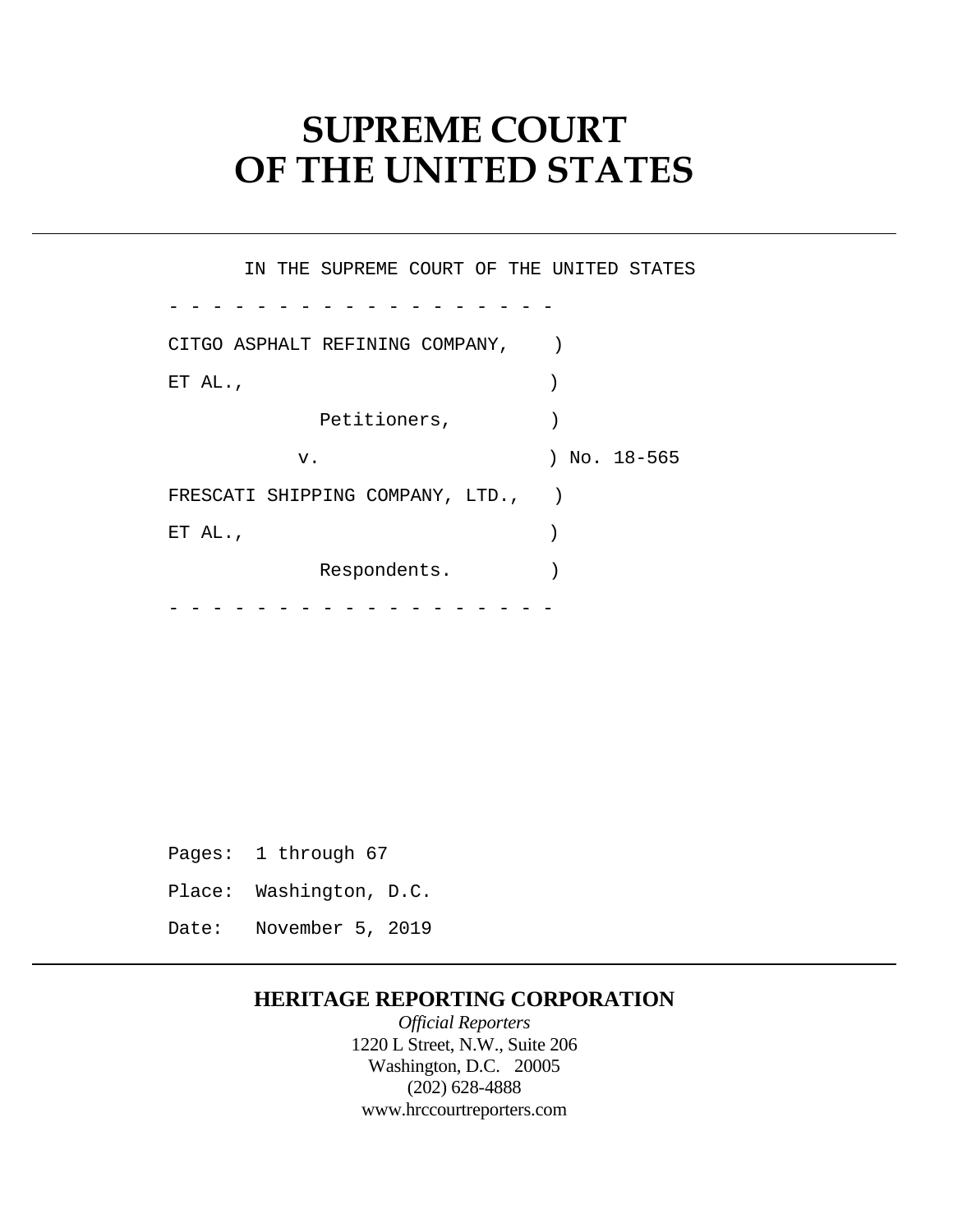1

```
1 
 \overline{2}3 
 4 
 5 
6 
7 
8 
9 
10 
11 
12 
13
14 
15 
16 
17
18 
19 
20 
21 
22 
23 
24 
25 
      - - - - - - - - - - - - - - - - - -
      - - - - - - - - - - - - - - - - - -
       IN THE SUPREME COURT OF THE UNITED STATES 
     CITGO ASPHALT REFINING COMPANY,
     ET AL., \qquad \qquadPetitioners, )v. ) No. 18-565 
     FRESCATI SHIPPING COMPANY, LTD., ) 
     ET AL., \qquad \qquadRespondents.
                    Washington, D.C. 
                  Tuesday, November 5, 2019 
                 The above-entitled matter came on 
     for oral argument before the Supreme Court of 
     the United States at 10:05 a.m. 
     APPEARANCES: 
     CARTER G. PHILLIPS, ESQ., Washington, D.C.; 
         on behalf of the Petitioners. 
     ERICA L. ROSS, Assistant to the Solicitor 
         General, Department of Justice, Washington, 
         D.C.; on behalf of the federal Respondent. 
     THOMAS C. GOLDSTEIN, ESQ., Bethesda, Maryland; on 
         behalf of the private Respondents.
```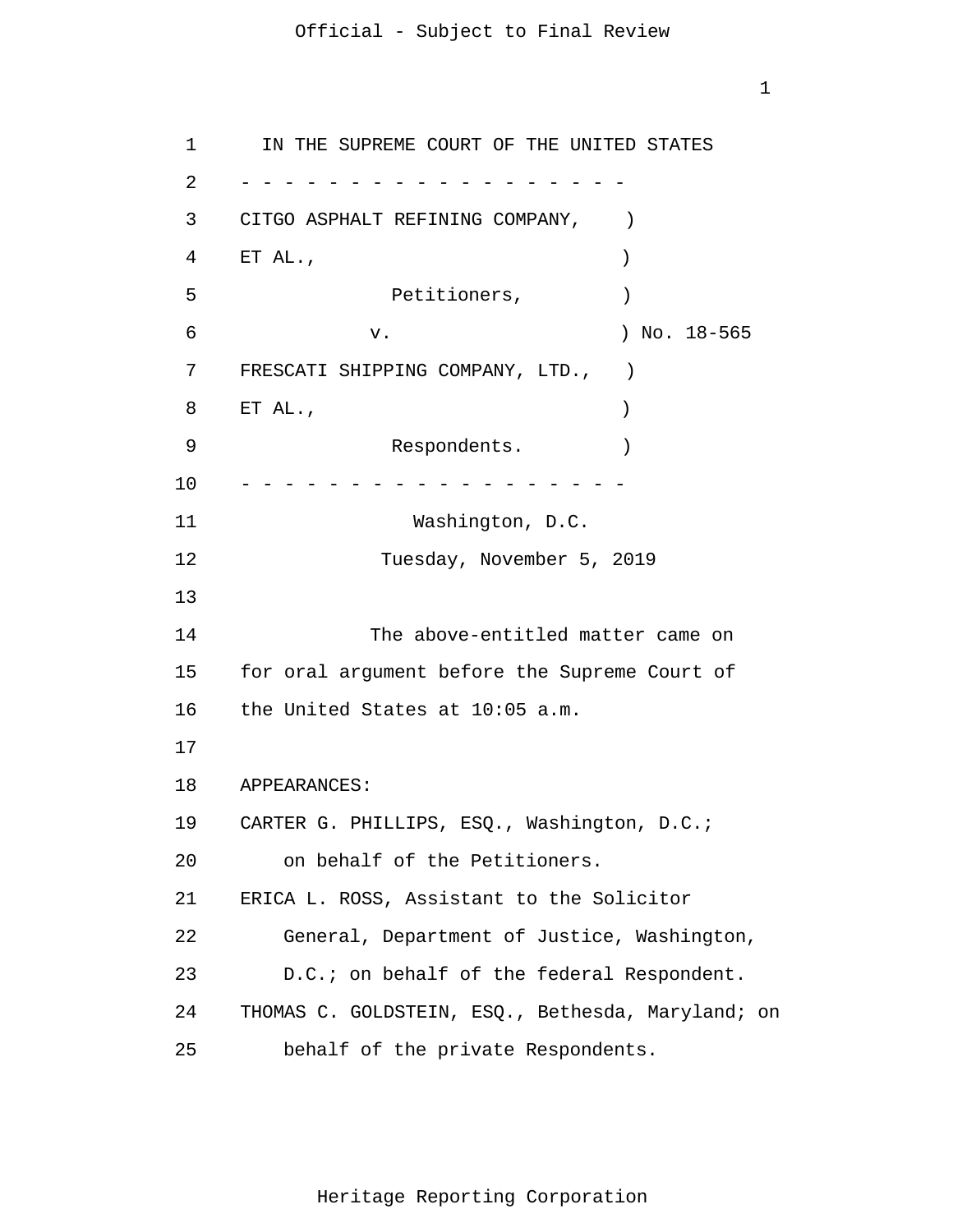| $\mathbf 1$ | CONTENTS                                |    |
|-------------|-----------------------------------------|----|
| 2           | ORAL ARGUMENT OF:<br>PAGE:              |    |
| 3           | CARTER G. PHILLIPS, ESQ.                |    |
| 4           | On behalf of the Petitioners            | 3  |
| 5           | ORAL ARGUMENT OF:                       |    |
| 6           | ERICA L. ROSS, ESQ.                     |    |
| 7           | On behalf of the federal Respondent 29  |    |
| 8           | ORAL ARGUMENT OF:                       |    |
| 9           | THOMAS C. GOLDSTEIN, ESQ.               |    |
| 10          | On behalf of the private Respondents 48 |    |
| 11          | REBUTTAL ARGUMENT OF:                   |    |
|             | 12 CARTER G. PHILLIPS, ESQ.             |    |
| 13          | On behalf of the Petitioners            | 63 |
| 14          |                                         |    |
| 15          |                                         |    |
| 16          |                                         |    |
| 17          |                                         |    |
| 18          |                                         |    |
| 19          |                                         |    |
| 20          |                                         |    |
| 21          |                                         |    |
| 22          |                                         |    |
| 23          |                                         |    |
| 24          |                                         |    |
| 25          |                                         |    |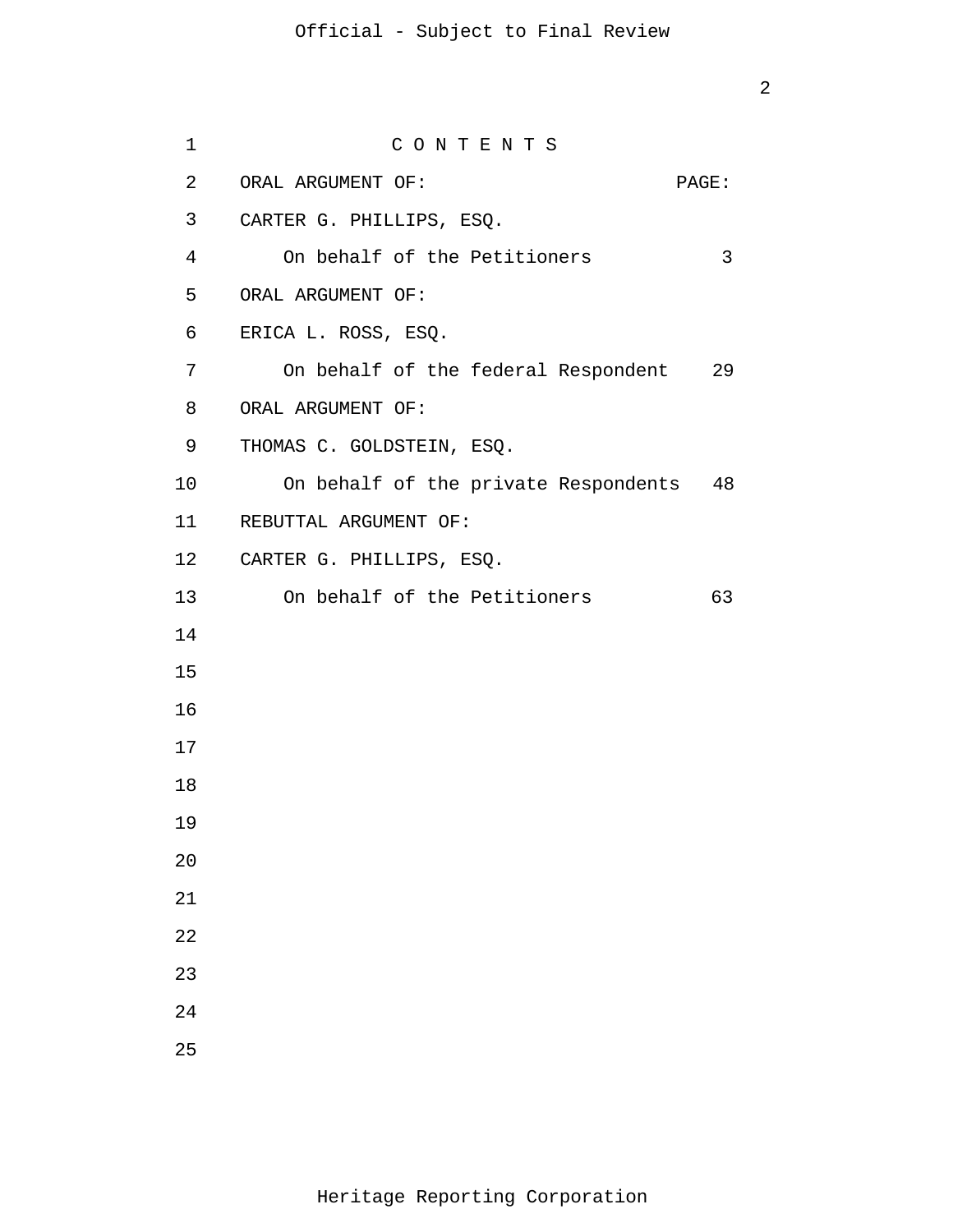1  $\overline{2}$ 3 4 5 6 7 8 9 10 11 12 13 14 15 16 17 18 19 20 21 22 23 24 25 P R O C E E D I N G S (10:05 a.m.) CHIEF JUSTICE ROBERTS: We'll hear argument first this morning in Case 18-565, CITGO Asphalt Refining Company versus Frescati Shipping Company. Mr. Phillips. ORAL ARGUMENT OF CARTER G. PHILLIPS ON BEHALF OF THE PETITIONERS MR. PHILLIPS: Thank you, Mr. Chief Justice, and may it please the Court: The basic issue in this case is what ought to be the default rule for what is the generally referred to as safe-port or safe-berth clause in the standard charter party form that has, frankly, governed the transportation of ocean-going vessels for a very, very long time. There are -- the court below concluded that -- based on the language referring specifically to "staying afloat and safely," that this imposed a strict liability on the charterer, my client, who designated that Paulsboro, New Jersey, would be the port of entry for these particular goods. That is an extraordinary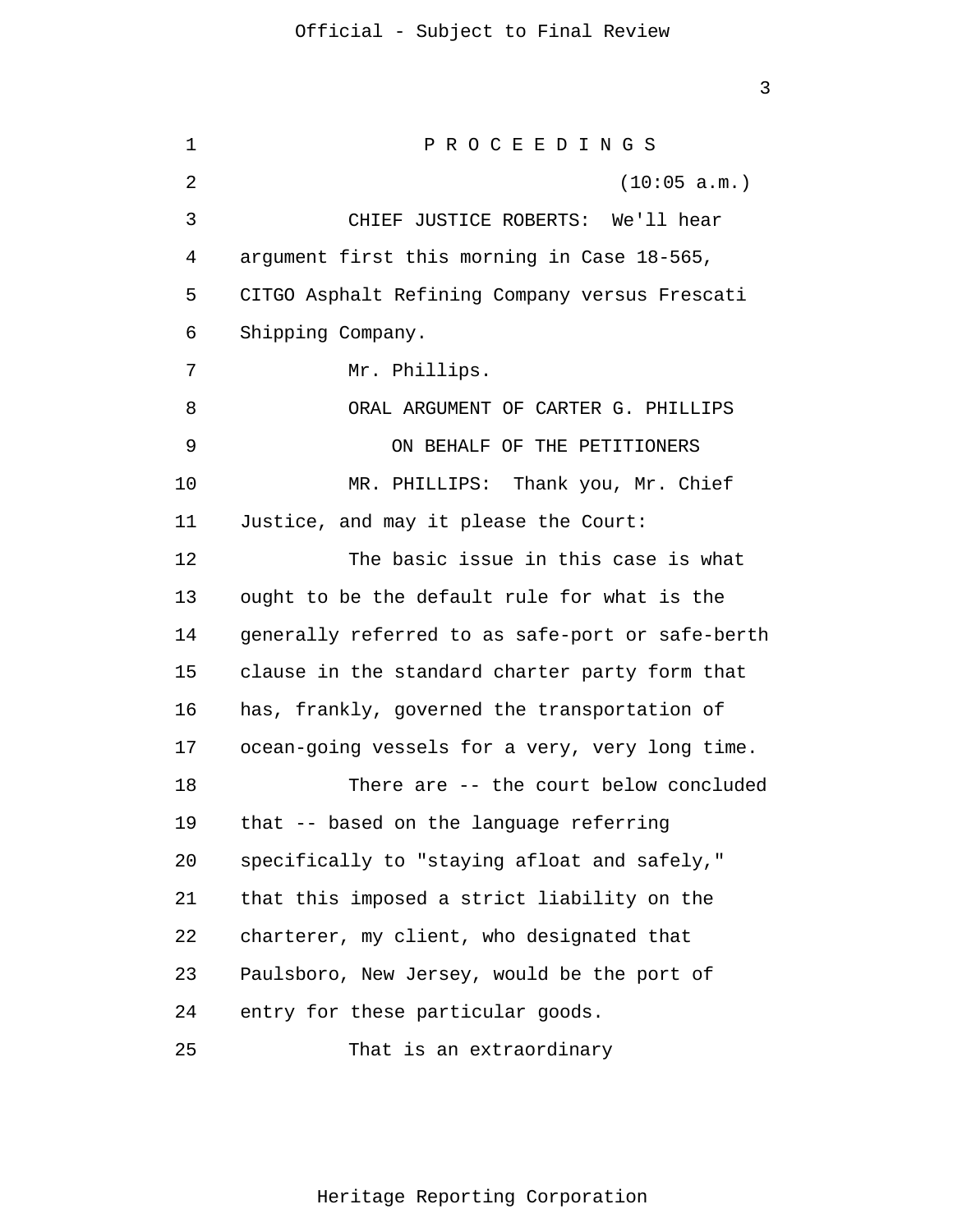interpretation under the circumstances in which my client is now facing well in excess of \$140 million in -- in -- in an award based solely on an accident that was, candidly, unknown and unknowable at the time that the designation was made and, candidly, at any time until the actual allision occurred.

8 9 10 11 12 13 The question then is, is there a different or better or more sensible default rule that the Court might turn to? And it seems worth spending a second and just focusing on the exact language of this clause, which is at the appendix to the Petitioners' brief at 8a.

14 15 16 17 18 19 20 21 22 23 24 "The vessel shall discharge at any safe place or wharf" -- that, of course, says nothing about any obligations of any of the parties -- "which shall be designated and procured by the charterer" -- so that is the obligation of my client to designate and -- and procure the space -- "provided that the vessel can proceed thereto, lie at, and depart therefrom always safely afloat, any lighterage being at the expense, risk, and peril of the charterer."

```
25
```
1

2

3

4

5

6

7

And it seems to me the difficulty with

Heritage Reporting Corporation

4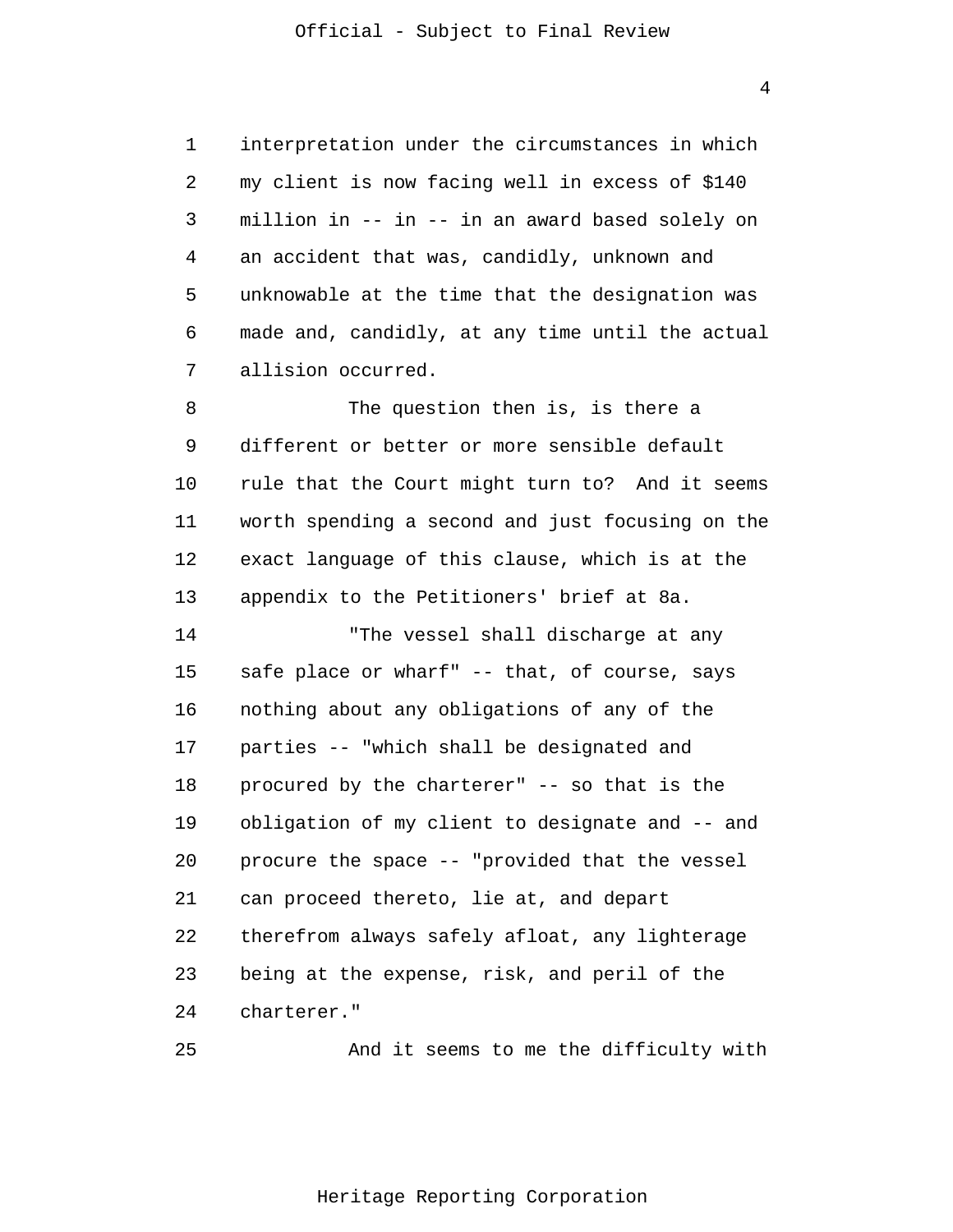5

1 2 3 4 5 6 7 8 9 10 11 12 13 14 15 16 17 18 19 20 21 22 23 24 25 saying that this is an unlimited source of liability on a strict liability theory is that why would you identify lighterage as the specific remedy to be worried about unless what you're really concerned about is, has the charterer made essentially a safe choice as far as everyone can tell, and then, when the captain gets there, if for whatever reason the captain in his or her judgment decides it's not a safe choice and decides to go off into another port or to offload some portion at the expense and the risk, all of that is then imposed upon the charterer. JUSTICE GINSBURG: Mr. Phillips, this has been the rule for some time in the Seventh Circuit -- in the Second Circuit -- MR. PHILLIPS: Second Circuit. JUSTICE GINSBURG: -- including an opinion by Henry Friendly. And isn't this something that the parties can adjust to? If they know what the rule is, they can adjust to it and insure accordingly? MR. PHILLIPS: That's -- that is precisely what the Court said about Norfolk Southern versus James Kirby in terms of how do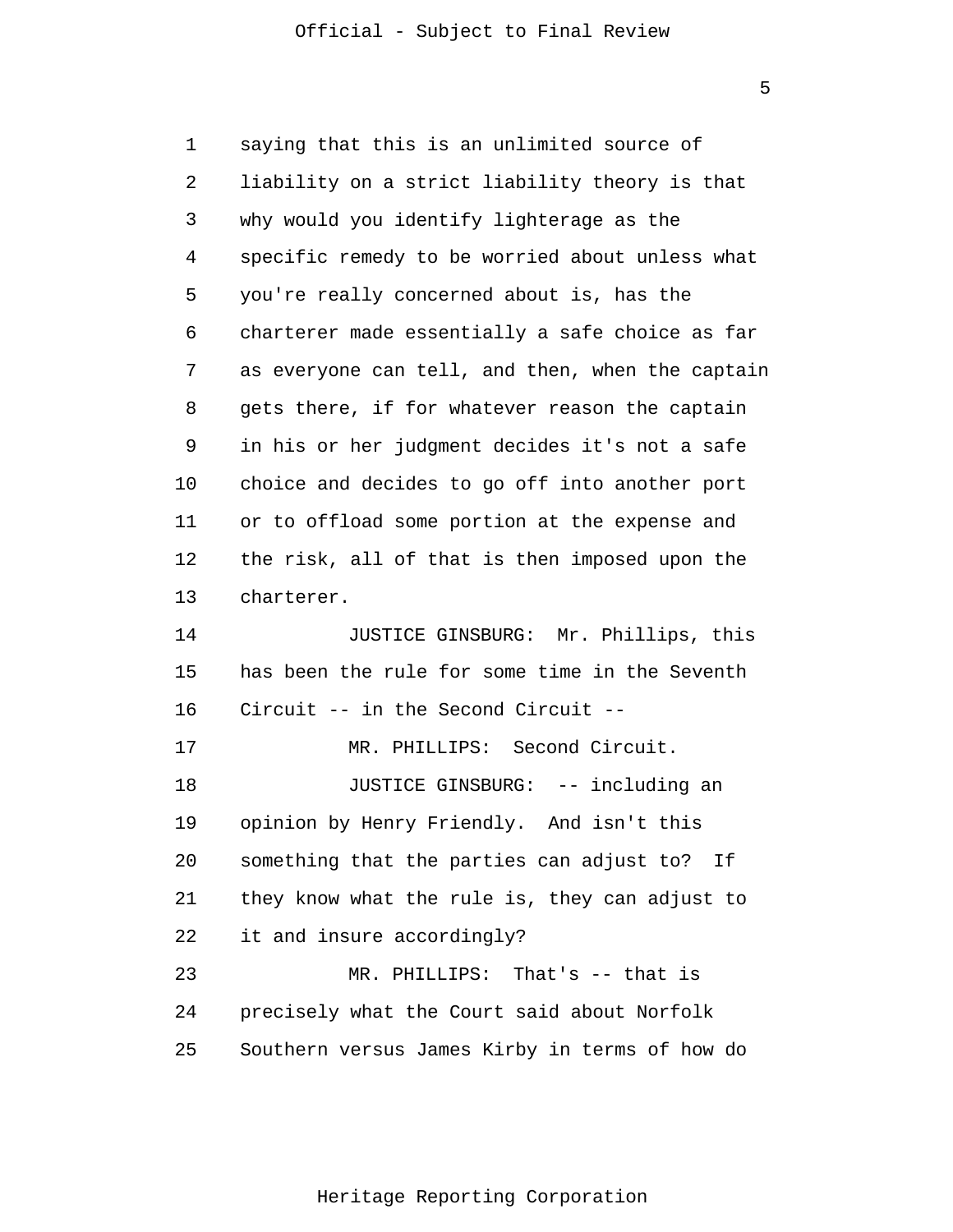1  $\overline{2}$ 3 4 5 6 7 8 9 10 11 12 13 14 15 16 17 18 19 20 21 22 23 24 25 you interpret the contract. Obviously, it will always be possible to write around whatever the contract interpretation has to be, but the Court still has the fundamental obligation to determine what should be the default rule. And while it is true that there was - that there's certainly been a period of time when the Second Circuit adopted a -- a broader construction of this clause, it is equally true that for almost 30 years, the Fifth Circuit has adopted precisely the opposite construction of this clause, and Gilmore and Black for more than 40 years, 50 years, have adopted a fundamentally different -- JUSTICE GINSBURG: Contrary to -- to the  $--$  to the  $--$ MR. PHILLIPS: -- construction of this clause. JUSTICE GINSBURG: -- to the other treatises. But there is another clause that is adopted in some charter parties, and it's called -- what is it called -- the due diligence clause. So, if that clause, that clause would be unnecessary under your reading because you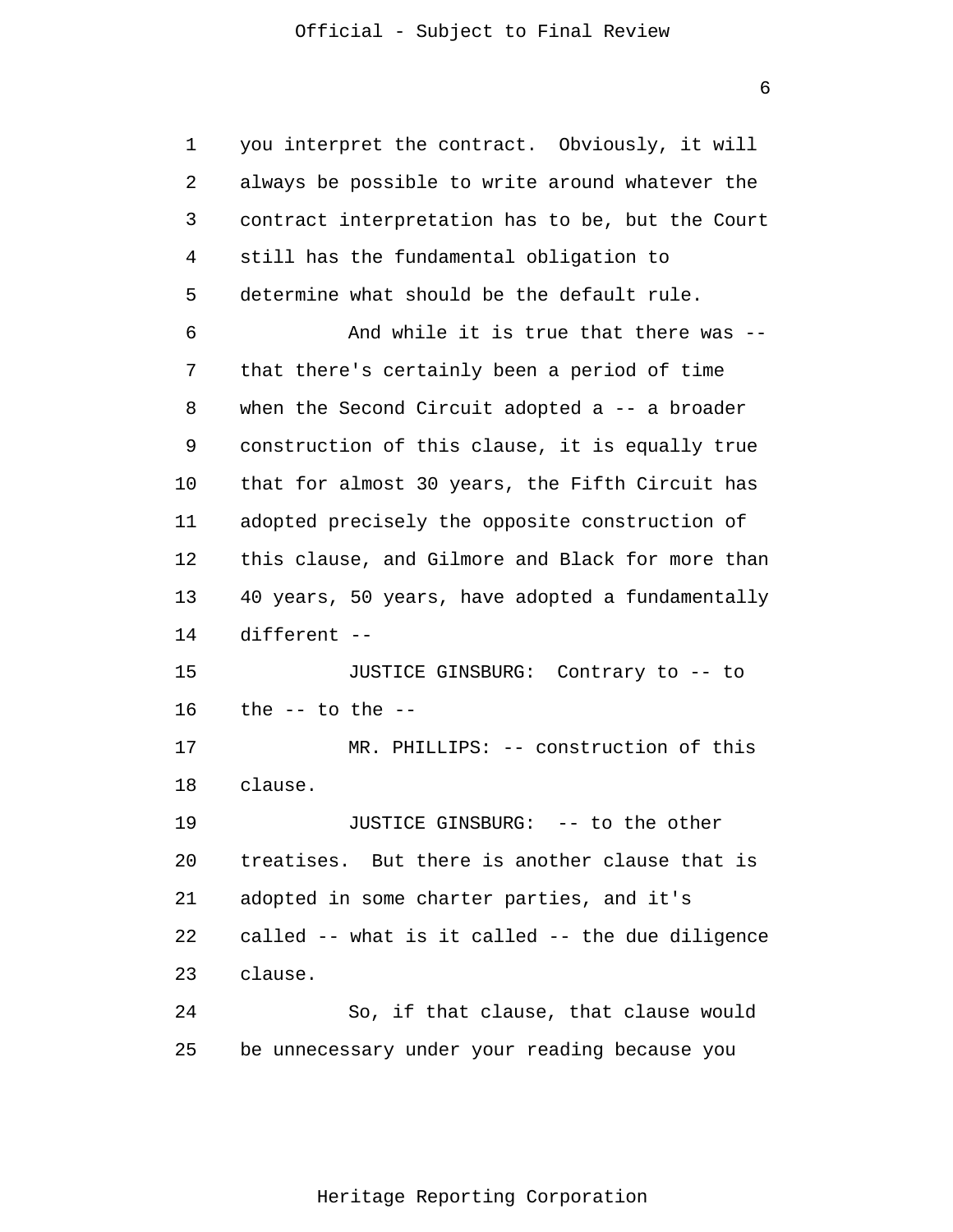1  $\overline{2}$ 3 4 5 6 7 8 9 10 11 12 13 14 say that's all that the safe-berth clause required. So all of these charters that have been adopting the specific language of due diligence, they're doing -- they've done something that's entirely unnecessary? MR. PHILLIPS: The -- the difficulty, I think, with looking at other forms and other clauses and other contracts between other parties is -- is, candidly, there's no evidence that ties any knowledge of any of that to the decision that was made between the Star Tanker and my client when they entered into the -- into the charter party arrangement in this particular case.

15 16 17 18 19 20 21 22 23 24 25 It's true that there were other options available, but the question is, what did the parties intend when they chose this language under these circumstances? And against the backdrop  $-$ - because I  $-$ - I do think the text itself tells you that the basic problem this is designed to deal with is what do you do when you show a -- when you pick a place that's safe, it turns out it's not safe, and then the -- then the captain has to act in response to that, what's the -- what's the outcome?

7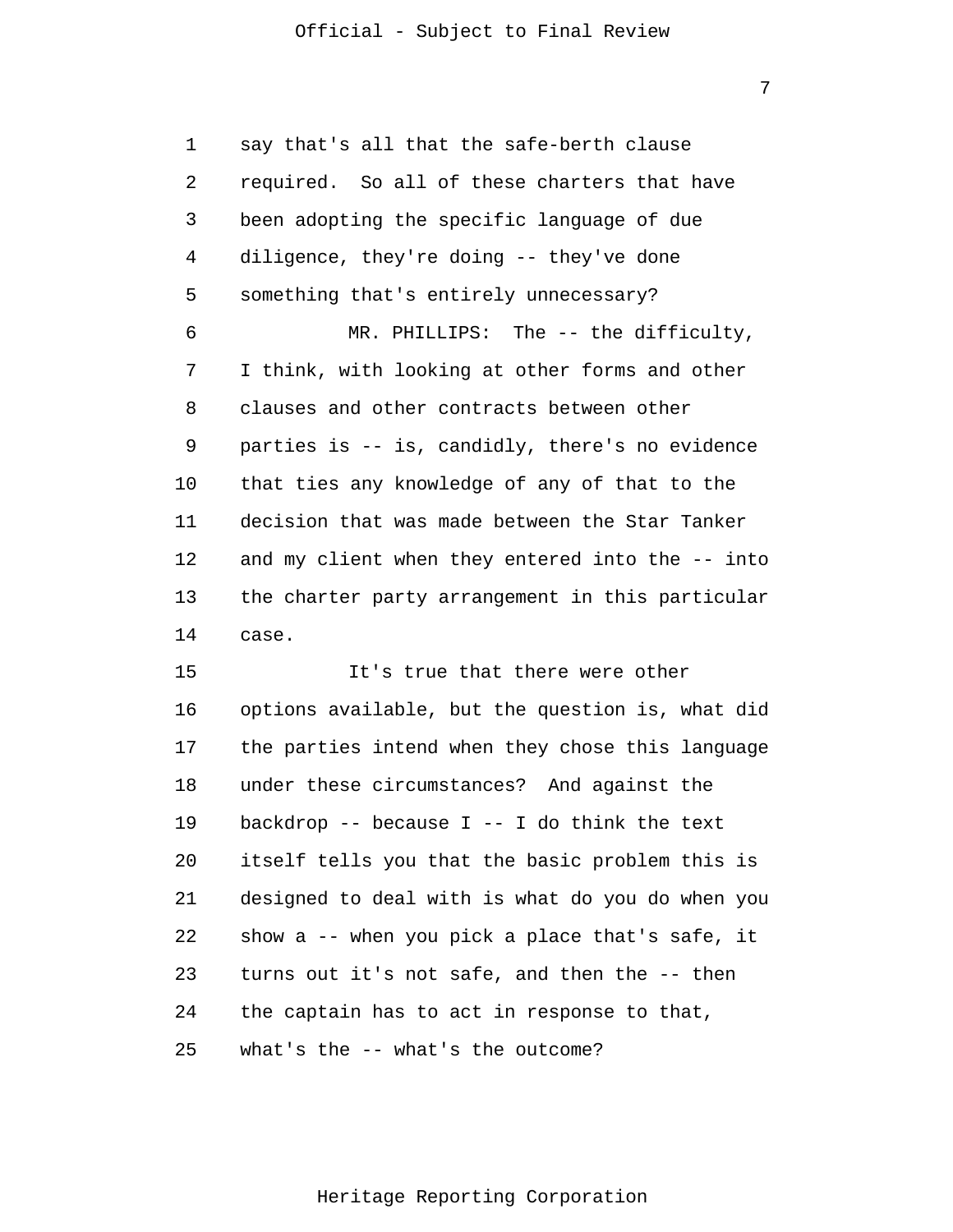1  $\overline{2}$ 3 4 5 6 7 8 9 10 11 12 13 14 But, if you put it contextually and look at other provisions of this contract, where you have the general exceptions clause that says that the -- that there -- that for perils of the sea, neither the charterer, nor the owner of the ship, nor anybody else is responsible for those kinds of injuries. And so that suggests to you that for what we're looking at, unknown and unknowable hazards, that that's -- that that's not what the parties expected would be imposed on the charterer by simply designating at the time a safe port. Second --

15 16 17 18 19 20 21 22 23 24 25 JUSTICE KAGAN: Mr. Phillips, even if we're looking just to this contract, these parties, you said, well, look, there is the Second Circuit, but we have the Fifth Circuit on our side. But this contract actually seems pretty well oriented to the Second Circuit. So there's a arbitration provision in the contract which says that any and all differences in disputes of whatever nature shall be put to arbitration in the city of New York or in the city of London.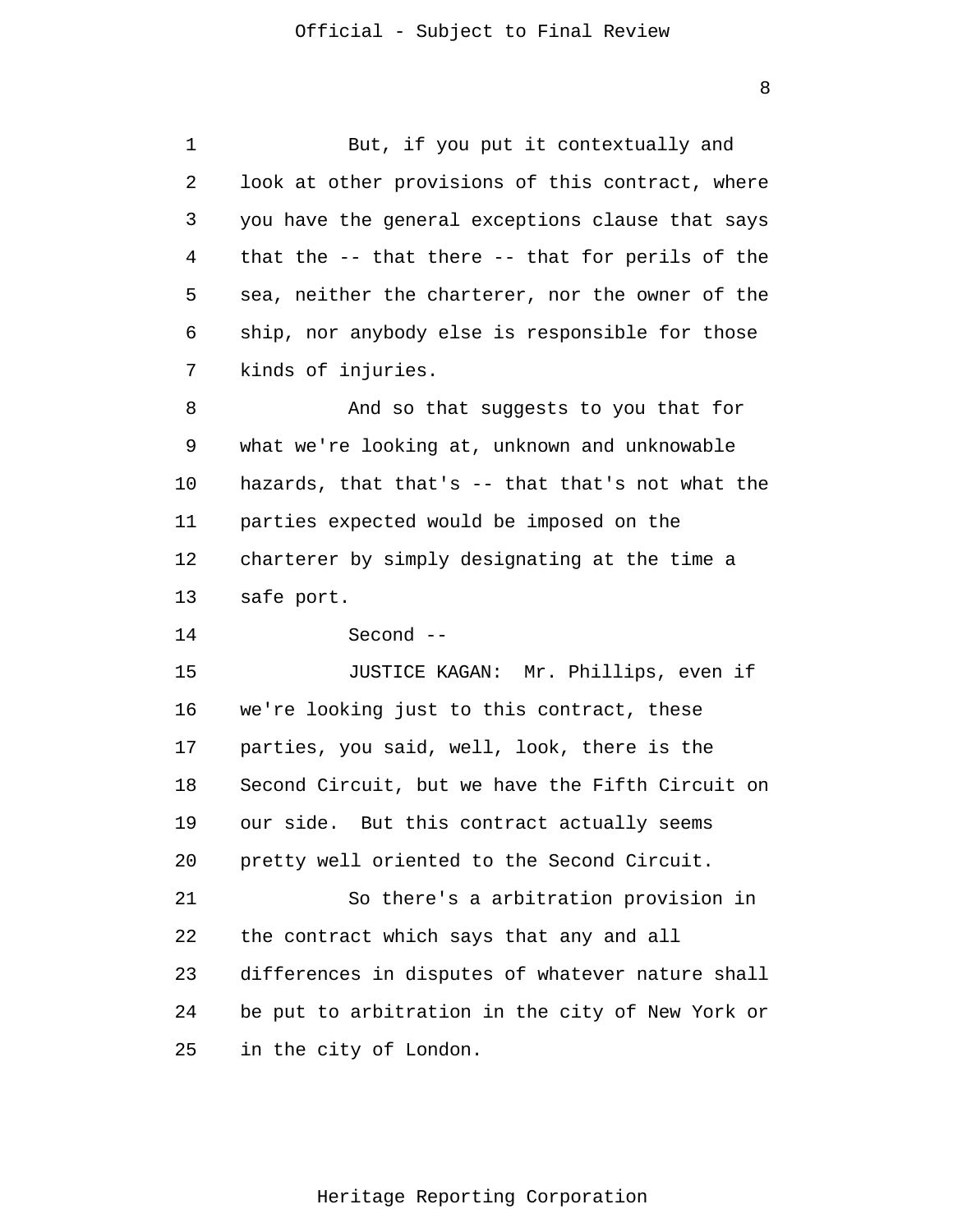```
1 
 2 
 3 
 4 
 5 
 6 
 7
 8 
 9 
10 
11 
12 
13 
14 
15 
16 
17 
18 
19 
20 
21 
22 
23 
24 
25 
      --
                And then there's another provision in 
      the contract, a jurisdiction clause, which says 
      that disputes concerning non-delivery or damage 
      to cargo may be submitted for adjudication to 
      the United States District Court for the 
      Southern District of New York. 
                So every time that this contract says 
      something about where it expects disputes to go, 
      it points to New York. 
                MR. PHILLIPS: Well, but those are --
      but those are choice-of-forum clauses. They're 
      not choice-of-law clauses. They don't say 
      specifically that we intend --
                JUSTICE KAGAN: Well, we know what 
      happens --
                MR. PHILLIPS: -- for the Second
      Circuit rule. 
                JUSTICE KAGAN: -- we know what 
      happens in arbitration in New York. Arbitrators 
      -- arbitrators in New York follow the Second 
      Circuit rule. 
                MR. PHILLIPS: They tend to follow the 
                JUSTICE KAGAN: And certainly --
                MR. PHILLIPS: -- Second Circuit rule,
```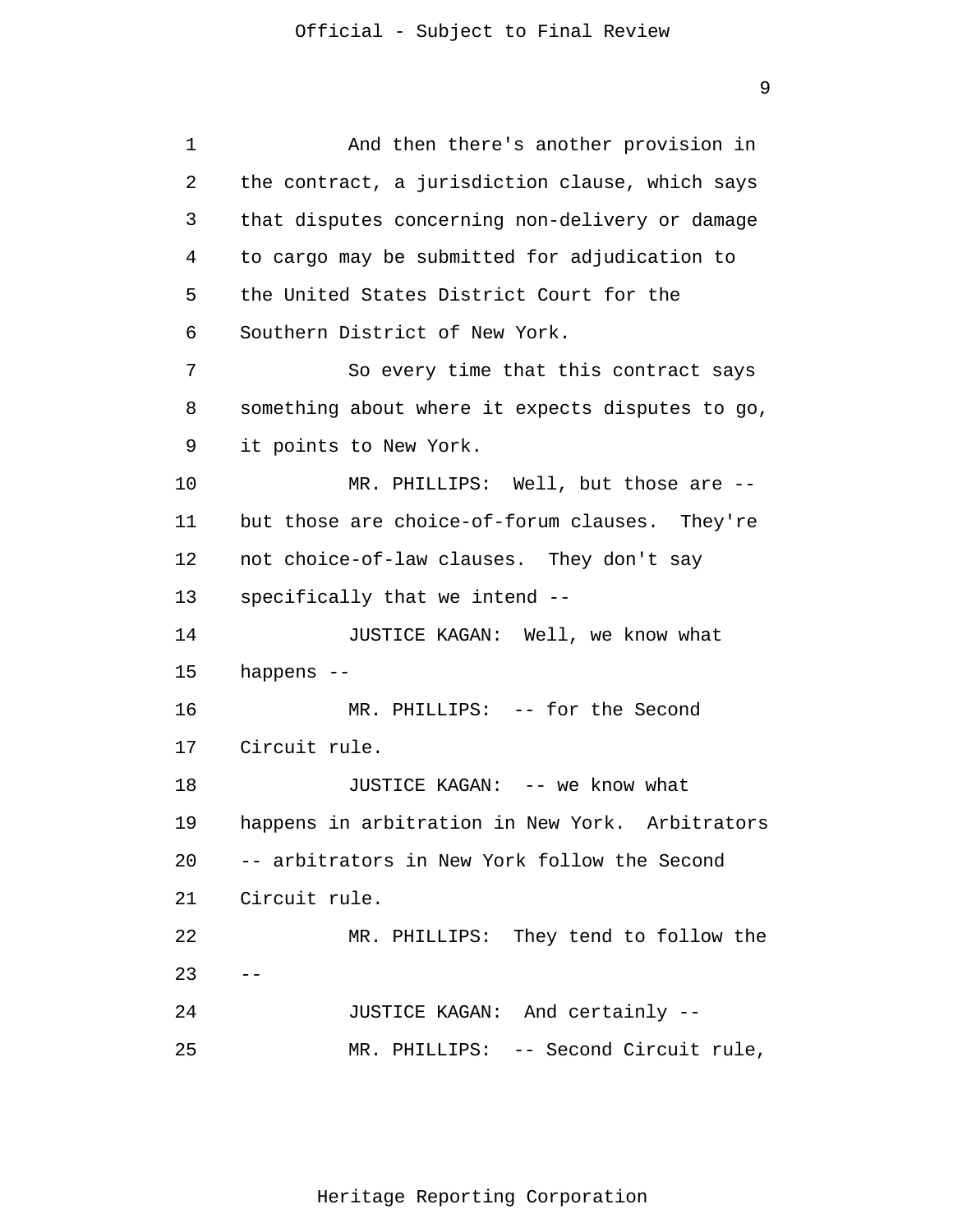10

1  $\overline{2}$ 3 4 5 6 7 8 9 10 11 12 13 14 15 16 17 18 19 20 21 22 23 24 25 although the -- JUSTICE KAGAN: -- certainly, the Southern District of New York is following the Second Circuit rule, isn't it? MR. PHILLIPS: To be sure. But the - but the -- but the flip side of that, first of all, this wasn't litigated in -- in New York. This was litigated in the Third Circuit -- JUSTICE KAGAN: Well, I know -- MR. PHILLIPS: -- and properly so. JUSTICE KAGAN: -- there was some strange circumstance, you know, it didn't - didn't end up going to arbitration. But mostly people expect that these kinds of disputes will go to arbitration. And this arbitration clause says you're in New York or you're in London, both of which have a warranty interpretation of this safe-berth clause. MR. PHILLIPS: Right. JUSTICE KAGAN: So even if we're just looking to this particular contract between these two parties,  $I$  -- I guess I'm thinking these two parties thought that this was going to be adjudicated in New York --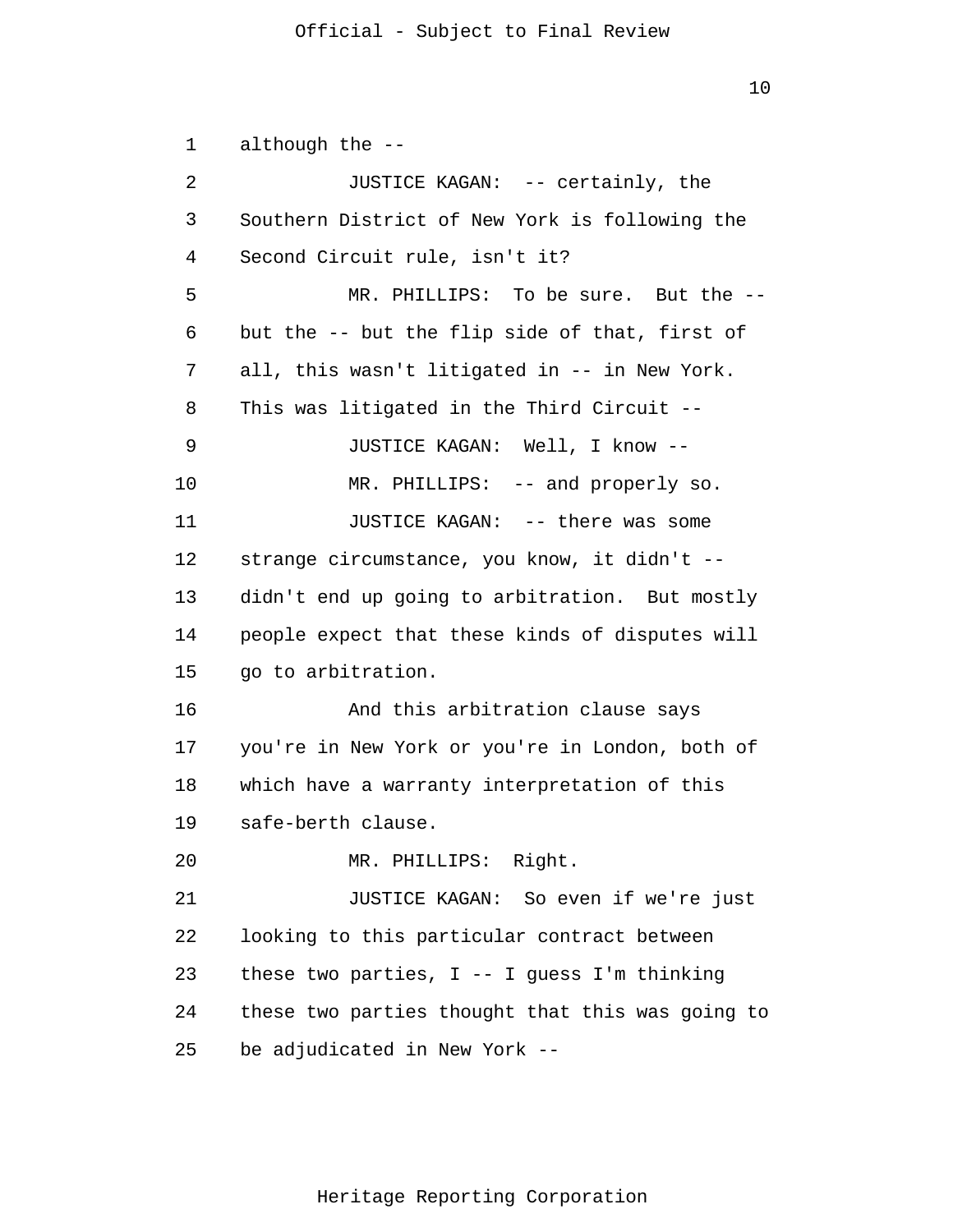1 2 3 4 5 6 7 8 9 10 11 12 13 14 15 16 17 18 19 20 21 22 23 24 25 MR. PHILLIPS: But -- JUSTICE KAGAN: -- under New York rules. MR. PHILLIPS: -- but even under - even under that interpretation, which I don't think is a fair way to interpret this, because it seems to me that when you're engaged in a very broad contract entry position, to say that this was -- that this was something that was entertained because they knew how New York law worked in certain ways, I don't think is a fair way to interpret the contract. But I -- but -- but even aside from that, if you actually look at the arbitration decisions that our friends cite and -- and examine them, they say things like, of course, the charterer is not the insurer against all risk that takes place. So there's at least some reason to doubt that the rule would ever be interpreted as broadly as it is in this context. And to me  $--$  and  $--$  and so  $--$  and that there are others in which the court has said that strict liability doesn't extend to the ends of the earth. So there -- there are -- it's - it's -- it's far from clear what that would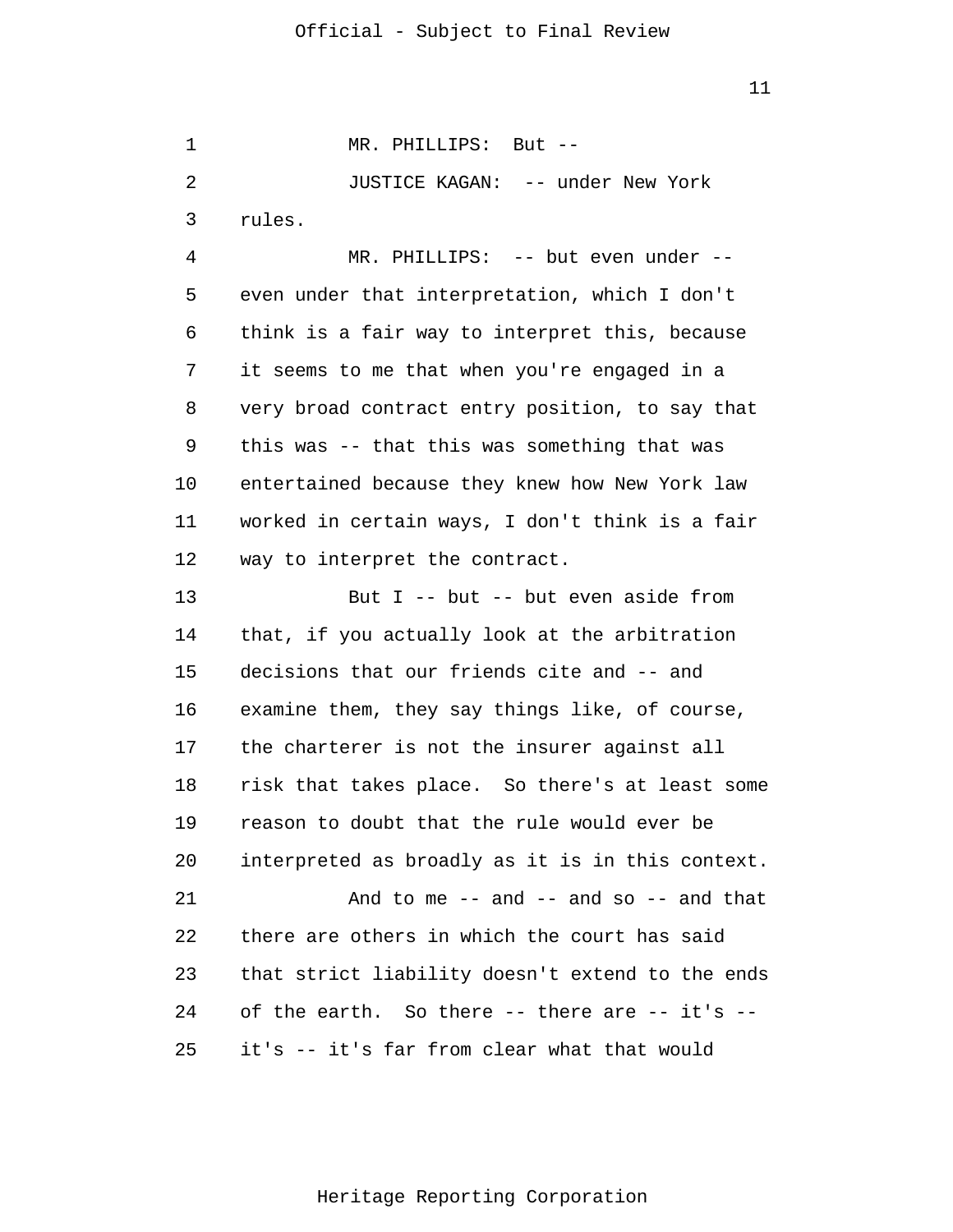1  $\overline{2}$ 3 4 5 6 7 8 9 10 11 12 13 14 15 16 17 18 19 20 21 22 23 24 25 mean. But what we do know is that the provision specifically says U.S. law. And U.S. law, obviously, at this stage, ought to be what this Court decides it ought to be. And, again, remember, this is not an agreement between my friends over here and my client. This is an agreement between a third-party and my client. And there is no evidence as to what either -- either of them had in mind with respect to this particular issue. So I think what you should look at is the language and the text and what does that lead you to, what's the conclusion to take from that, the context that tells you the general exceptions that we're not liable for perils of the sea, nor is anybody else liable. That's what insurance -- JUSTICE KAGAN: Well, can I just -- MR. PHILLIPS: -- ought to be for. JUSTICE KAGAN: -- can I just ask, Mr. Phillips, about the text, because the text does say a safe berth, yeah? MR. PHILLIPS: Yes, Your Honor, safe -- safe place.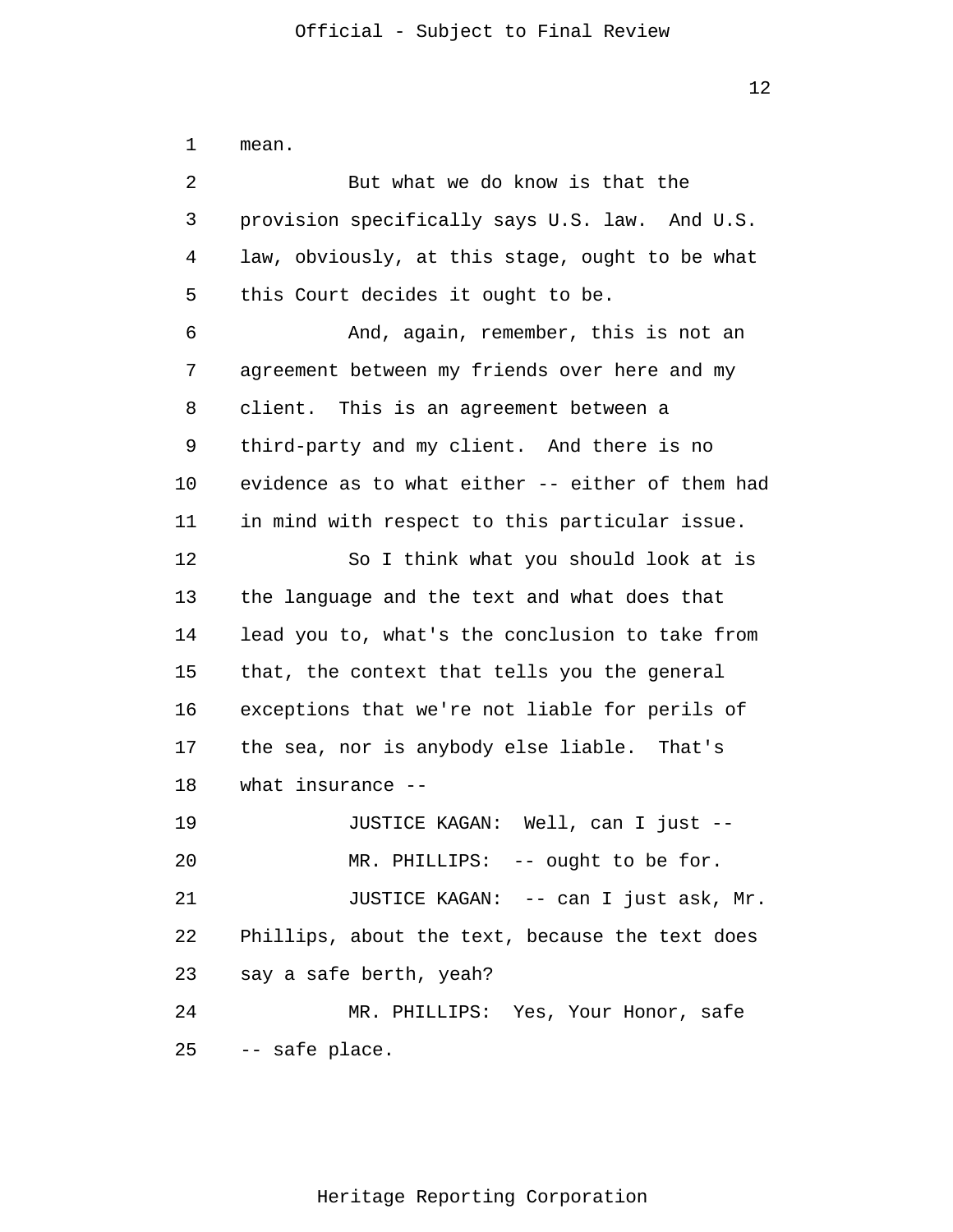| 1  | JUSTICE KAGAN: Safe place or wharf,               |
|----|---------------------------------------------------|
| 2  | right, safe place or wharf. I mean, just          |
| 3  | thinking about that as, you know, under Black     |
| 4  | Letter rules of contract, which -- which          |
| 5  | suggests that material statements of fact are,    |
| 6  | indeed, warranties, I mean, what would be the     |
| 7  | difference if I said to you, I'm going to sell    |
| 8  | you a working car for \$1,000 and then I give you |
| 9  | the car and it breaks down two minutes later?     |
| 10 | I mean, would you -- would you think              |
| 11 | that that's anything other than a warranty?       |
| 12 | MR. PHILLIPS: No, I would think that              |
| 13 | that is, in $--$ in fact, a warranty, but I think |
| 14 | that $--$                                         |
| 15 | JUSTICE KAGAN: Even though, like I --             |
| 16 | I said, I didn't know that this car was ready to  |
| 17 | break down. It's unknown and unknowable. I had    |
| 18 | no -- I had no idea.                              |
| 19 | MR. PHILLIPS: Well, my guess is,                  |
| 20 | first of all, I mean, I hate to -- to fight your  |
| 21 | hypothetical, but my guess is that's -- that's    |
| 22 | something that is at least potentially knowable,  |
| 23 | although I -- I can envision a circumstance       |
| 24 | where it wouldn't be.                             |
| 25 | Here, you're talking about something              |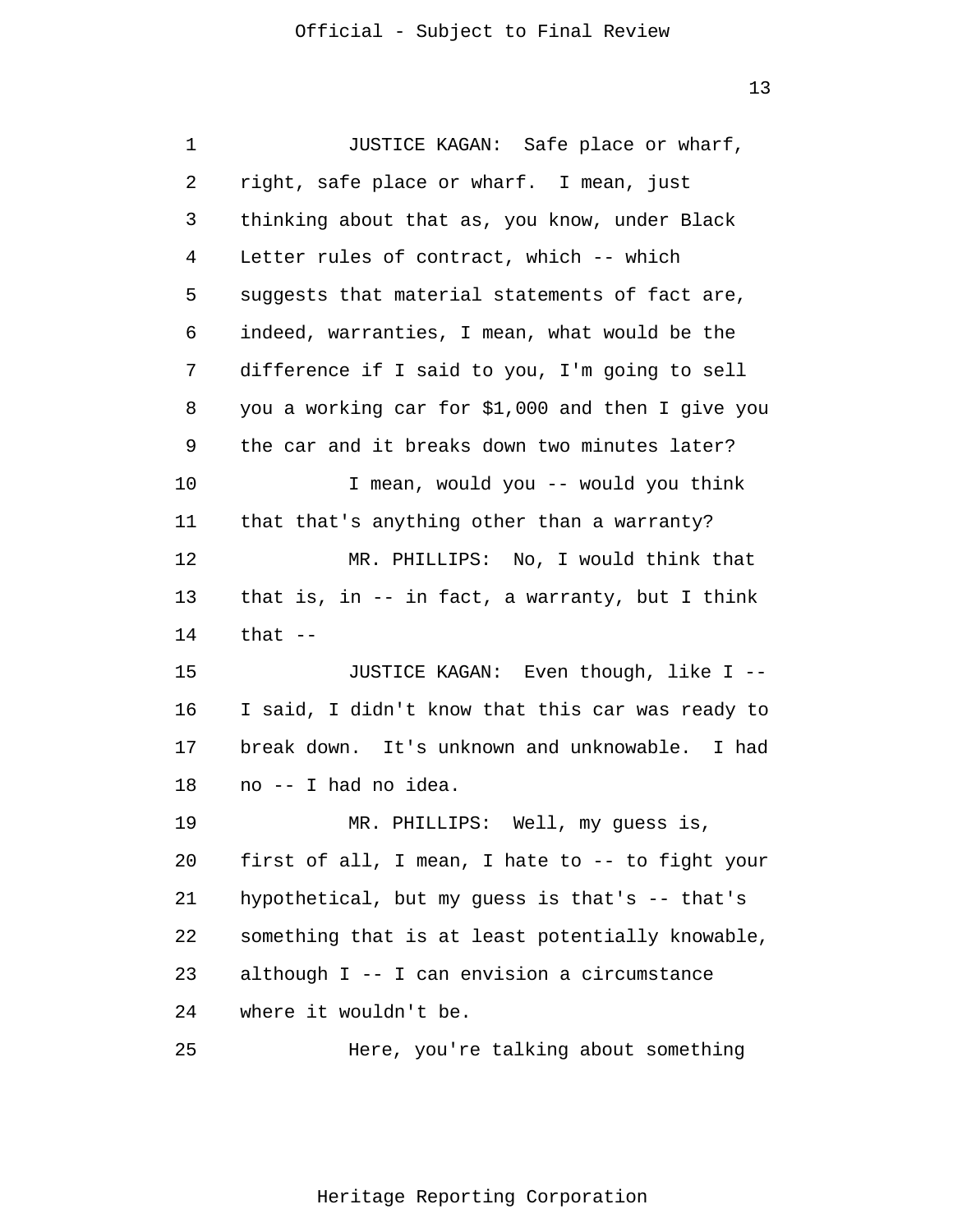14

| 1  | that is absolutely unknown and unknowable under  |
|----|--------------------------------------------------|
| 2  | these particular circumstances. And -- and --    |
| 3  | JUSTICE KAGAN: Well, absolutely --               |
| 4  | MR. PHILLIPS: -- the term "safe" --              |
| 5  | JUSTICE KAGAN: -- I mean, there are              |
| 6  | ways of $-$                                      |
| 7  | MR. PHILLIPS: -- doesn't mean as                 |
| 8  | against all possible risk.                       |
| 9  | JUSTICE KAGAN: Aren't there --                   |
| 10 | MR. PHILLIPS: It doesn't have to mean            |
| 11 | that. It can just mean safe for the ordinary     |
| 12 | use that you're going to put it to, as the -- as |
| 13 | the Ocean Victory decision in the U.K. says,     |
| 14 | which I think is the best way to think about     |
| 15 | this: Was it safe for that vessel on that day    |
| 16 | at that place, given what we knew about the      |
| 17 | characteristics --                               |
| 18 | JUSTICE ALITO: What if --                        |
| 19 | JUSTICE GORSUCH: Well, Mister --                 |
| 20 | MR. PHILLIPS: -- of the port.                    |
| 21 | JUSTICE ALITO: -- what if we think               |
| 22 | the text can be read your way, but it can also   |
| 23 | be read the other way? What should we do then?   |
| 24 | MR. PHILLIPS: Then you should go to              |
| 25 | the other criteria, which is the context, which  |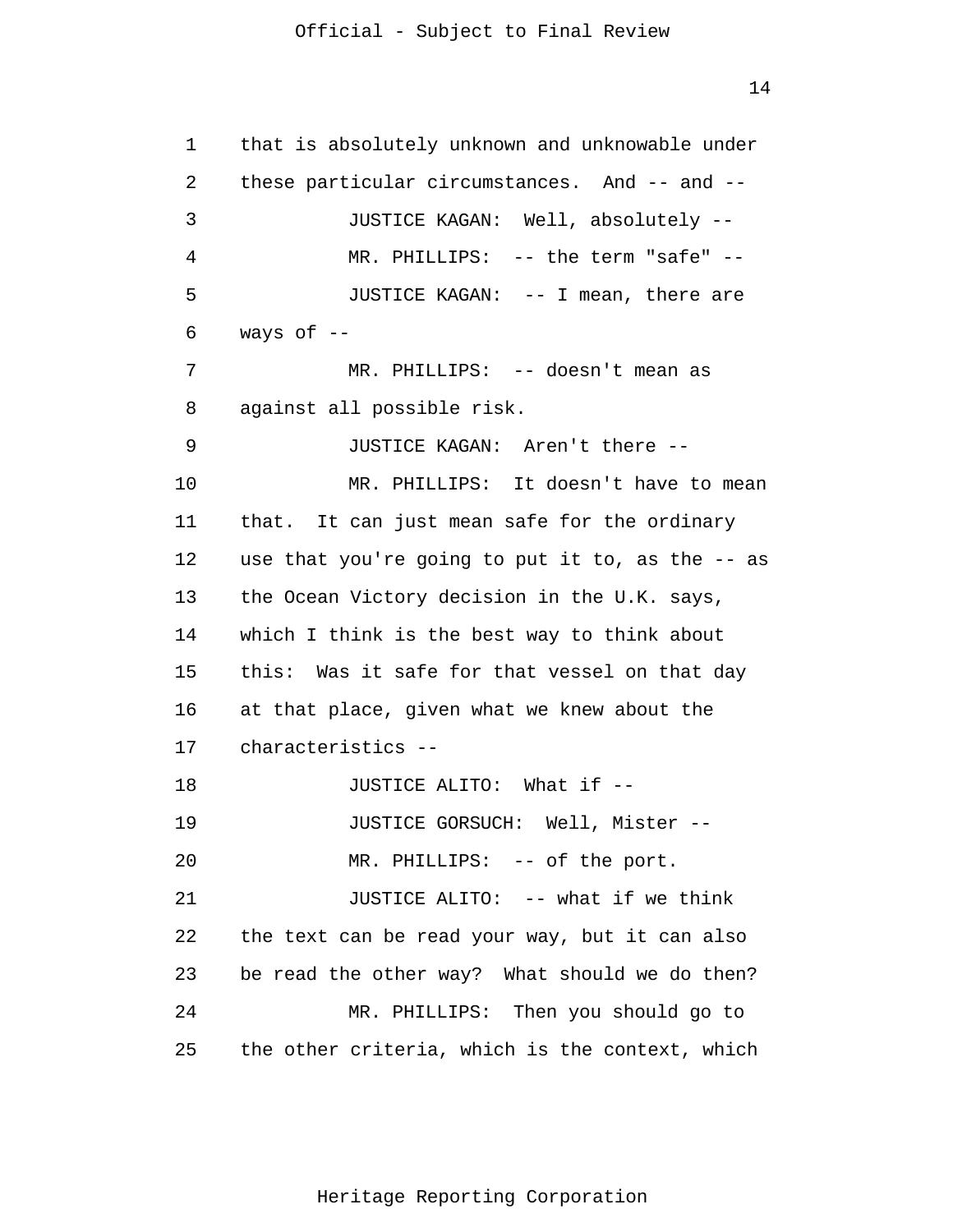15

1 2 3 4 5 6 7 8 9 10 11 12 13 14 15 16 17 18 19 20 21 22 23 24 25 I've already identified, and the billion dollars of liability insurance that the other side has. I think the case law tends to support us more. I think Atkins can be read as having rejected exactly the kind of warranty, because there the situation was that the -- one of the parties said to the ship's captain it's a safe port, and the Court rejected the idea that that was a warranty on its face that you could get in under any circumstances and regardless of knowledge. Then I think you look at the other two criteria that the Court uses in deciding the right way to interpret admiralty con - contracts in admiralty. One is, is it -- is the -- you know, does this promote maritime commerce? And the - the answer to that seems to me clearly not. We know from the amicus briefs that operate in the Fifth Circuit, those merchants don't routinely get -- get insurance and don't -- can't get insurance for a lot of what we're talking about here. And it would completely disrupt all of the commerce that goes into the Gulf under these circumstances.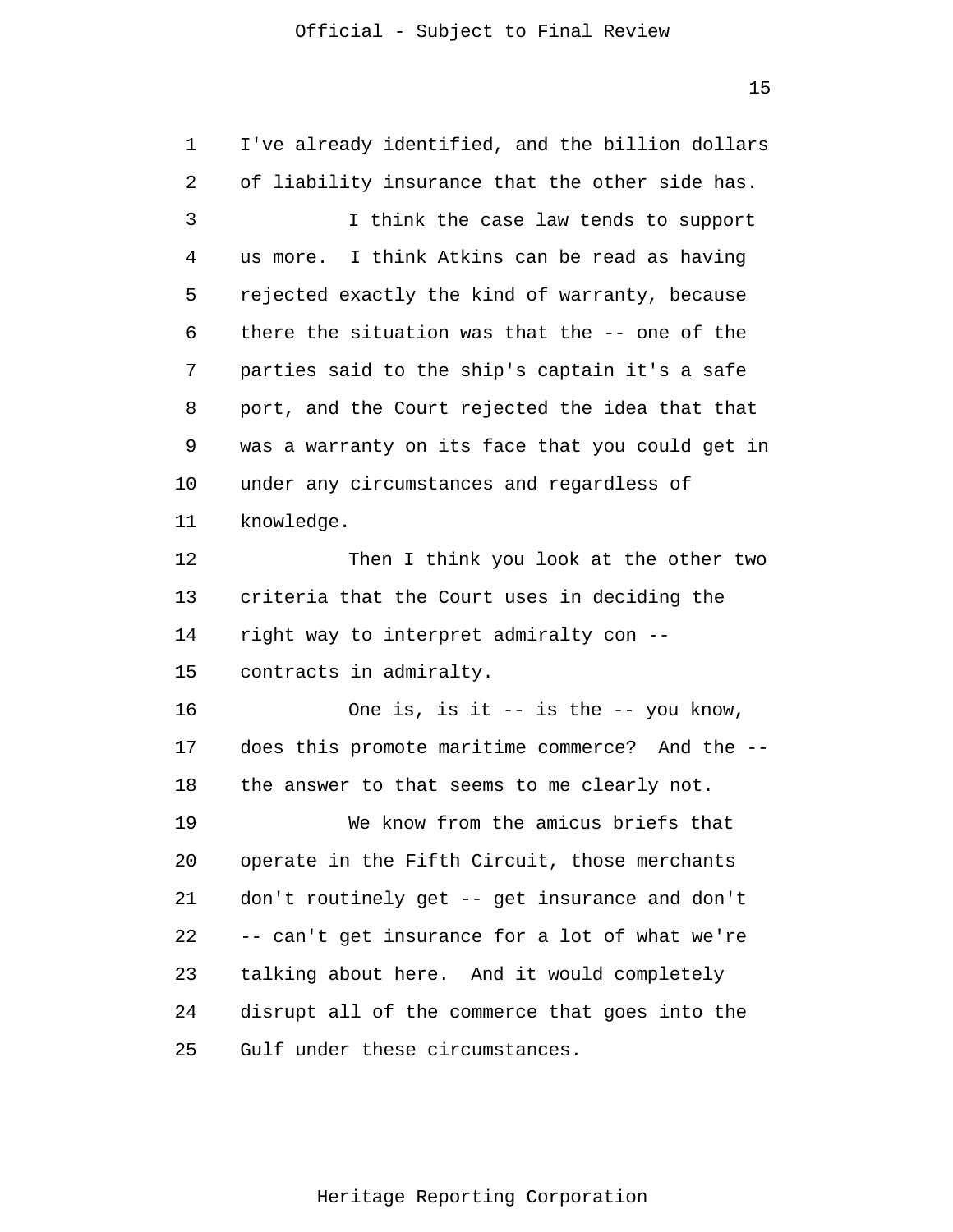1 2 3 4 5 6 7 8 9 10 11 12 13 14 15 16 17 18 19 20 21 22 23 24 25 JUSTICE ALITO: Well, if we get to custom and usage, which is what you seem to be talking about, can that be decided on the record that we have? Isn't that a factual question? And was that fact decided by the district court? MR. PHILLIPS: No -- well, it wasn't decided by the district court because the court of appeals in its prior opinion had basically said this is a strict liability to the limits of the earth holding, and, therefore, there was no opportunity for the district court to entertain that. On the other hand, what we -- what we do know in terms of transactional costs and insurance I think is probably knowable from common sense. I don't know that it's necessarily a triable fact. I mean, this Court has in the past examined whether or not a particular rule is going to adversely affect maritime commerce. And it seems to me that any rule that exposes a defendant to limitless liability interferes with maritime commerce and efficient maritime commerce. JUSTICE GORSUCH: Well, along those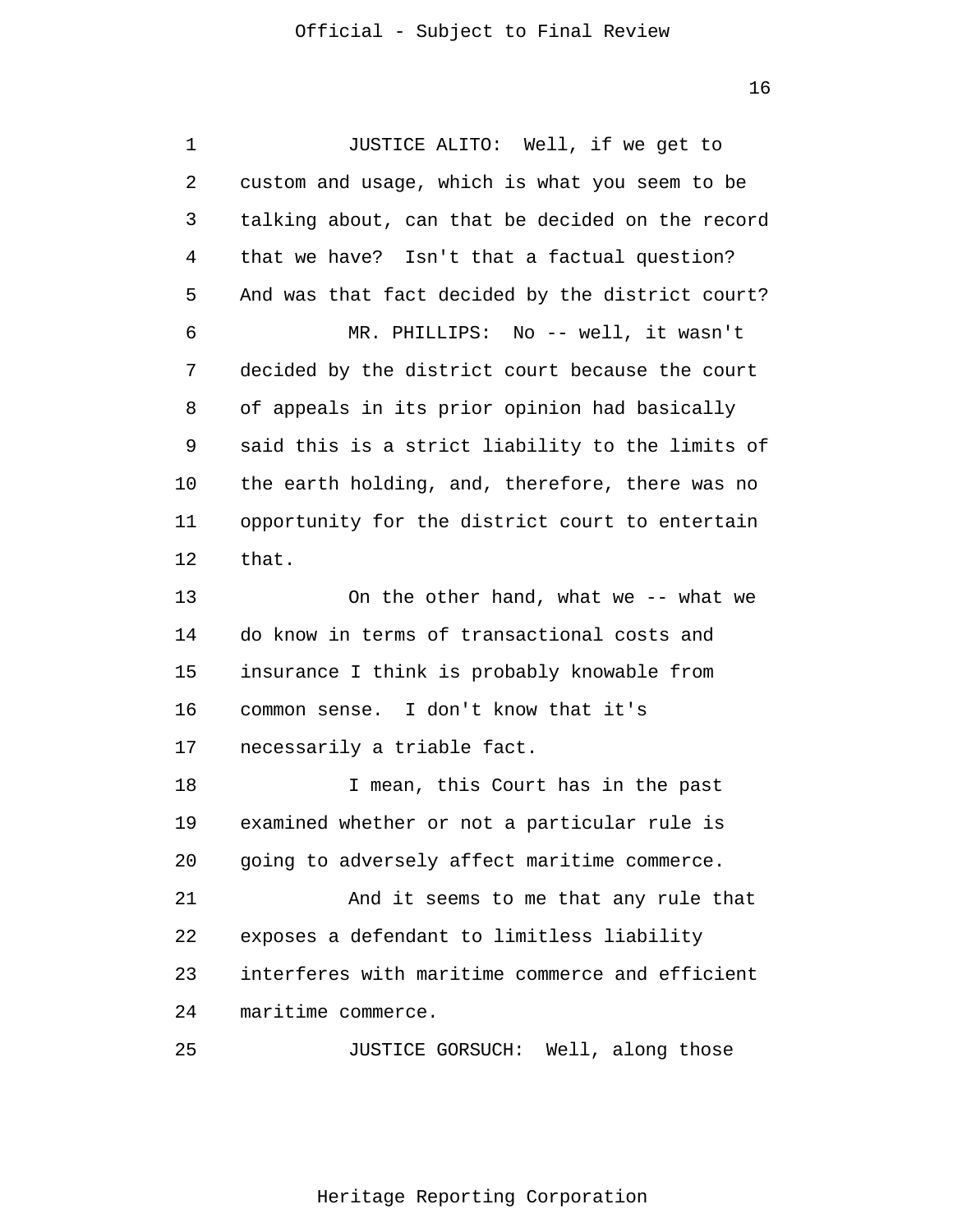1  $\overline{2}$ 3 4 5 6 7 8 9 10 11 12 13 14 15 16 17 18 19 20 21 22 23 24 25 lines, Mr. Phillips, I'm trying to -- I'm trying to figure out the difference between your rule and -- and your colleague's suggested rule. As I understand it, you would like us to essentially impose a negligence standard, a due diligence standard. We -- we couldn't have known that the anchor was there in the river when we hit it and, therefore, we shouldn't be liable. The other side says, no, there's a warranty of safe berth, but at least as it's been interpreted by many courts, including the English court you -- you -- you alluded to earlier, there's an exception for abnormal circumstances under -- under the particular circumstances. I think you alluded to it as well in these circumstances at this time and this place. It seems to me that those two rules, strict liability minus abnormal circumstances and negligence, are awfully close at the end of the day. And if that -- is that true, first of all? Would you agree with that? And isn't your real problem at least the argument from the other side that you didn't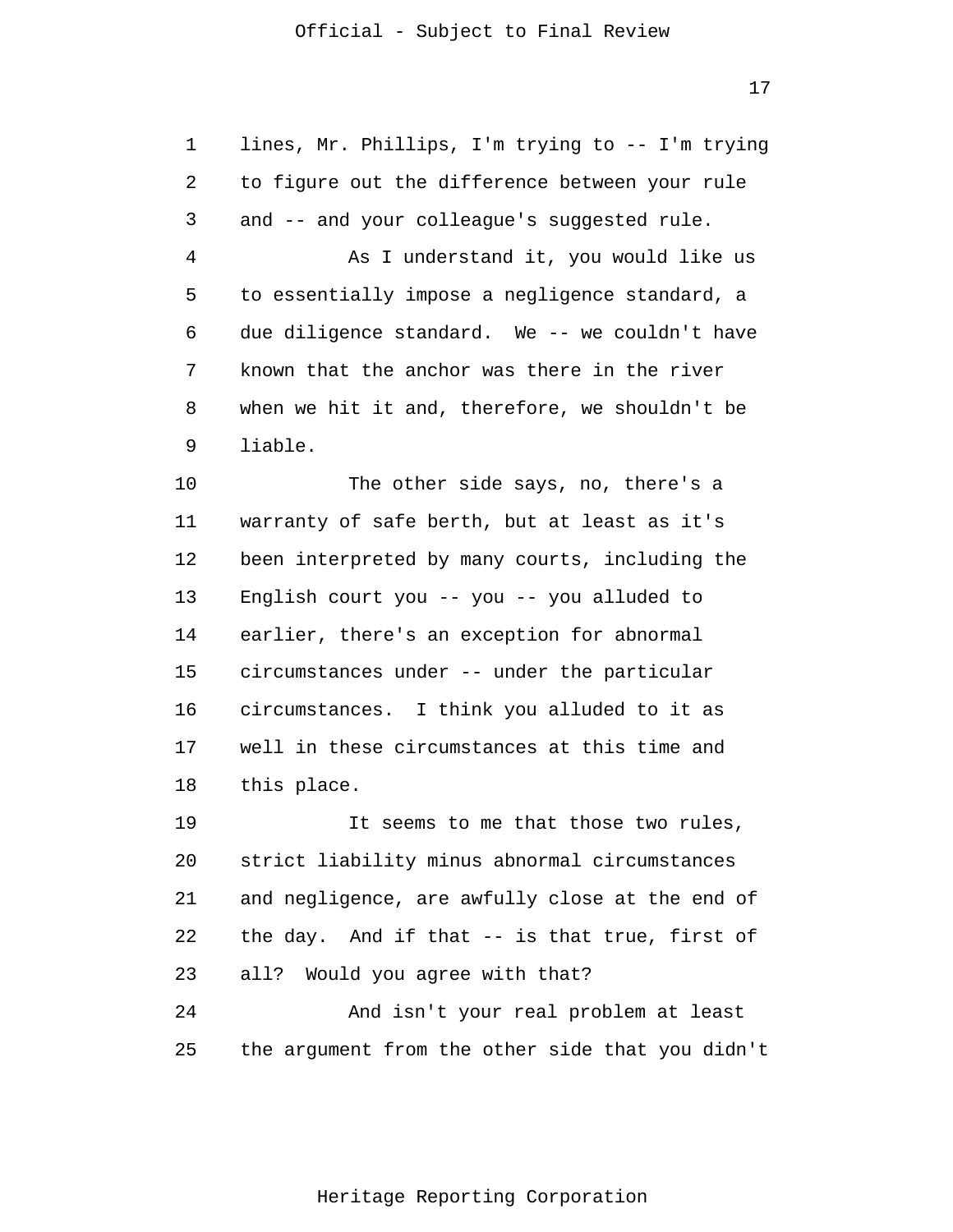1 2 3 4 5 6 7 8 9 10 11 12 13 14 15 16 17 18 19 20 21 22 23 24 25 make an abnormal circumstances argument below and so that you are stuck with more of a strict liability result in this case but might not have been on a different record in different circumstances? MR. PHILLIPS: The -- the answer to your question, Justice Gorsuch, is that we did make an abnormal occurrence argument. And if you look at the reply brief in our footnote, we devote, you know, an entire -- JUSTICE GORSUCH: Yeah. MR. PHILLIPS: -- footnote to the six times that we referred to abnormal circumstances. And, again, put it in the context of the litigation, which is the district court had held that we were not liable under these circumstances. And the court of appeals says, well, we're just going to decide some legal issues here and sort of -- and now you lose on that legal issue. So the opportunity to try to parse out the nuance of what you've just described wasn't available to us, but we certainly posed at -- JUSTICE GORSUCH: Okay.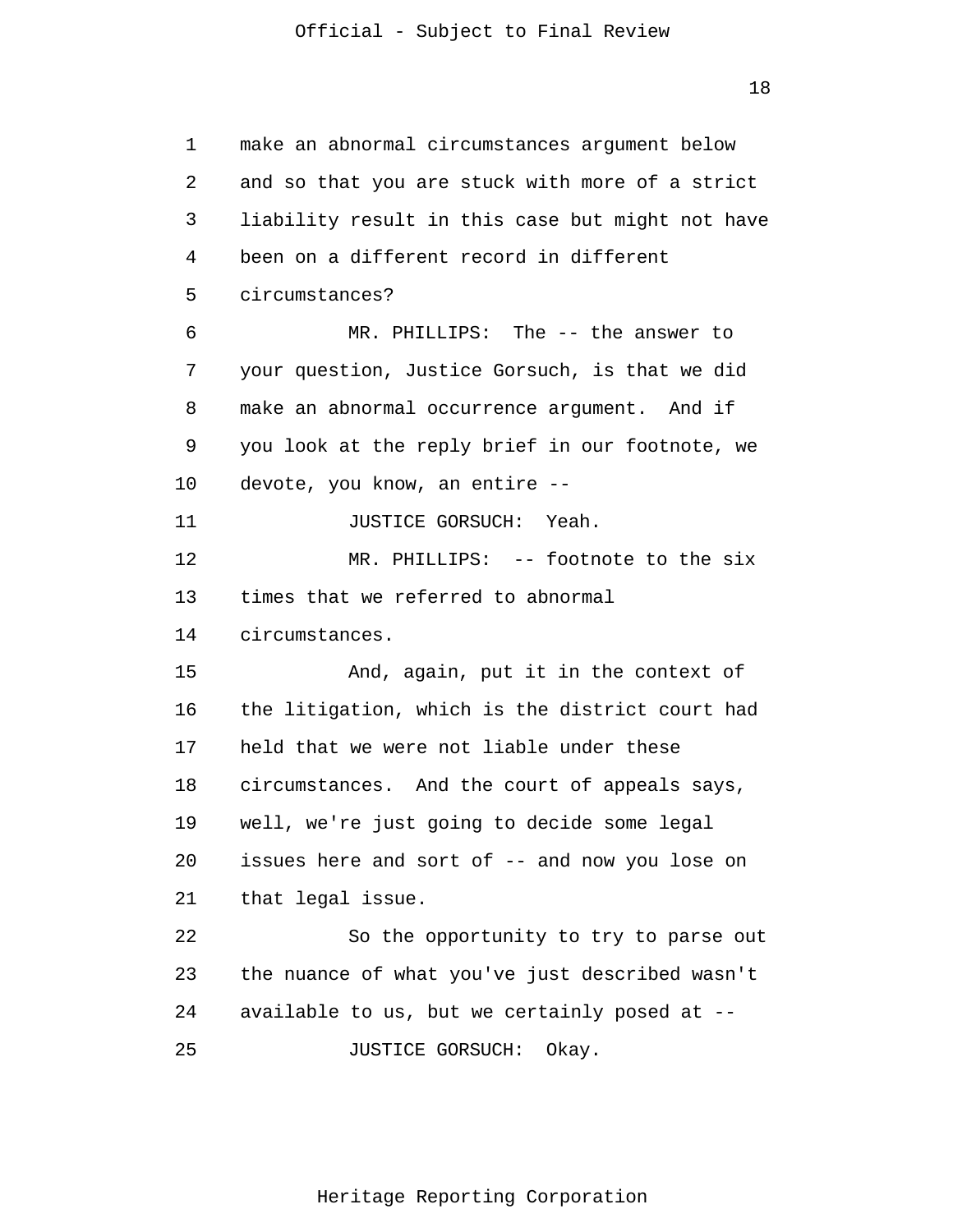1 2 3 4 5 6 7 8 9 10 11 12 13 14 15 16 17 18 19 20 21 22 23 24 25 MR. PHILLIPS: -- at every stage that argument. So if you wanted to remand -- JUSTICE GORSUCH: Yeah. MR. PHILLIPS: -- for that issue, that would -- you know, if you vacate the -- the - the decision and send it back to is this a peril of the sea or is this a natural occurrence -- JUSTICE GORSUCH: I got you. I got you, Mr. Phillips. I guess let's -- let's get away from the specifics of this case, though I know they're very near and dear to you and your client. What's the difference between those two legal rules, if any? MR. PHILLIPS: The due diligence standard, frankly, doesn't go to the question, to my mind, to the question of this particular obstruction. The due diligence goes to the question of whether you -- whether you did due diligence in selecting the port or the berth in the first instance. And that's usually regulated on the basis of the -- the history of the port. And -- and, again, if you look at the original district court opinion that talks about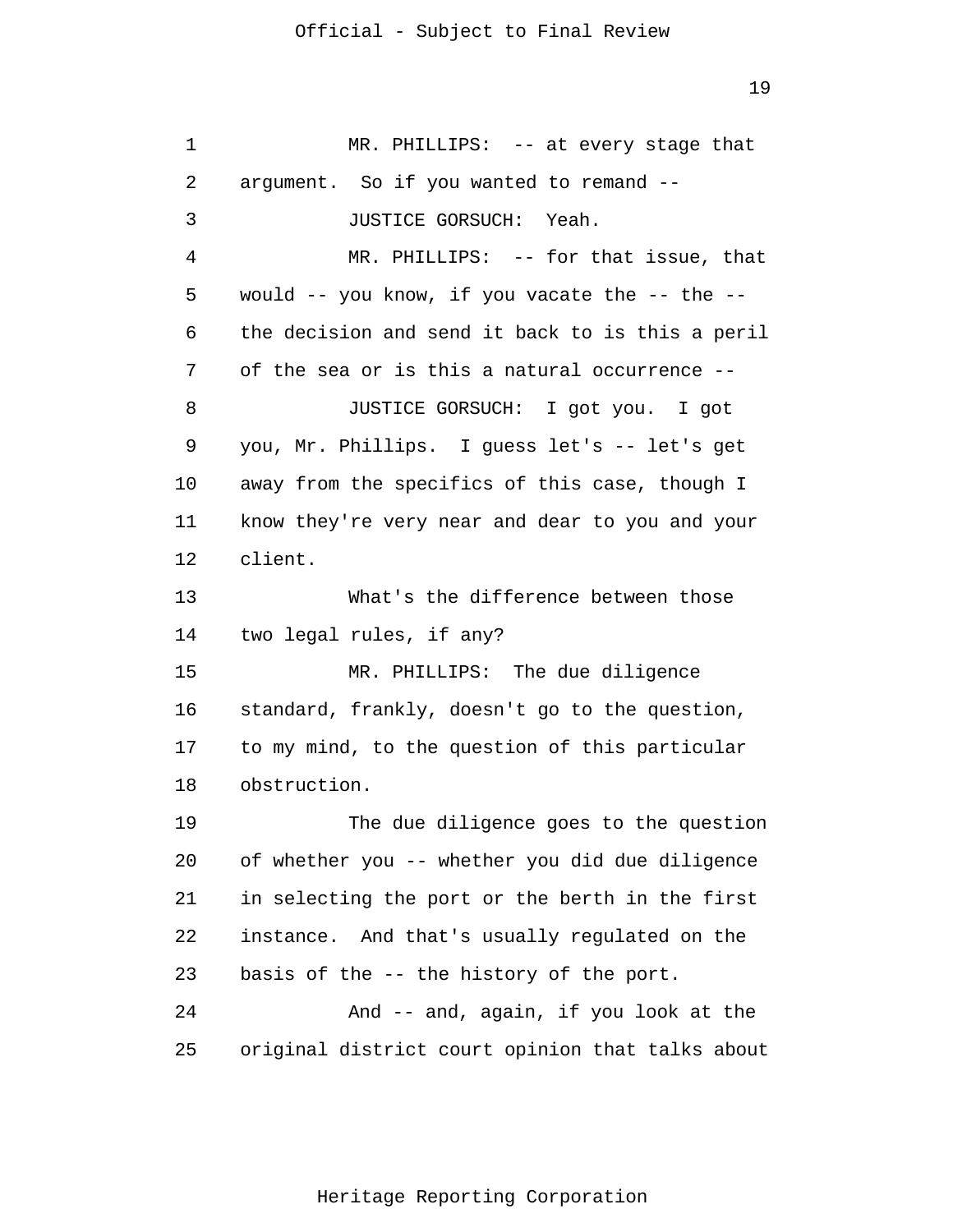20

1 2 3 4 5 6 7 8 9 10 11 12 13 14 15 16 17 18 19 20 21 22 23 24 25 the 147 ships just like this one that pass through exactly that stretch, there's no question this was a safe port when selected under those circumstances. CHIEF JUSTICE ROBERTS: Mr. Phillips, you -- MR. PHILLIPS: And we did our due diligence there. CHIEF JUSTICE ROBERTS: -- you've been using terms like strict liability and due diligence, and those -- those sound in tort to me, and yet we're dealing with a contract. The contract doesn't say anything like that -- any familiar tort terms. It just says you're going to provide a safe place. And you either did or you didn't, but that's a matter of contract. I don't know. It -- it seems to be introducing -- you seem to be introducing these tort concepts into a contract case. MR. PHILLIPS: I'm not sure I'm the one who's introduced them into the -- into the contract case, other than I think the lower courts, frankly, are the ones who've decided that the better way to conceptualize the problem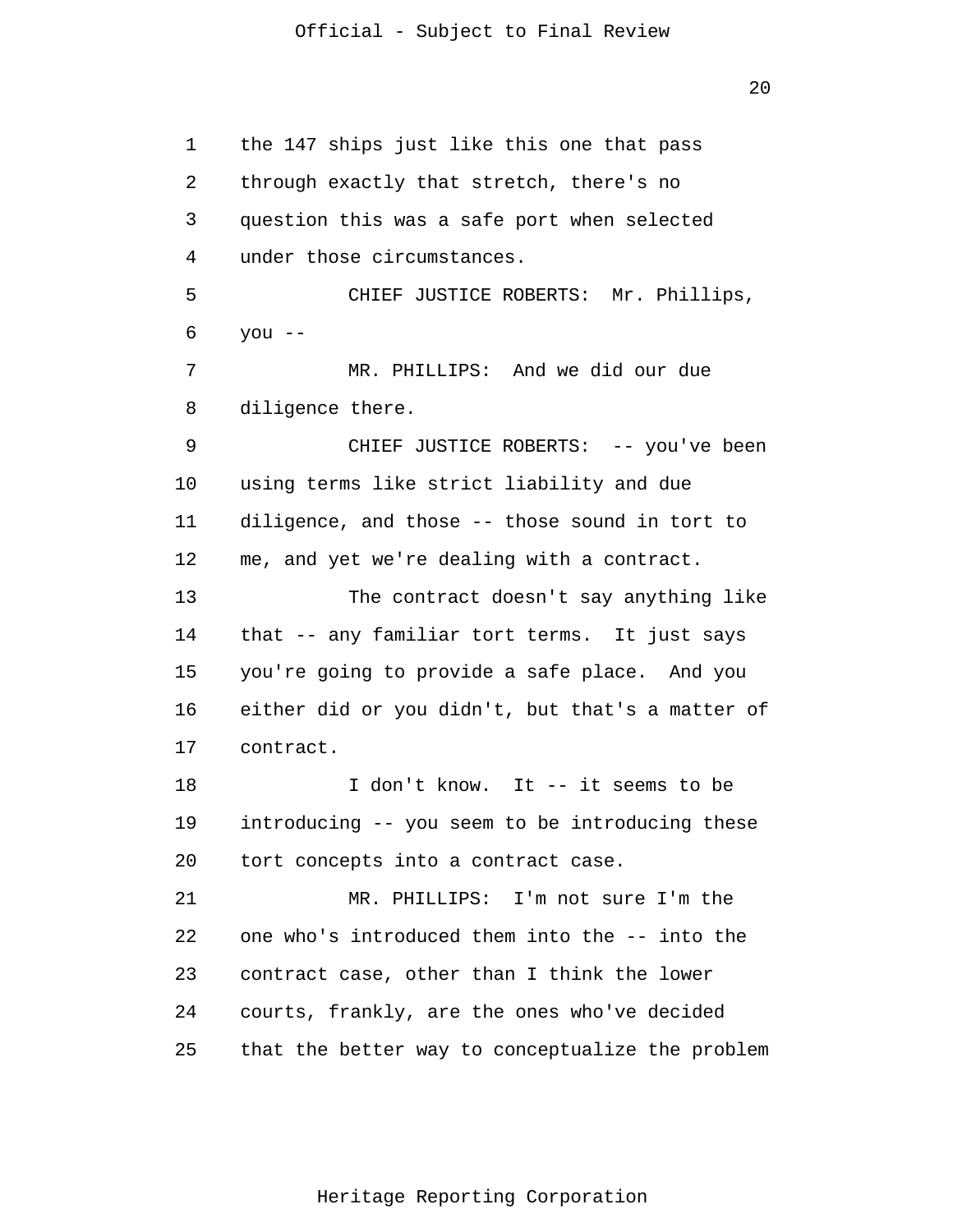1  $\overline{2}$ 3 4 5 6 7 8 9 10 11 12 13 14 15 16 17 18 19 20 21 22 23 24 25 is in -- is in these terms. You know, from my perspective, I'm perfectly comfortable if the question is, is this a safe port, there was no breach of the contract. This, of course, was a safe port. Ships had gone in and out of there for years and years and years. And what we faced was an unknown and unknowable obstacle that caused this particular allision. So the question that Justice Gorsuch -- to go back to Justice Gorsuch's question, what do you do in that circumstance, is you - is you say who should be liable under -- CHIEF JUSTICE ROBERTS: Well, but it's not -- MR. PHILLIPS: -- in that -- CHIEF JUSTICE ROBERTS: -- it's not a safe port. What made it unsafe, as you say, was something that was unknown and unknowable, but it's still a question of contract law. MR. PHILLIPS: Right. But the question is, did the parties envision that for something that was unknown and unknowable, that one of the parties would -- that that made it unsafe under those circumstances? Or isn't the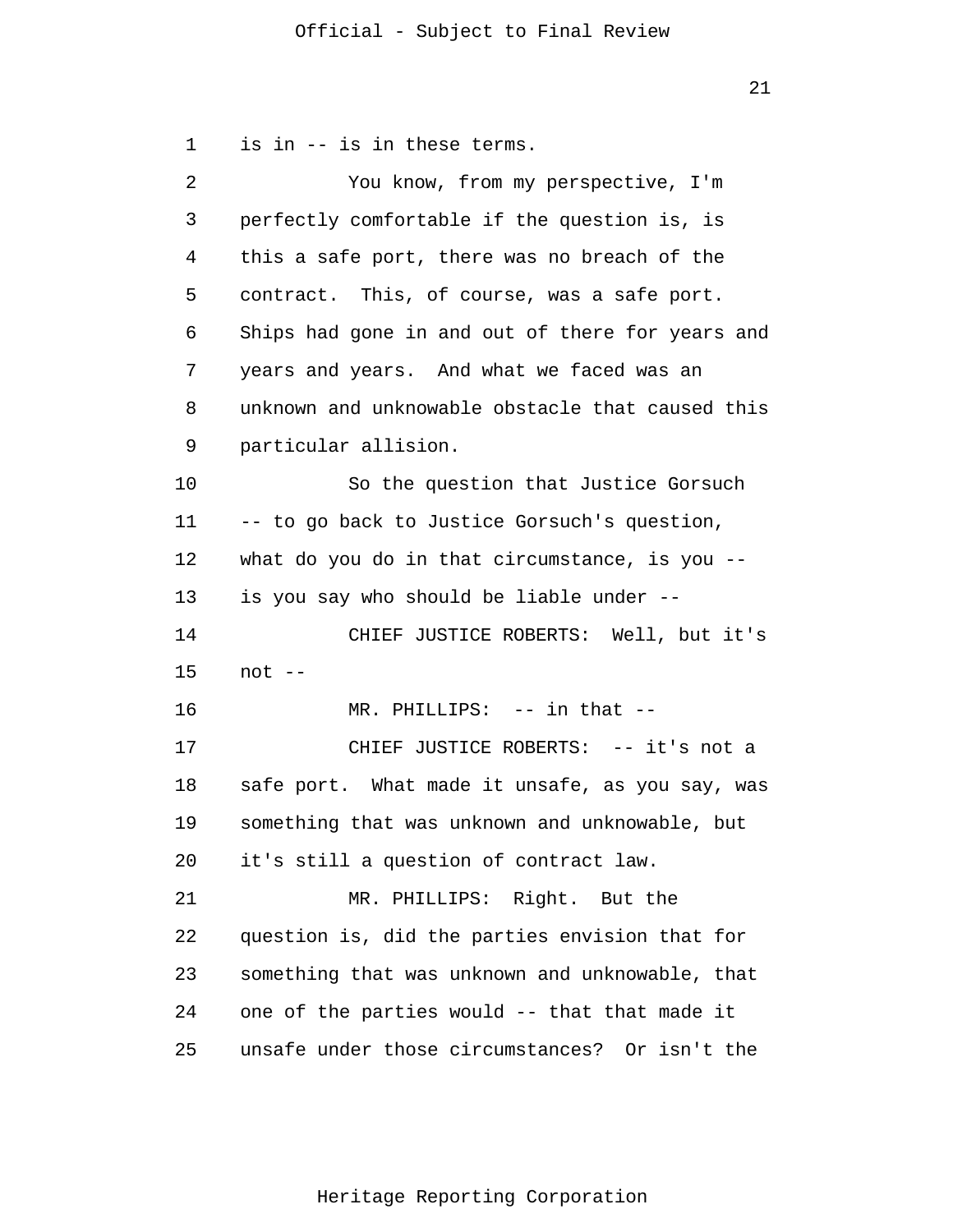22

1 2 3 4 5 6 7 8 9 10 11 12 13 14 15 16 17 18 19 20 21 22 23 24 25 more logical conclusion to draw, particularly in the context of a provision that says that there is no responsibility and -- and does it in terms of damages for losses that are -- that are caused by perils of the sea? JUSTICE SOTOMAYOR: Under the contract, and separating out tort law and contract law, under tort law, it happens because there is an accident. In its classic terms, it's unknown and unknowable. MR. PHILLIPS: Right. JUSTICE SOTOMAYOR: Under contract law, why should the vessel bear the risk of someone else's choice? Because of the unknown and unknowable? The voyage is -- the vessel is there only because of the charterer's choice, not because of its own. MR. PHILLIPS: Right. JUSTICE SOTOMAYOR: And so, if we're talking in terms of contract, why does that make any sense to view it in any other way than to say the charterer picks, the charterer has the expense, risk, and peril of lighterage -- and lighterage, in my mind, can include all the charges related to the transfer to a safe berth.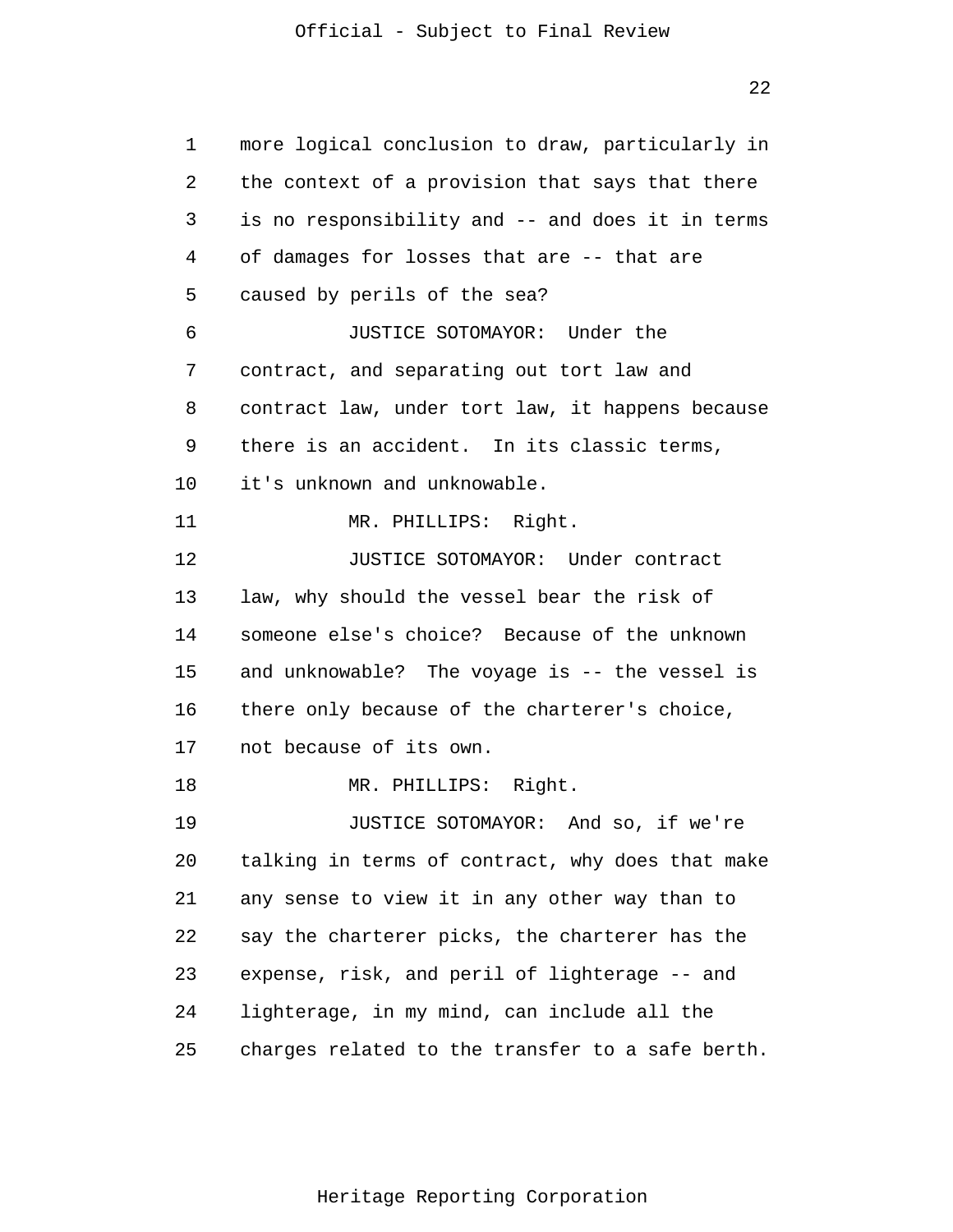23

1  $\overline{2}$ 3 4 5 6 7 8 9 10 11 12 13 14 15 16 17 18 19 20 21 22 23 24 25 There was no ability to do that. It just was destroyed there. So I -- I'm -- I'm just not quite sure you're -- you were answering the Chief's question. MR. PHILLIPS: Well, I -- I --JUSTICE SOTOMAYOR: Which is -- MR. PHILLIPS: Right. JUSTICE SOTOMAYOR: -- if you're talking about the parties' expectations, why would the vessel think it should be responsible for losses occasioned by someone else's choice? MR. PHILLIPS: Because all that the choice imposed as a -- as an obligation on my client was to identify someplace that is safe in the sense that it -- there are no obvious risks, that it is not obviously un- -- JUSTICE SOTOMAYOR: I don't see -- MR. PHILLIPS: -- inappropriate. JUSTICE SOTOMAYOR: -- those words anywhere in the contract. MR. PHILLIPS: Well, that -- they only make sense in the context of what is the remedy by choosing poorly. It's not as -- as you would get in dealing with the general exceptions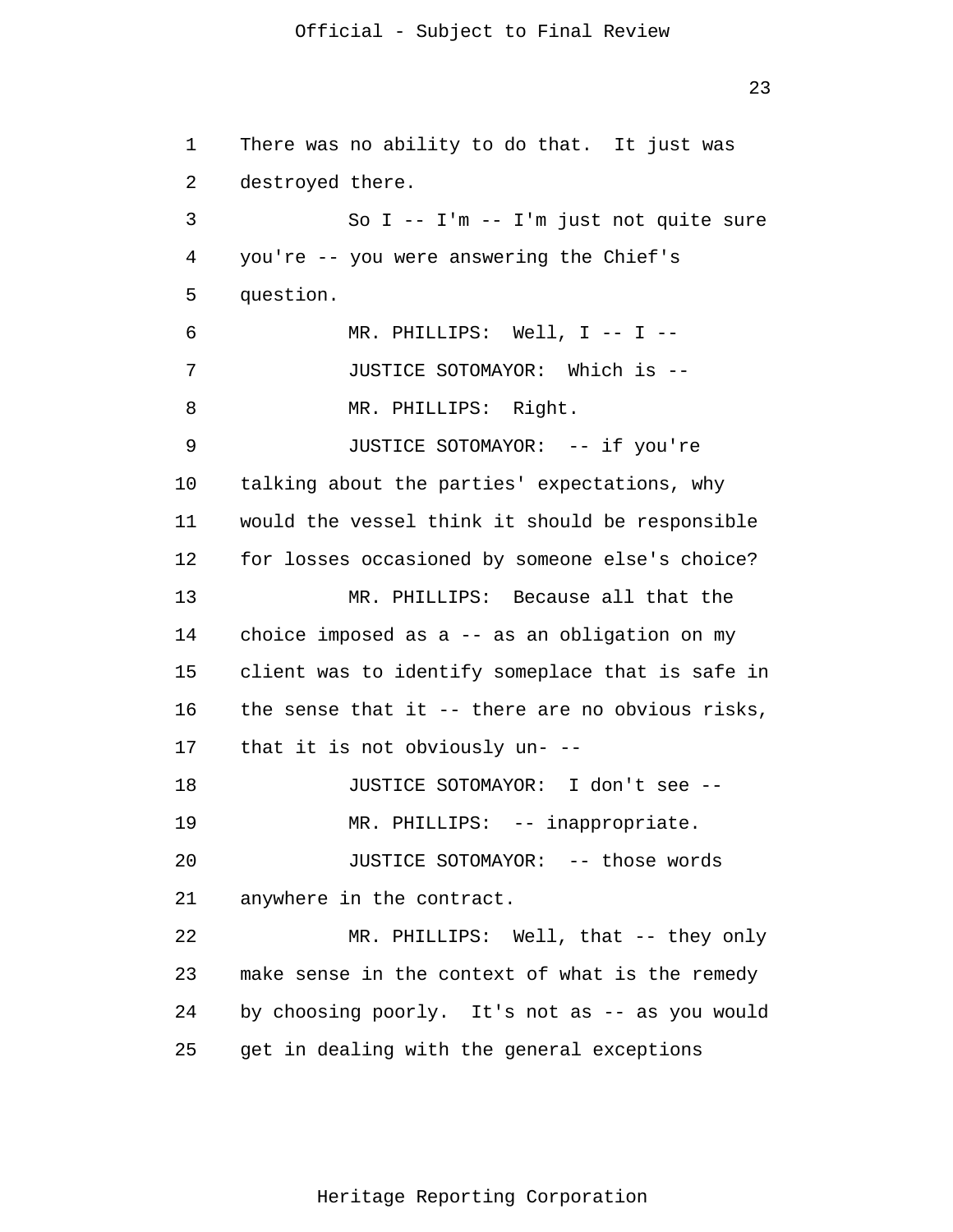1  $\overline{2}$ 3 clause, which says they would be responsible for any loss or damage resulting from the perils of the sea.

4 5 6 7 8 9 10 11 If you were going to say that you are responsible for everything, you would use precisely that same language. And if you depart from there, then you are responsible for any loss or damages arising from the choice made by the -- by the charterer. The fact that they don't use that language suggests that this is a much narrower obligation.

12 13 14 15 16 17 18 19 20 21 22 23 24 25 And the reason why you would interpret it in light of that is -- again, goes back to the core notions of maritime commerce, that any time you begin to impose virtually limitless liability on a party who has no ability to make a choice, and you do so in a way that we know from our amicus will dash the expectations of a very large part of the economy that operates in the Gulf of Mexico, this Court ought to think long and hard about whether that's the more sensible rule and adopt the more -- the more restrained rule and realize at the end of the day, the reason why the  $--$  the  $--$  the ship owner would expect this liability to be on it is

24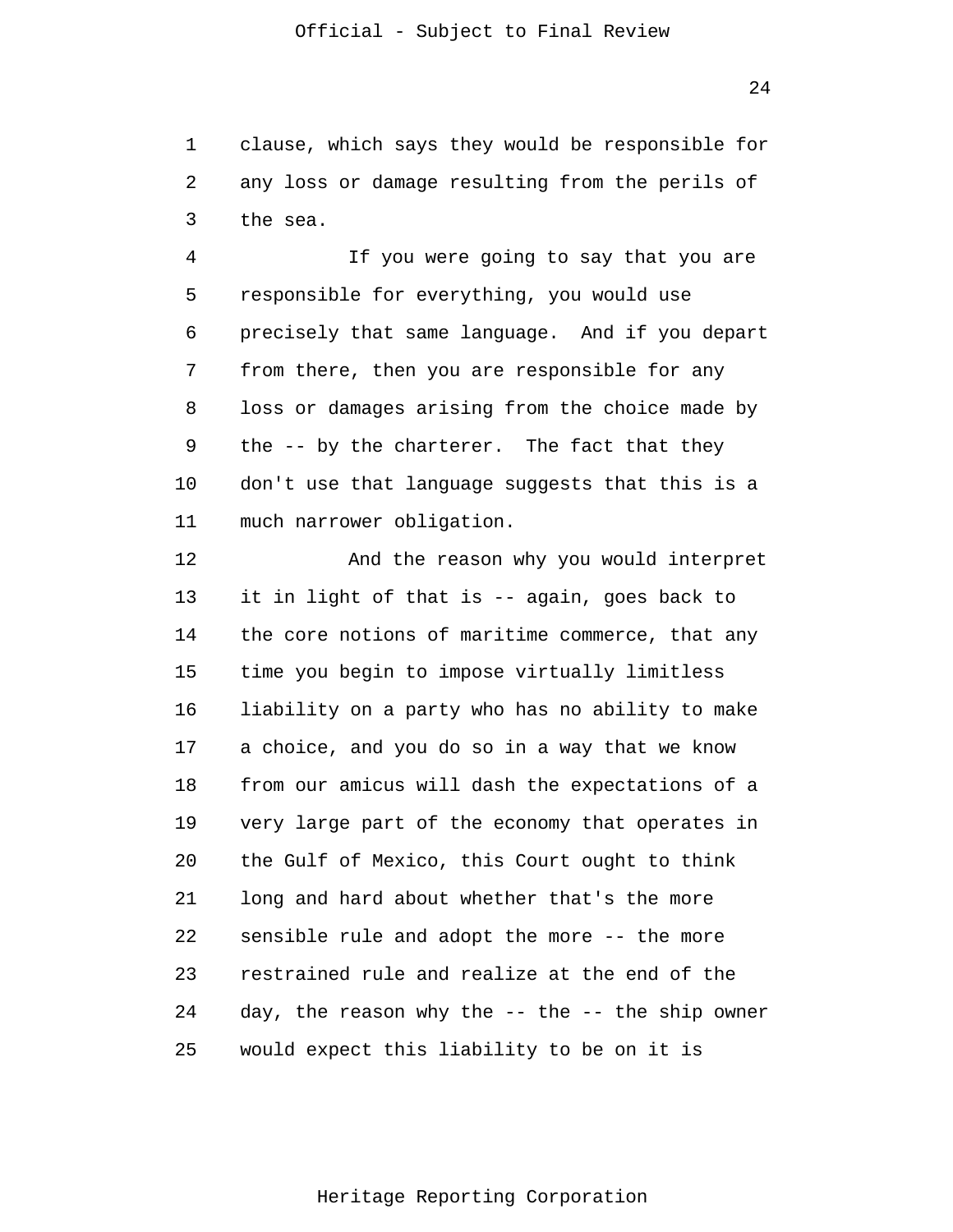1 twofold.

| 2  | One, it took out insurance. It has a             |
|----|--------------------------------------------------|
| 3  | billion dollars of insurance against the         |
| 4  | ultimate liability here. And, two, it almost     |
| 5  | certainly had insurance for its hull.            |
| 6  | And that's -- that is exactly the                |
| 7  | position that -- that Gilmore and Black          |
| 8  | explained many, many years ago as to the why --  |
| 9  | as to the reason why it's not reasonable to      |
| 10 | expect that the ship owner thinks he's getting a |
| 11 | pass on this circumstance. And it is certainly   |
| 12 | not reasonable to think that the charterer under |
| 13 | these circumstances would assume that kind of    |
| 14 | liability.                                       |
| 15 | JUSTICE KAVANAUGH: Back to the text,             |
| 16 | it does say "safe place or wharf which shall be  |
| 17 | designated and procured by the charterer." So    |
| 18 | the words "designated and procured" are not just |
| 19 | the place but the fact that it's safe as well.   |
| 20 | So, if it turns out not to be safe,              |
| 21 | just as a matter of logic, it hasn't designated  |
| 22 | or procured a safe place or wharf.               |
| 23 | MR. PHILLIPS: Well, the question --              |
| 24 | it seems to me the question, Justice Kavanaugh,  |
| 25 | really is, does safe mean that you -- you --     |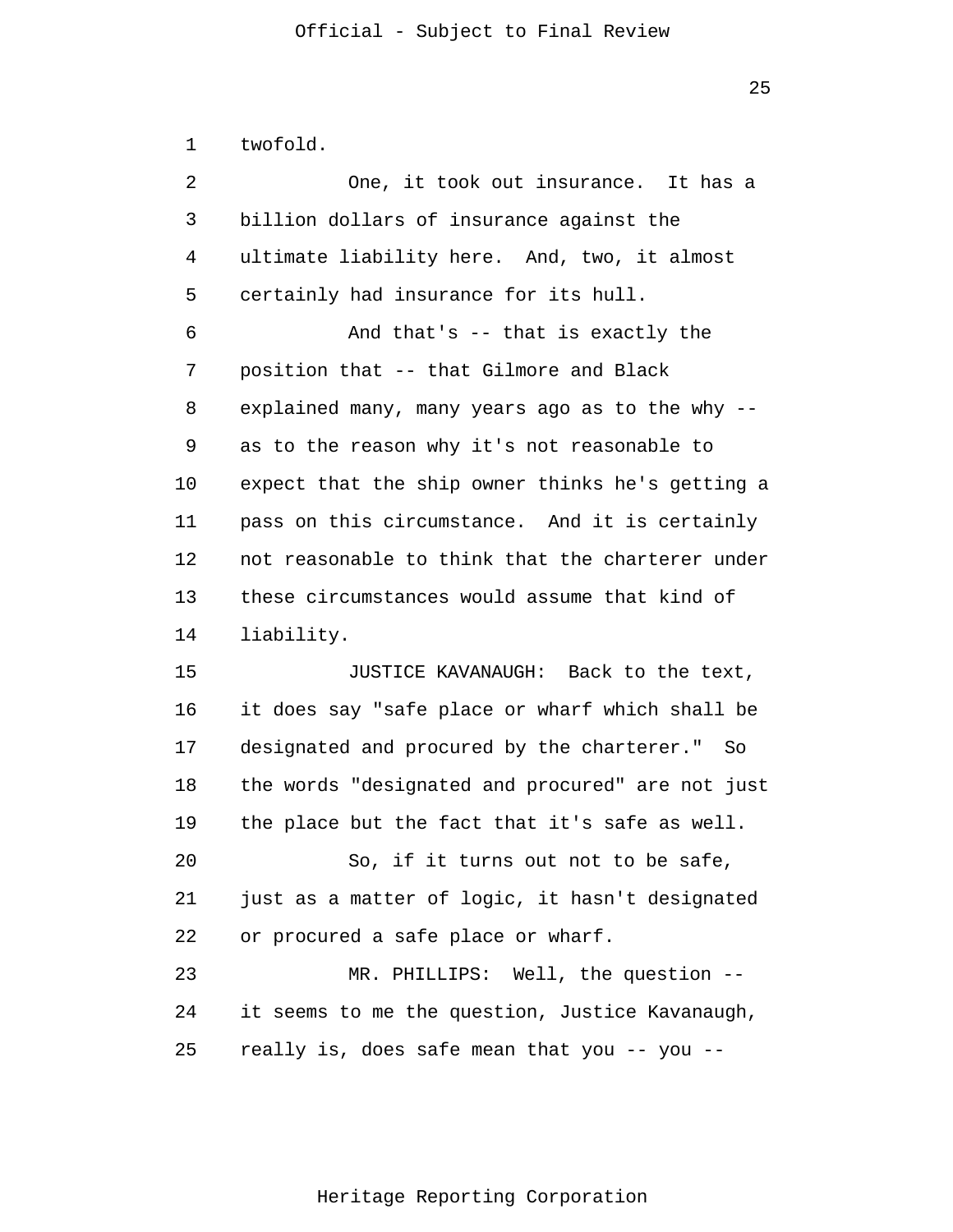26

1 2 3 4 5 6 7 8 9 10 11 12 13 14 15 16 17 18 19 20 21 22 23 24 25 that you will assure that regardless of what happens, if it -- if it gets hit by a meteor, if it gets -- if somebody, a vandal, goes on the - on the ship while it's in a berth and blows it up, that that's all on the charterer? Did the charterer assume all of those obligations? JUSTICE KAVANAUGH: Well, it says designated or procured, and procured a safe place. And it doesn't say usually safe place. So, if it turns out not to be safe, then -- MR. PHILLIPS: I mean, I do think that's one interpretation you can give to it. The other interpretation, which is much more sensible in -- in terms of maritime commerce and the rest of the provisions and the other protections that the other parties have against this particular liability, is -- is to say it's safe in the way the U.K. Supreme Court said. It's safe for this ship under these circumstances on that particular day as a prediction made at the time that the prediction is made. JUSTICE KAGAN: So -- MR. PHILLIPS: And there's no question we satisfied that standard under these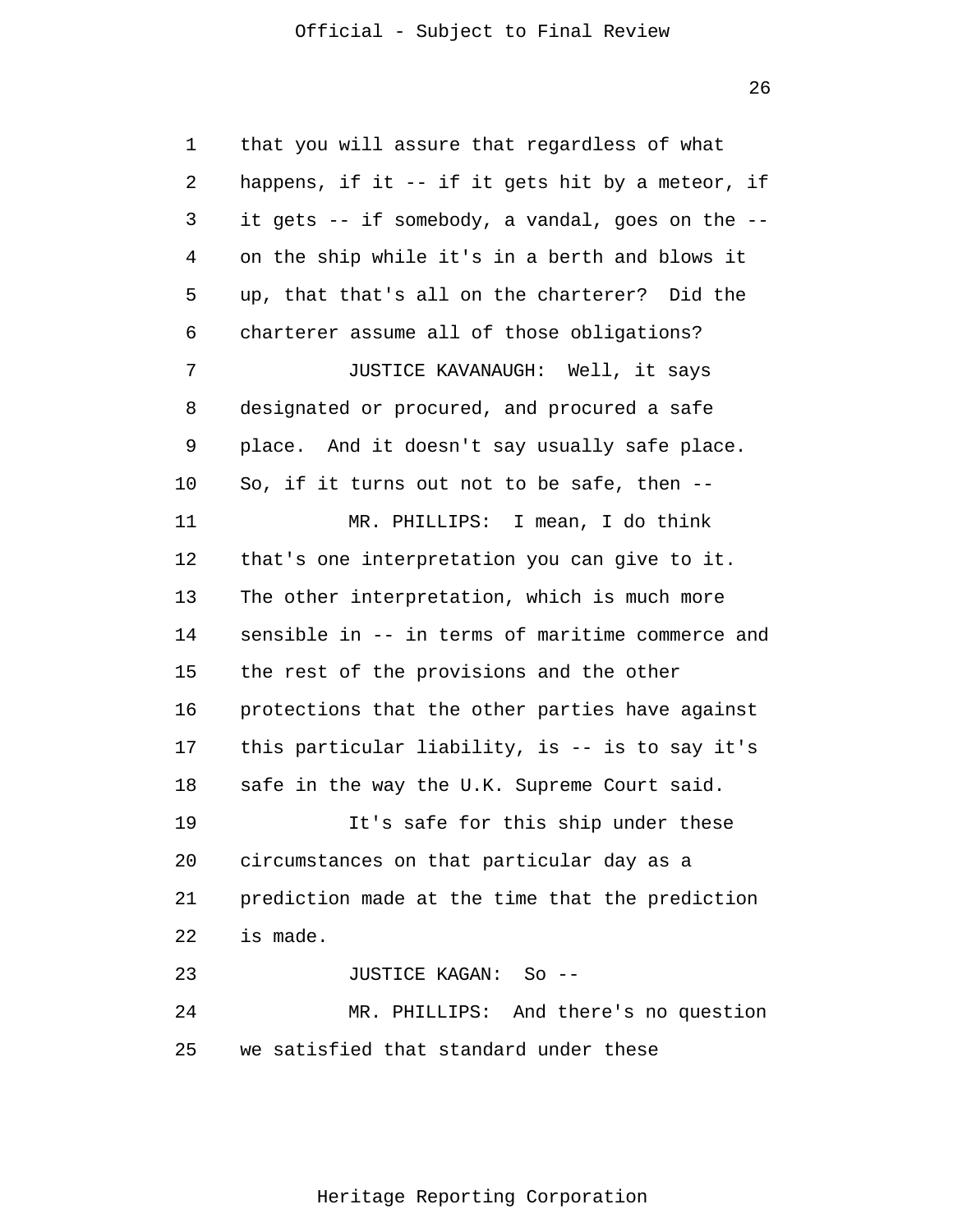27

1 2 3 4 5 6 7 8 9 10 11 12 13 14 15 16 17 18 19 20 21 22 23 24 25 circumstances. We knew -- and the record's very clear about this in 342, 343 of the -- of the appendix to the petition -- hundreds of ships of the same size and dimensions of this one had passed right there, right through there -- JUSTICE KAGAN: So -- MR. PHILLIPS: -- completely safe. JUSTICE KAGAN: -- Mr. Phillips, what you're saying is sensible seems to be doing a lot of the work there, in contrast to the language that Justice Kavanaugh read. And, again, this goes back to the question of what you're supposed to do in tort and what you're supposed to do in contract. I always thought that the contract rule is that you view as sensible whatever the parties chose, that there is not -- you know, courts are not here to decide what's sensible or what's efficient. If the parties chose something, that's by definition sensible and efficient. MR. PHILLIPS: I don't -- I mean, obviously, in the abstract, I don't -- I don't disagree with that proposition. The question is, was this language meant to carry as much water as -- as the -- as the other side would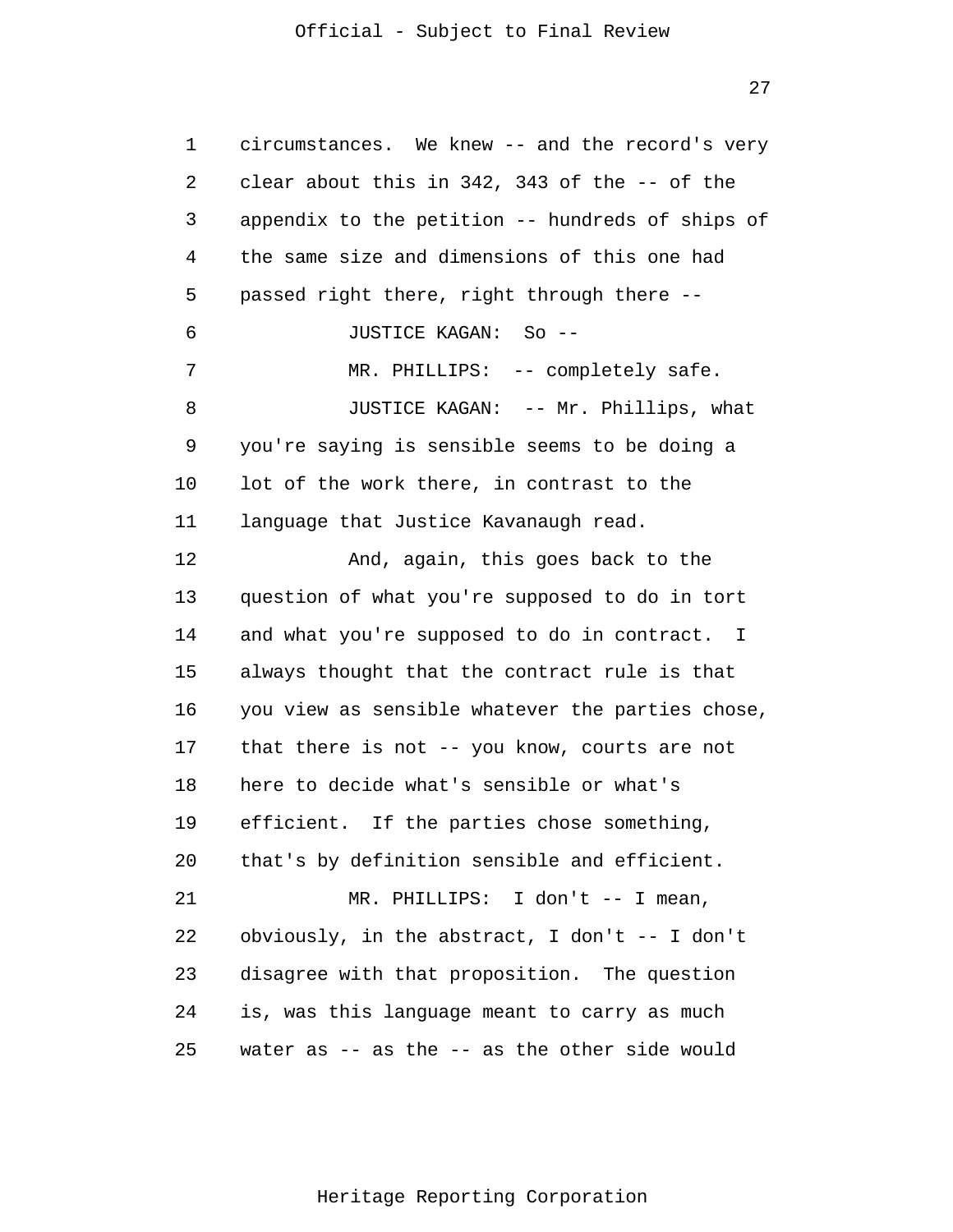1  $\overline{2}$ 3 4 5 6 7 8 9 10 11 12 13 14 ask it to carry? And, again, I would go back to the other language, the exceptions clause. JUSTICE KAVANAUGH: Well -- MR. PHILLIPS: -- which talks about unless otherwise in this charter expressly exempted, they shall not be responsible for any loss arising out of the peril of the sea. It doesn't seem to me under those circumstances that this -- that -- that the provision on the safe berth envisions that we are taking on the responsibility for everything that can happen that would be a peril of the sea or that would be an abnormal occurrence.

15 16 17 18 19 20 I would say that the Court ought to draw that line. And whether it draws that line as a matter of due diligence in tort concepts or whether it draws that line as the better way to read this particular contract, I'm perfectly comfortable with that.

21 22 23 24 25 And even if the Court thinks that there ought to be a remand to determine whether this was an abnormal occurrence or whether this was a peril of the sea, that would be fine too, because the answer to the question is this is

28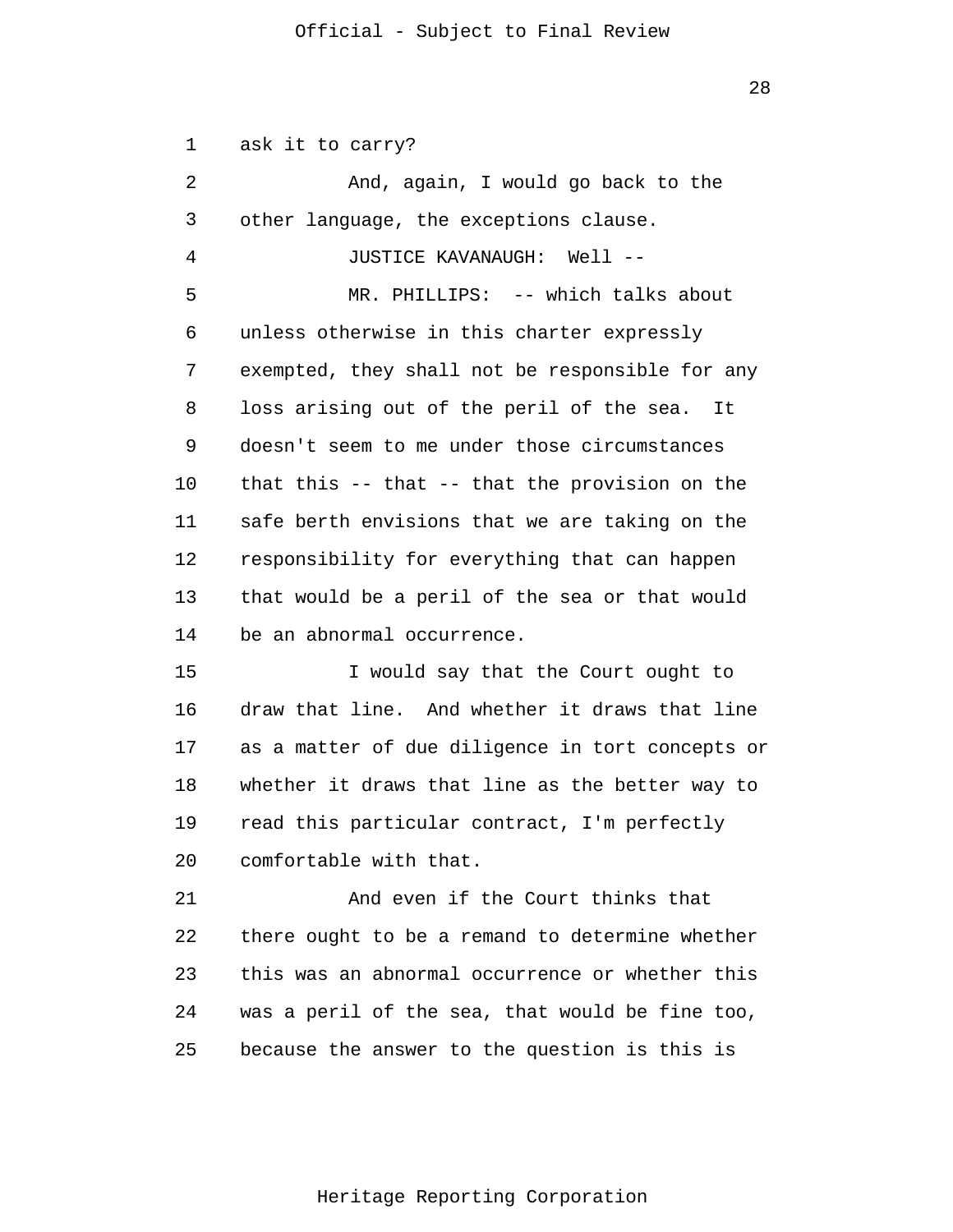1  $\overline{2}$ 3 4 5 6 7 8 9 10 11 12 13 14 15 16 17 18 19 20 21 22 23 24 25 clearly a peril of the sea. The Supreme Court -- this Court said as much in G.R. Booth already. And -- and is this an abnormal occurrence? The idea of a ten-ton anchor that leaps -- floops up, catches my -- my -- my - this ship, floops down again, that is not only an abnormal occurrence -- and this is a bad pun -- but that is maybe the flukiest outcome imaginable. (Laughter.) MR. PHILLIPS: I knew I'd get somebody. If there are no further questions, I'll reserve the balance of my time, Your Honor. CHIEF JUSTICE ROBERTS: Thank you, counsel. Ms. Ross. ORAL ARGUMENT OF ERICA L. ROSS ON BEHALF OF THE FEDERAL RESPONDENT MS. ROSS: Mr. Chief Justice, and may it please the Court: The sophisticated commercial parties in this case chose a form contract to govern the transport of oil from Venezuela to Petitioners' berth on the Delaware River. When the parties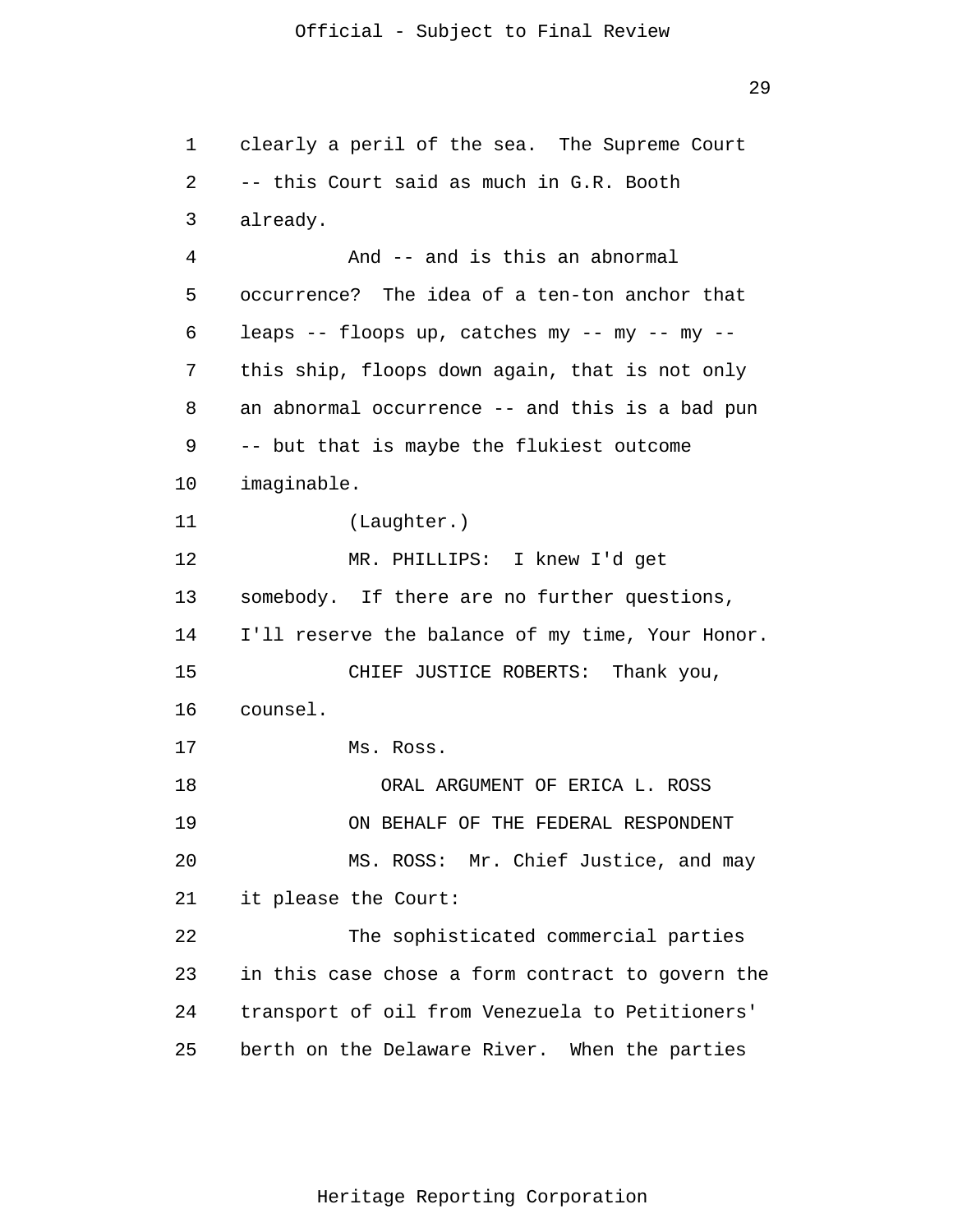1 2 3 entered their agreement in 2004, they had the choice of two types of safe-berth clauses that predominate within the industry.

4 5 6 7 8 9 10 11 12 13 14 As this Court's already recognized this morning, some contracts include a traditional safe-berth clause, which gives the charterer the right to designate the port but requires that the charterer choose a port that is safe. In stark contrast, other contrasts - other contracts include a more limited clause, which expressly provides that the charterer will not be liable so long as it exercises due diligence in selecting the port or expressly disclaims a warranty of safety.

15 16 17 18 19 20 21 22 23 24 25 The parties here chose the first traditional type of clause, which lacks any due diligence language. By the time they had done so, courts, arbitrators, and scholars on both sides of the Atlantic had for decades construed the safe-berth clause as a warranty that the charterer would choose a port that is actually safe, not merely one that the charterer believes to be safe after the exercise of due diligence. JUSTICE GORSUCH: Ms. Ross, I'm -- I'm going to pose to you the same sort of question I

30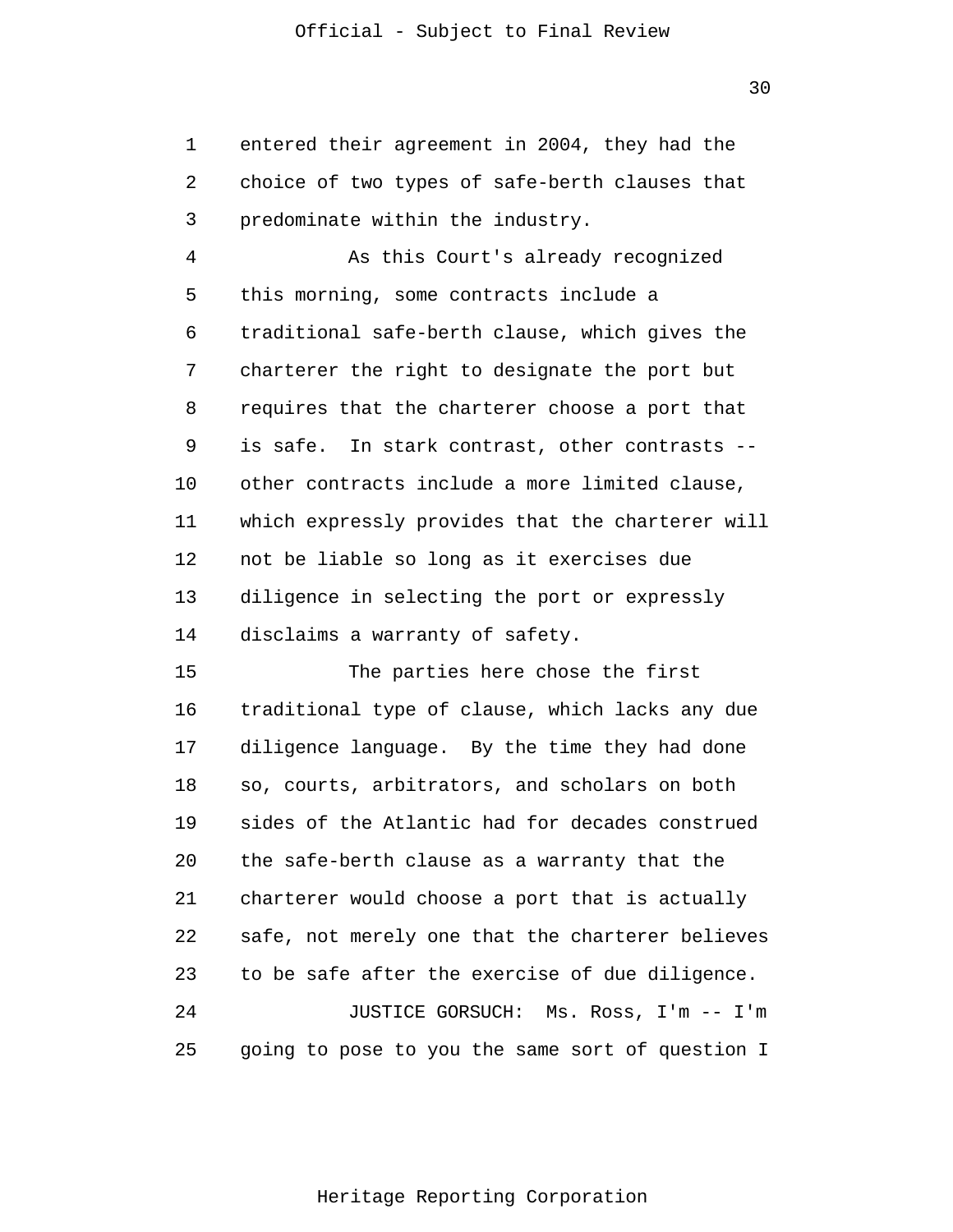31

1  $\overline{2}$ 3 4 5 6 7 8 9 10 11 12 13 14 15 16 17 18 19 20 21 22 23 24 25 posed to Mr. Phillips, which is I'm not sure what the difference or delta is between the two proposed tests at the end of the day. Yes, this is a contract case, but Mr. Phillips has argued for something like a due diligence, right? I think of it as really a negligence-type standard. You've argued for something more like strict liability, right, that it's a warranty, absolute. But you've also recognized, at least in passing, that there's an exception to that warranty for abnormal circumstances, whatever that is. Nobody knows what that is. At the end of the day, don't the two wind up in pretty much the same place? And if they do, my question for you is, given the difficulty of knowing what an abnormal circumstance is and how atextual that would be in this contract, which speaks only of a guarantee of safe berth, why shouldn't we adopt the Petitioners' position as more administrable at least? MS. ROSS: So, Justice Gorsuch, I disagree that they wind up in the same place. I also disagree that Petitioners have preserved an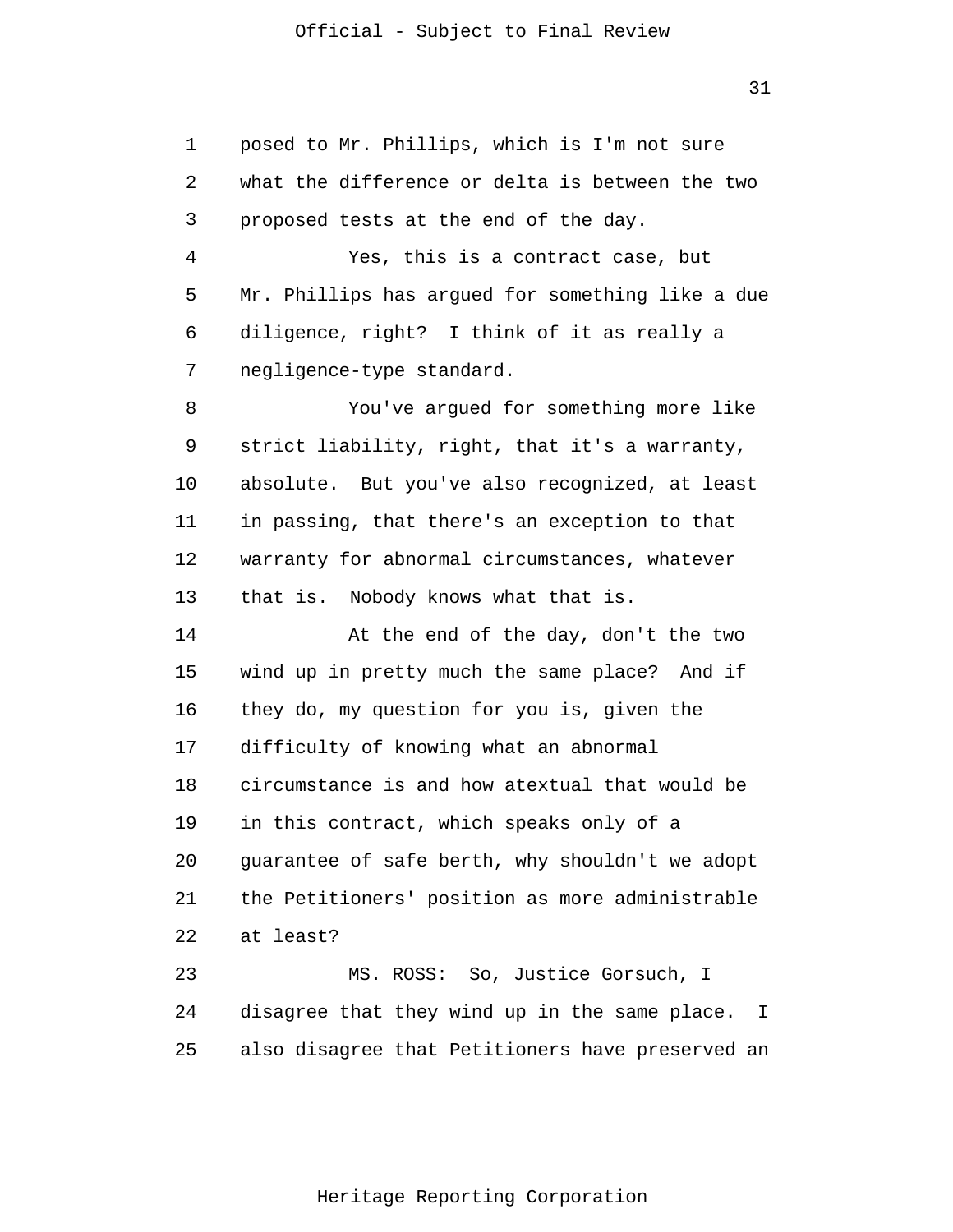32

1 abnormal occurrence argument.

| 2  | And I think it's very important here,            |
|----|--------------------------------------------------|
| 3  | Your Honor used the phrase "abnormal             |
| 4  | characteristic." It's actually an abnormal       |
| 5  | occurrence under that -- well, it matters        |
| 6  | because the way that "abnormal occurrence" is    |
| 7  | defined in the English cases, which have done    |
| 8  | the bulk of the work in this area, is it is      |
| 9  | something from outside the port. It is not a     |
| 10 | prevailing characteristic of the port. It's      |
| 11 | something from outside the port that comes in    |
| 12 | and causes an abnormal event.                    |
| 13 | And it's not the accident itself that            |
| 14 | has to be abnormal. It's that cause of the       |
| 15 | accident that has to be abnormal.                |
| 16 | JUSTICE KAGAN: Like -- like what?                |
| 17 | MS. ROSS: So, for example, there's an            |
| 18 | old -- so Mr. Phillips mentioned a meteor. I     |
| 19 | think that's exactly the example that the Sir    |
| 20 | Bernard Eder amicus brief gives. That's -- he's  |
| 21 | a well-known English judge and scholar on this   |
| 22 | topic. So that might be an example.              |
| 23 | There's an English case called the               |
| 24 | EVIEFF from the 1980s where, when the parties    |
| 25 | selected the port, everything was well and good, |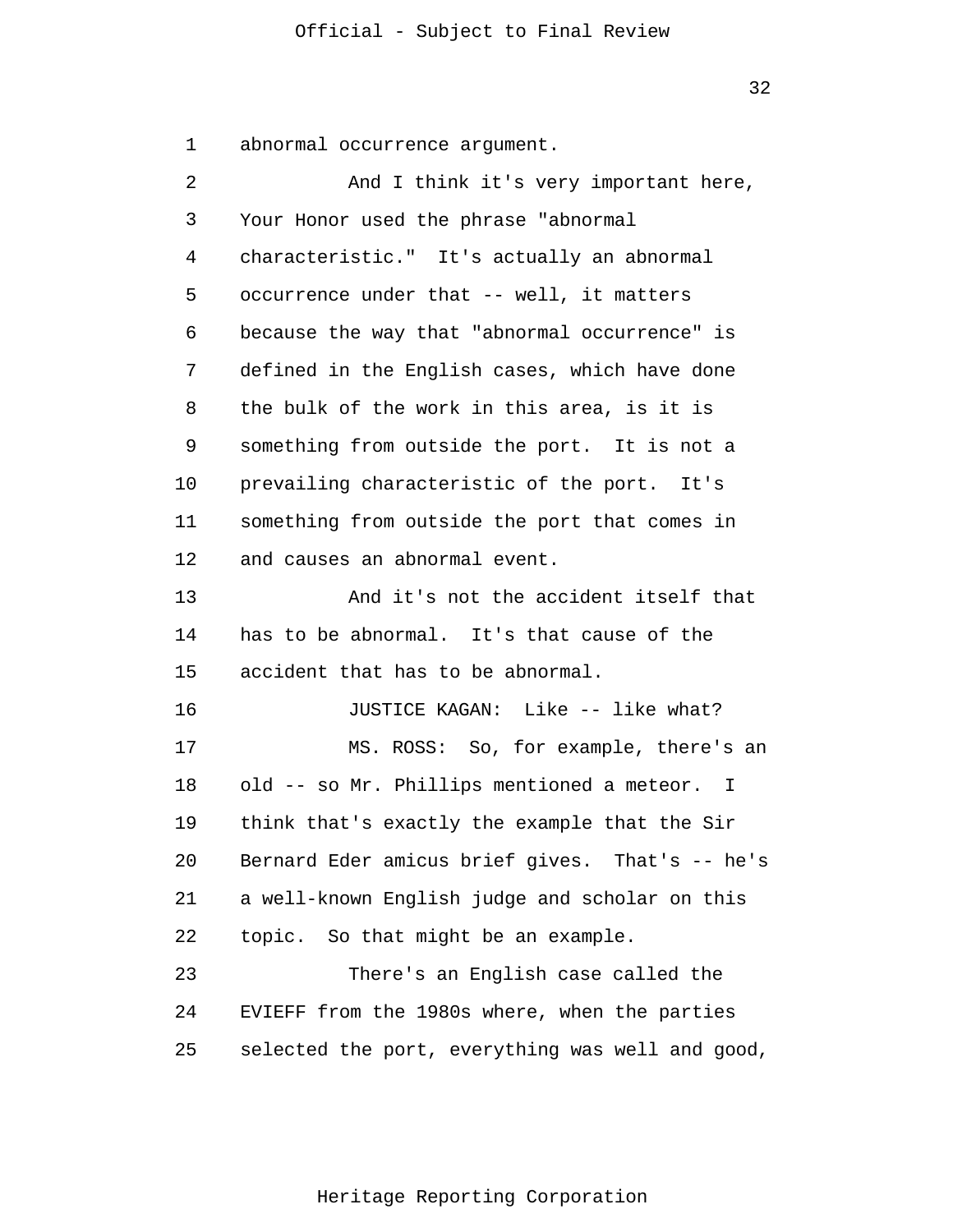1  $\overline{2}$ 3 4 5 6 7 8 9 10 11 12 13 14 15 16 17 18 19 20 21 22 23 24 25 everything was fine. It turns out the Iran/Iraq war breaks out and the ship gets stuck in the port. That has nothing to do with the characteristics of the port. It's an entirely external -- JUSTICE GORSUCH: Well, the -- MS. ROSS: -- event that causes -- JUSTICE GORSUCH: -- U.K. Supreme Court has recently just held, though, that a big storm that sweeps into the port also counts as an abnormal occurrence, if you want, though that surely -- those types of storms have not been unknown to that port in the past. They're rare, but they happen. So whether or not the abnormal occurrence situation applies here, again, given the difficulty of knowing what that is and the fact that we might have to just more or less make that up as we go, why isn't Mr. Phillips' test more reasonable? MS. ROSS: So I think the fact, Your Honor, I -- I agree that a large weather event could be an abnormal occurrence. I don't think that that actually changes that the abnormal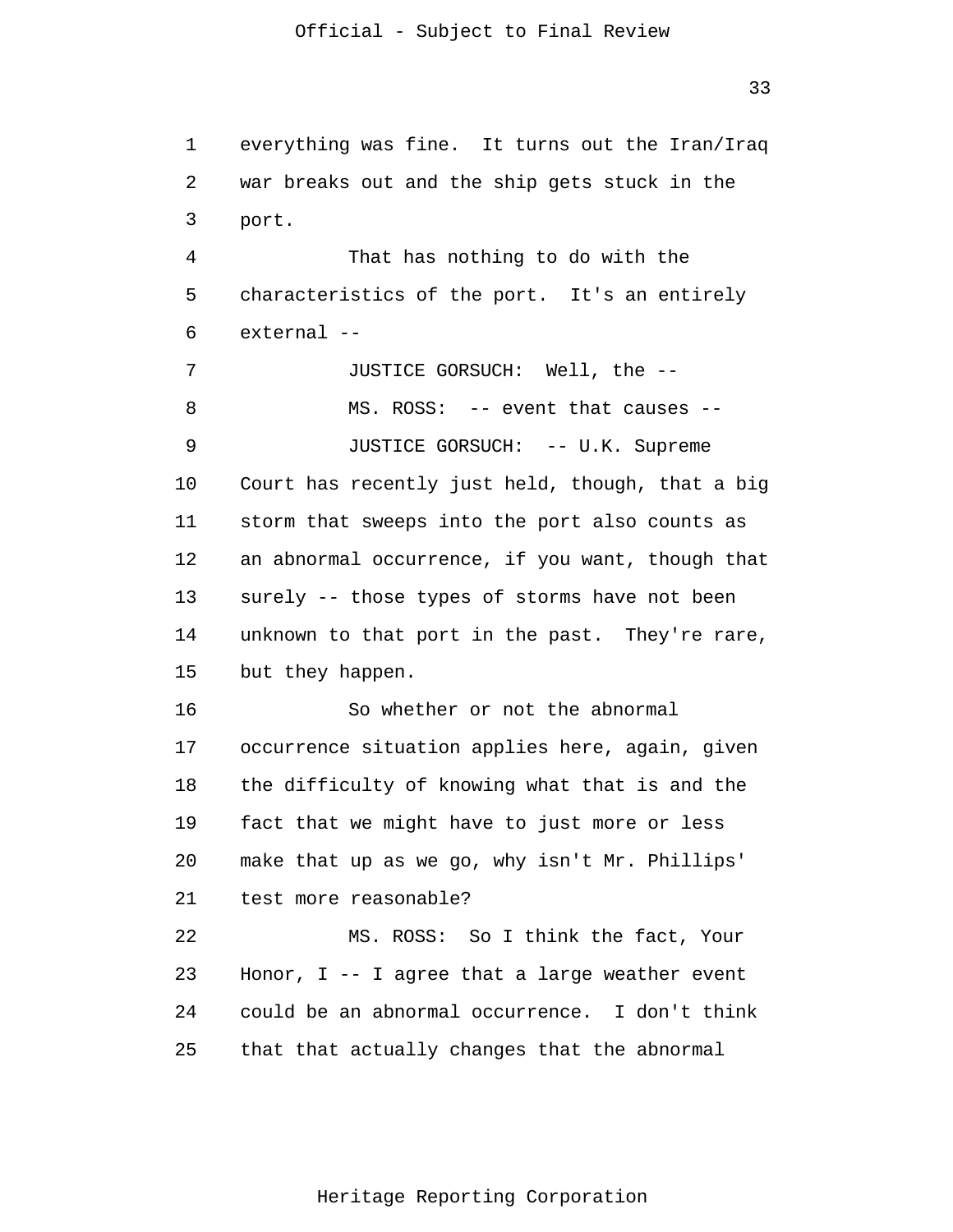1  $\overline{2}$ 3 4 5 6 7 8 9 10 11 12 13 14 15 16 17 18 19 20 21 22 23 24 25 occurrence doctrine doesn't apply here. Now, as I mentioned earlier, Petitioners didn't preserve this argument below when they used abnormal occurrence. They were saying something very different in the context. But, nonetheless, there is evidence in the record that debris of this sort on the floor of the Delaware River is not anywhere near abnormal, given the fact that it's an industrial river. JUSTICE GORSUCH: I know you're - you're liking to focus on the facts of the case just as much as Mr. Phillips, and for that I admire you. But, if we could just back up, move up one level of generality for me. MS. ROSS: Sure. JUSTICE GORSUCH: Okay. The two legal rules. You're the judge. You have to pick between these two legal rules. Again, why not Mr. Phillips' on at least administrability grounds? MS. ROSS: So, I mean, I will -- I'm happy to get to administrability grounds, but I think the number one reason would be that's not what the text of the contract says and it's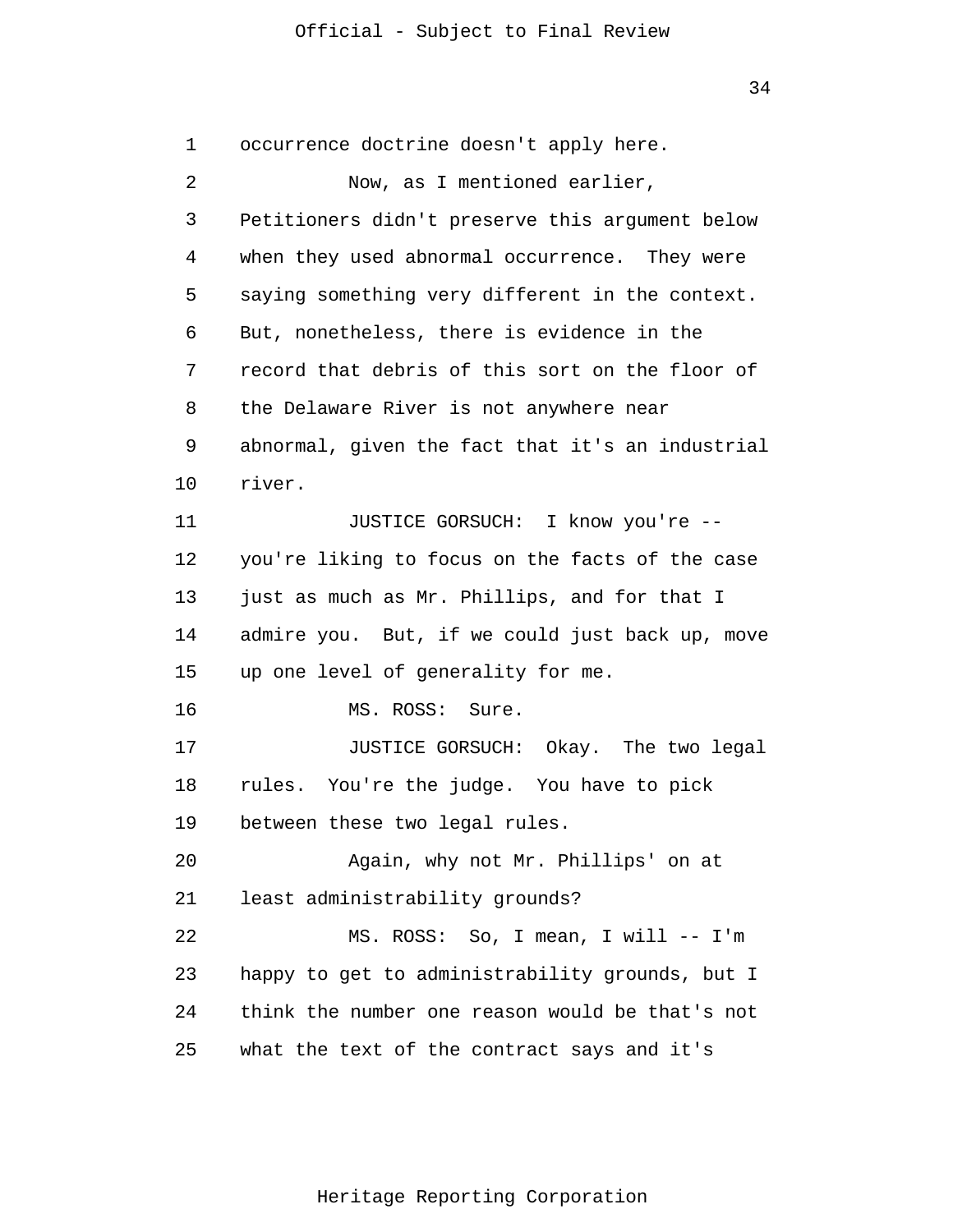1  $\overline{2}$ 3 4 5 6 7 8 9 10 11 12 13 14 15 16 17 18 19 20 21 22 23 24 25 not -- JUSTICE GORSUCH: But the text of the contract also doesn't have abnormal occurrence in it, right? MS. ROSS: Well -- JUSTICE GORSUCH: So you're -- you're arguing for an atextual position yourself, I think. And if we're  $--$  if  $--$  if that's where we're at, then, last shot. Last shot. MS. ROSS: Sure. JUSTICE KAGAN: Are you -- are you arguing for that position, Ms. Ross? MS. ROSS: So -- so we're not saying that the abnormal occurrence possibility does not exist, but I don't think it's atextual. And if the Court will just bear with me, I think that is one example of a -- a set of doctrines that have grown up around this clause that show that this clause has a long lineage, but also are just sort of applications of causation principles. If there is an abnormal occurrence, Petitioners' failure to designate a safe berth is not the cause of the vessel's injury. Now that is also true of the bad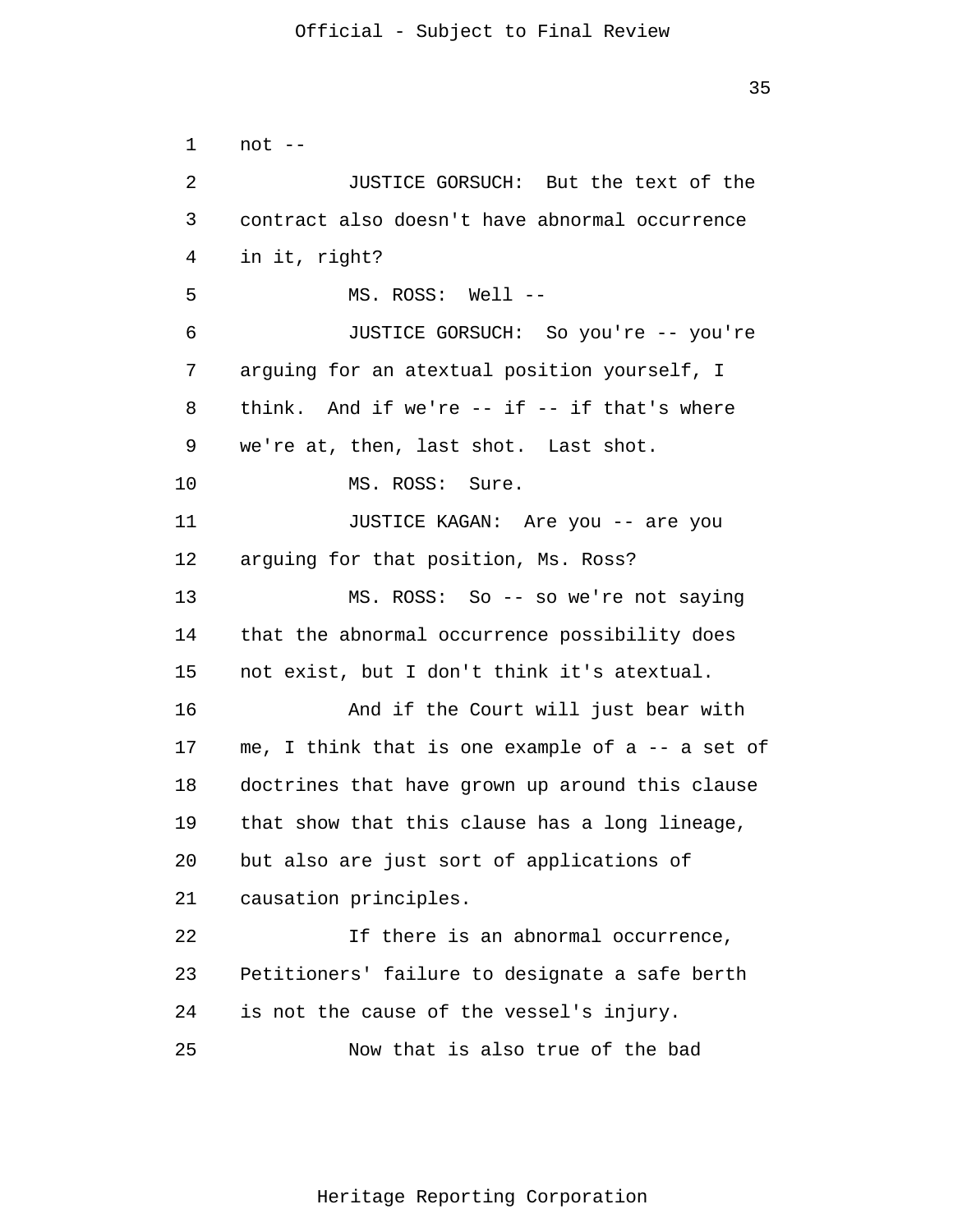1  $\overline{2}$ 3 4 5 6 7 8 9 10 11 12 13 14 15 16 17 18 19 20 21 22 23 24 25 navigation and seamanship doctrine. It's also true of the waiver type named port exception doctrine that came up in -- in the district court's decision in Atkins. Now, putting all that to one side, to get back to Justice Gorsuch's administrability question, I do think that this is quite administrable. And the way that we know that is that this has been the rule in the vast majority of jurisdictions for -- dating back to England, 1861. Ogden versus Graham, the first case anyone can find on a safe-berth clause, actually involves a situation in which the court says it is possible that the charterers were perfectly innocent as to this danger and they are still liable. So we know that it's administrable because parties have continued to choose this contract for 150 years since that decision. Now, going to another point on administrability, my friend pointed out that the law has changed in the Fifth Circuit for the last 30 years. That, too, we think is insufficient to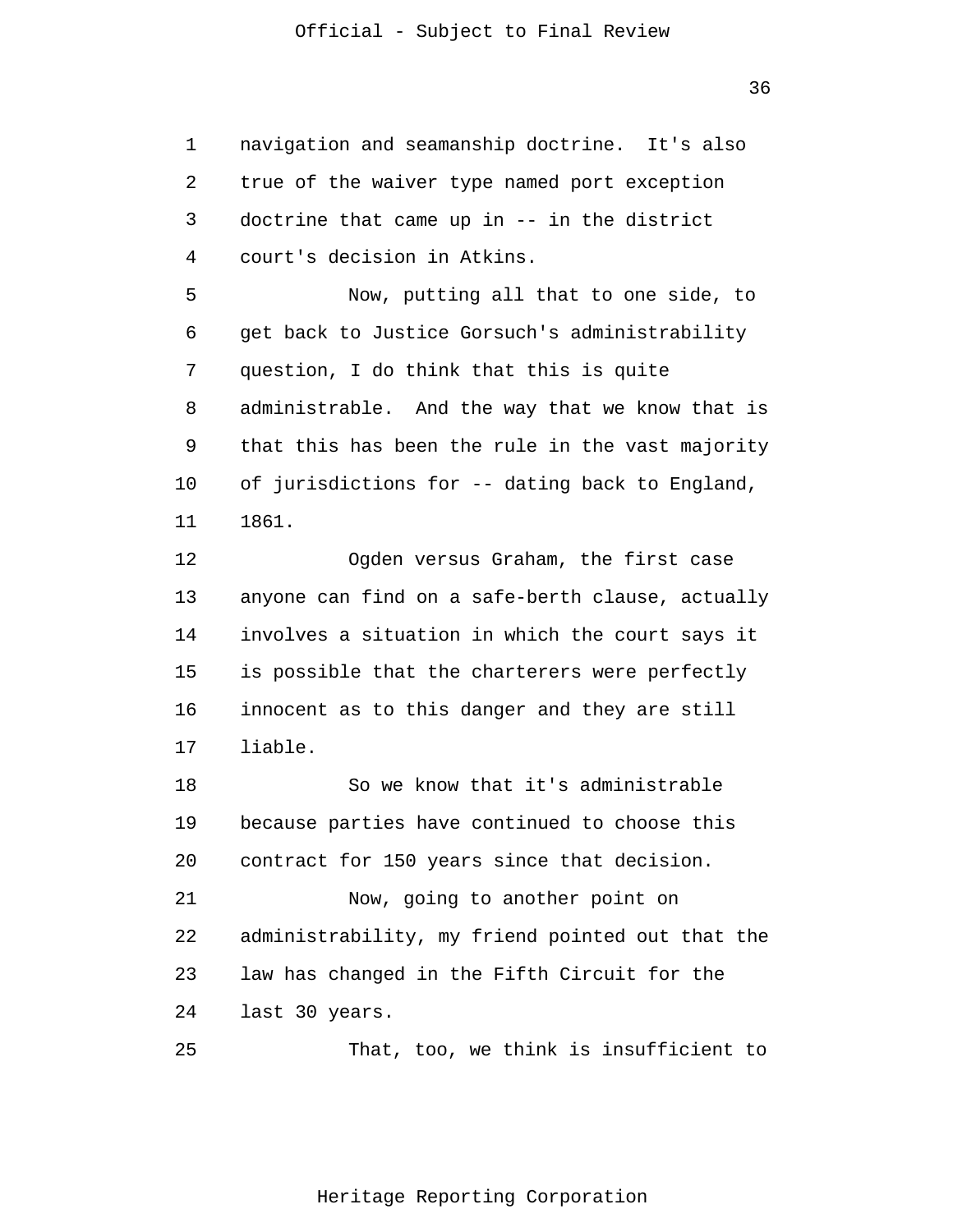37

1 2 3 4 5 6 7 8 9 10 11 12 13 14 15 16 17 18 19 20 21 22 23 24 25 change the weight of authority here. And that's because, again, we have one Fifth Circuit decision against 150 years of English law, cases from the Second Circuit, including Judge Friendly's opinion in Paragon Oil -- JUSTICE ALITO: Well -- MS. ROSS: -- beginning in the 1930s. JUSTICE ALITO: -- the Association of Ship Brokers and Agents publishes the -- the form on which this contract was based, doesn't -- doesn't it? MS. ROSS: It does, Your Honor. JUSTICE ALITO: And which interpretation does it think is the correct one? MS. ROSS: So it has not taken a position in this case. At the cert stage, it simply asked the Court to grant and didn't say which side. I think it does, however, take a position sort of without taking a position by having a separate form contract that was promulgated in 1984, so six years before the Fifth Circuit's decision in Orduna and 20 years before the parties here contracted. That's known as the ASBA II. And that --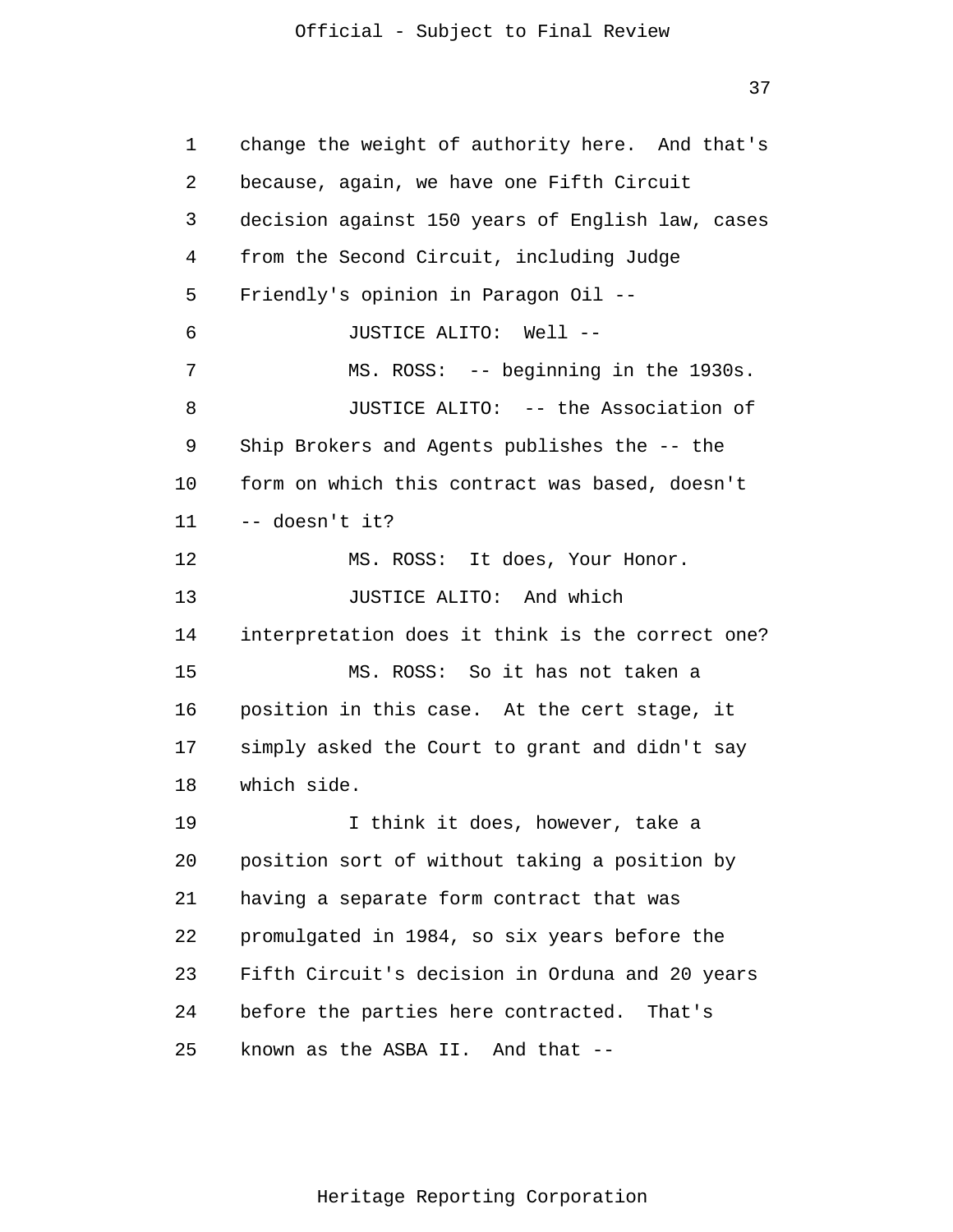1 2 3 4 5 6 7 8 9 10 11 12 13 14 15 16 17 18 19 20 21 22 23 24 25 JUSTICE ALITO: Well, I think it's done more than not take a position. It says it would be entirely rational to construe a safe-berth clause to impose an absolute warranty. It also would be entirely rational to construe a safe-berth clause to impose only a due diligence obligation. So, if it doesn't know which is the right interpretation of this clause, which it is offering to the public, how can -- how can you say that it's clear? MS. ROSS: So I think it's clear for the same reason that Judge Friendly said it was clear in Paragon Oil. As he said, a simple set of propositions was sufficient to resolve the case. A safe berth was warranted. It was not provided. Therefore, the warrantor is liable. I think the language actually is quite clear. But, even if you disagreed with me on that, I think you would look to other contracts. I think it's simply implausible that a sophisticated commercial entity like CITGO didn't know that there were other contracts, including one from the ASBA itself, promulgated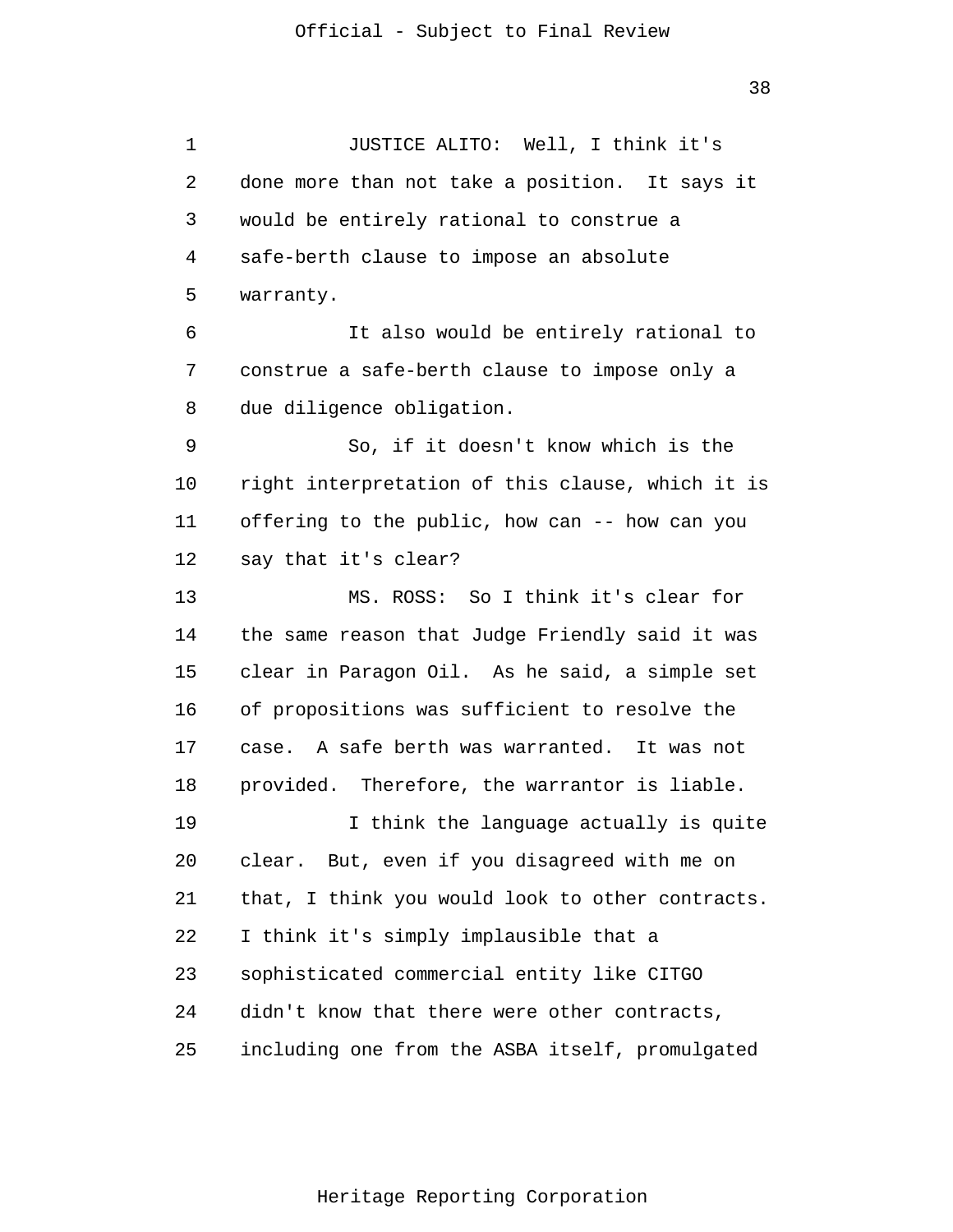1  $\overline{2}$ 3 4 5 6 7 8 9 10 11 12 13 14 15 16 17 18 19 20 21 22 23 24 25 again in 1984, that -- JUSTICE ALITO: But there is -- MS. ROSS: -- expressly explains the warranty. JUSTICE ALITO: -- a lot of authority both ways on this -- on this issue, is there not? MS. ROSS: There is not, Justice Alito. I really would resist that impulse. JUSTICE ALITO: Well, there's the - there's the Gilmore and Black treatise, which is we have long regarded as one of the leading, if not the leading, admiralty treatise. Isn't that correct? MS. ROSS: So that's correct, Your Honor. But what Gilmore and Black actually says, and it's important to note that Gilmore and Black are writing in 1975, but what they say is that, at that time, there were many authorities that construed this as a warranty. So they're not debating what the state of the law was. They're simply saying on policy grounds that they disagree with that. And they, like my friend, say that, in fact, you should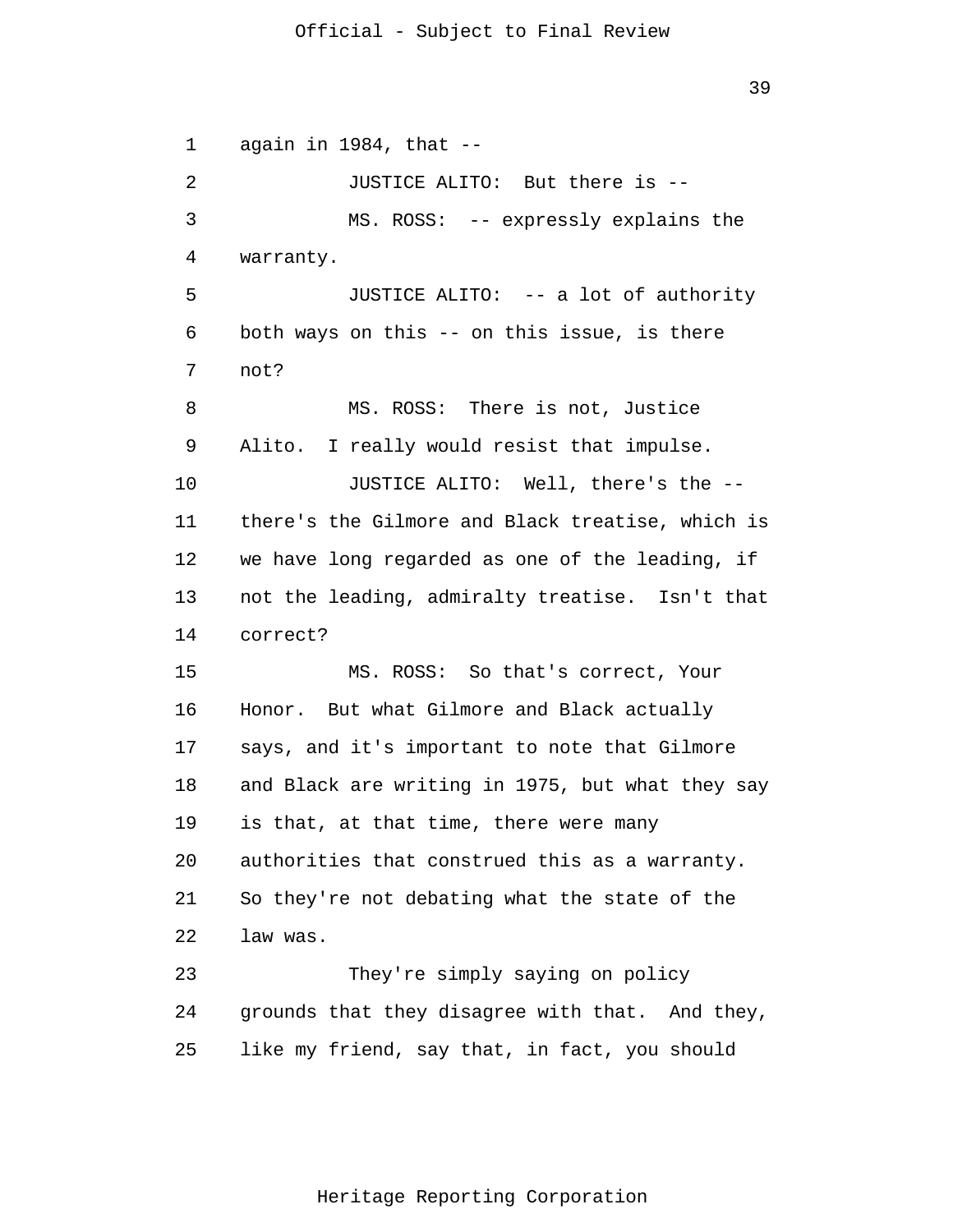1 2 3 4 5 6 7 8 9 10 11 12 13 14 15 16 17 18 19 20 21 22 23 24 25 require very clear language to have a safe-berth clause that actually functions as a warranty. But there's no basis for that in contract law, as I believe Justice Kagan was pointing out earlier. There's no basis for that. They don't purport to provide any basis for that either in the language of the contract or in background principles. CHIEF JUSTICE ROBERTS: You -- you mentioned some time ago that it's not abnormal to have debris in the Delaware River. It's the Delaware River, right? MS. ROSS: Yes, Your Honor. CHIEF JUSTICE ROBERTS: Is that what we look at, or do we look at the actual event, which is, you know, the anchor leaps up from the bottom, you know, damages the hull, then returns to the bottom? I mean, that -- that -- that's a pretty abnormal occurrence, even if there are a lot of anchors. MS. ROSS: So it's possible, Your Honor, that some court might, with actual evidence about that question, decide that that is an abnormal occurrence. I don't think that's correct.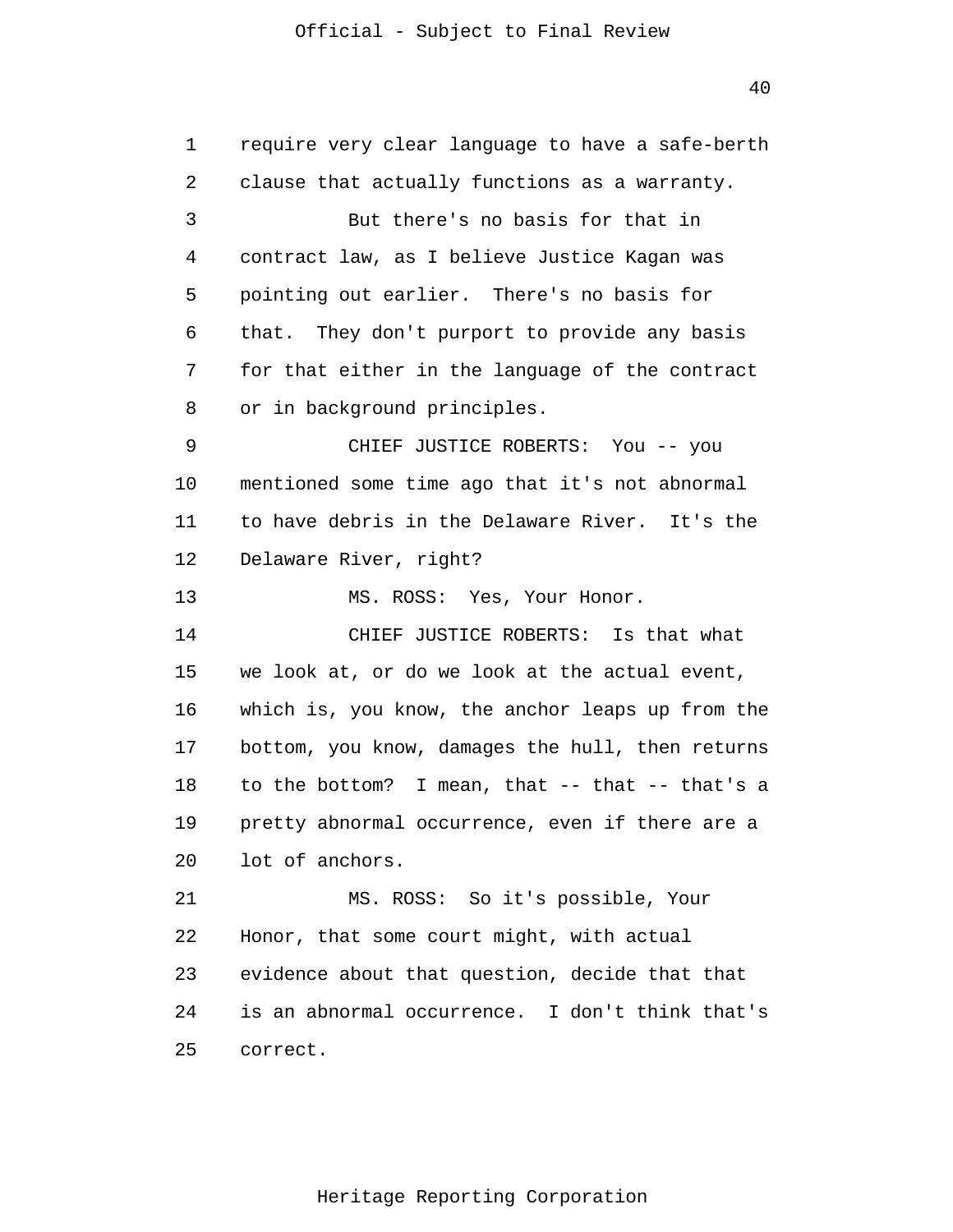1  $\overline{2}$ 3 4 5 6 7 8 9 10 11 12 13 14 15 16 17 18 19 20 21 22 23 24 25 I think you would look at the presence of large debris on the floor of the river. And one question you would have to ask is, even without the leaping up, so to speak, how much of that debris sits that high above the river? And all of this -- or the river bed. All of this goes to the fact that, as I was saying earlier, there's no evidence on this question because Petitioners did not raise it. JUSTICE KAVANAUGH: You -- MS. ROSS: This case has gone through two trials with a total of 71 days of testimony. I think the idea that at this point Petitioners would come in and raise, in their reply brief no less, this idea of an abnormal occurrence and then this Court would remand would be quite surprising. JUSTICE KAVANAUGH: You earlier mentioned causation principles. Can you tell us how you would phrase the causation principle that applies to these circumstances? MS. ROSS: To the abnormal occurrence? JUSTICE KAVANAUGH: Uh-huh. MS. ROSS: So, Justice Kavanaugh, I mean --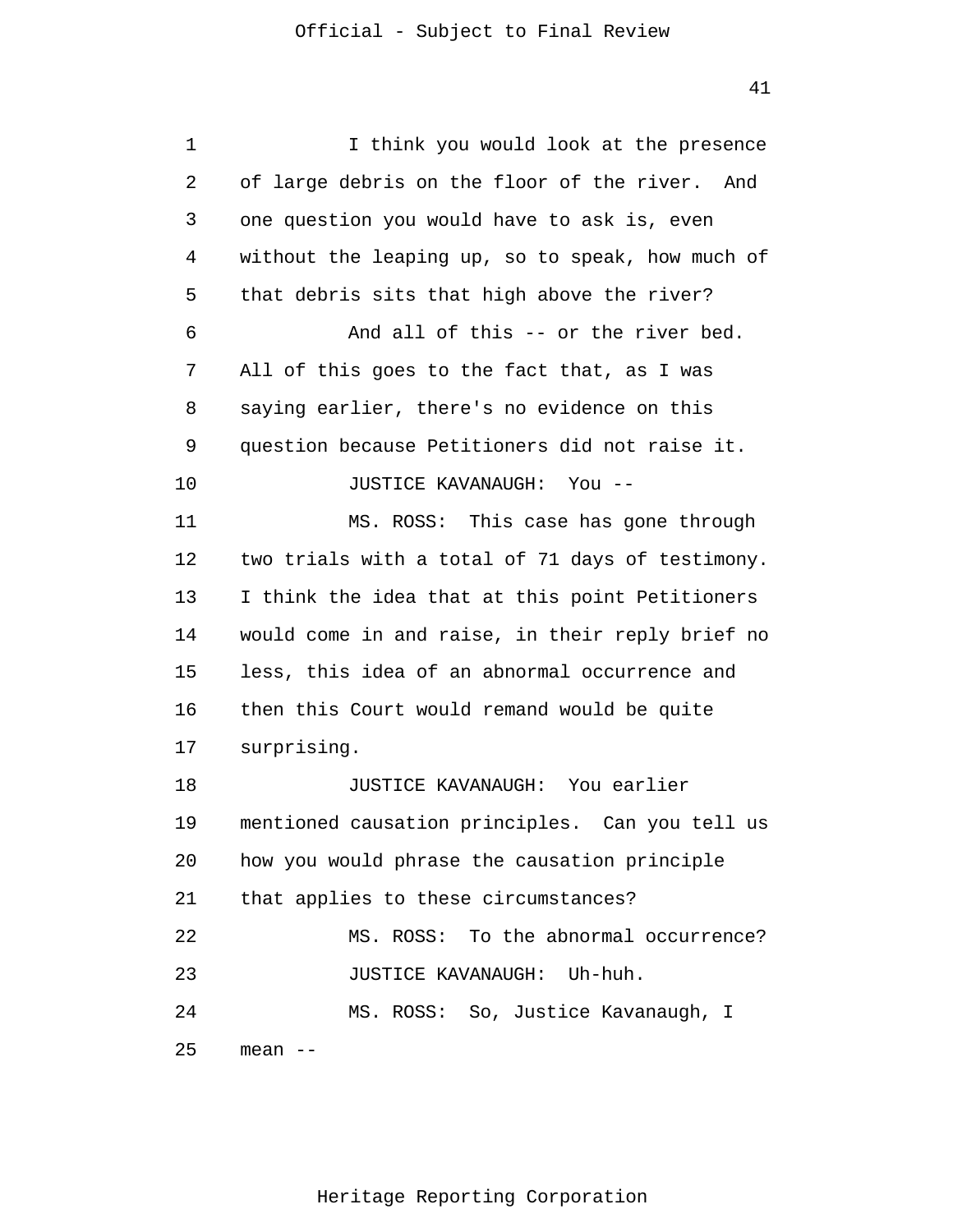1 2 3 4 5 6 7 8 9 10 11 12 13 14 15 16 17 18 19 20 21 22 23 24 25 JUSTICE KAVANAUGH: A line draw -- the line of causation, is it damage caused by the condition of the port, for example? MS. ROSS: Yes. I mean, I think, roughly speaking, that's probably correct. It's -- the -- what Petitioners have warranted is a safe port. They actually don't disagree, at least in their brief, with the definition of "safe." It's on page 19 of their brief. And that means that when they fail to provide a safe port, if the characteristics of that port have caused the damage, then they are liable. JUSTICE KAVANAUGH: And if it's weather or a meteor, obviously, that's not the condition of the port. I guess people could argue about the things on the floor of the Delaware River, though. MS. ROSS: Well, I think people would argue about weather just in terms of how frequent that type of a storm is and things of that nature. But putting that to one side, I don't think that you would -- again, I think based on the limited evidence we have here, and common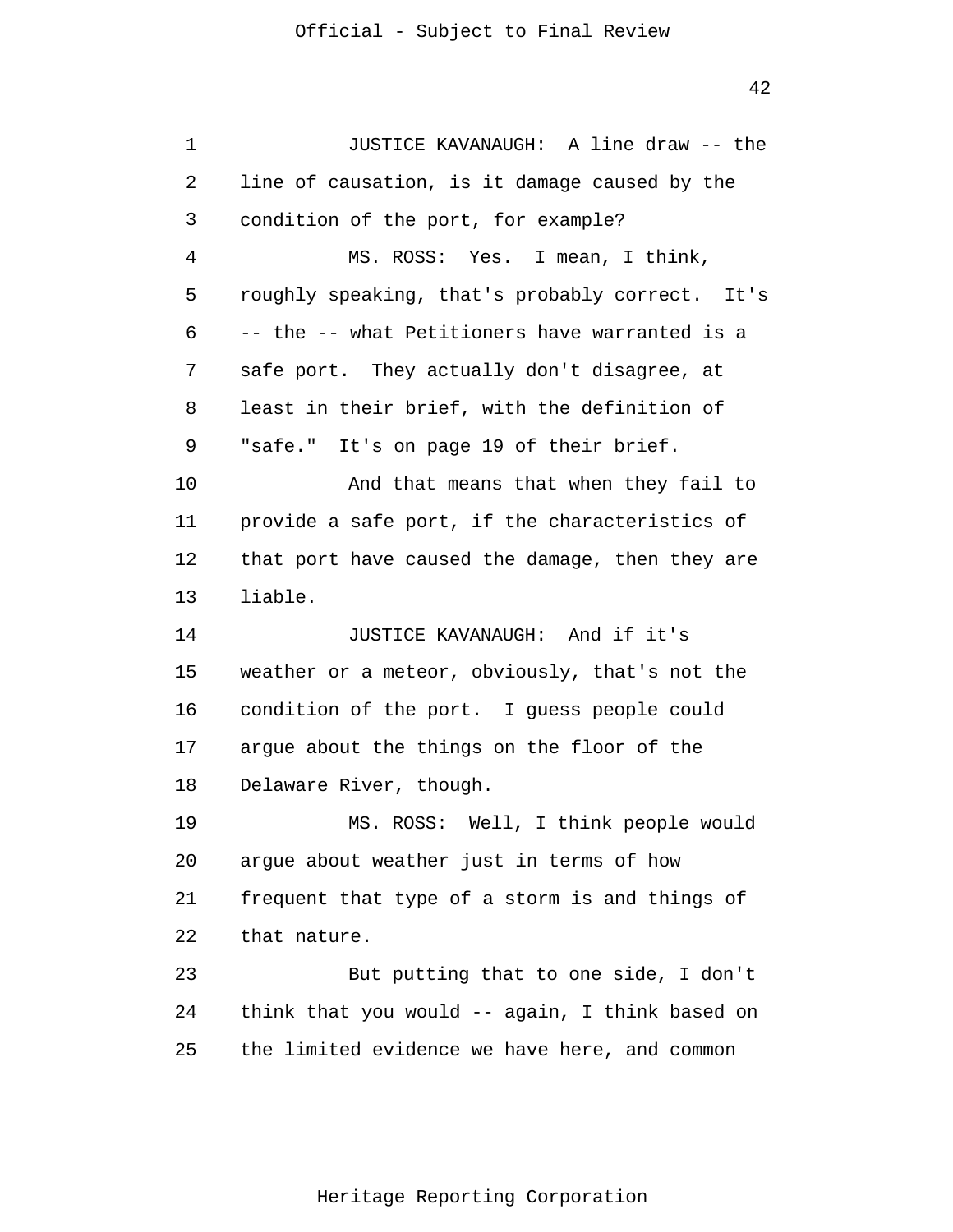1 2 3 4 5 6 7 8 9 10 11 12 13 14 15 16 17 18 19 20 21 22 23 24 25 sense, I don't think that the presence of debris on an industrial river would be in the same vein as a meteor or the outbreak of a war or something of that nature. And that is where we see  $-$ - or  $-$ - or as sort of a once-in-a-generation storm even. That is  $-$ JUSTICE ALITO: Do you think we can sort of take judicial notice of the fact that an anchor popping up like this in a port that is very heavily used is more foreseeable than a big storm? MS. ROSS: So, Your Honor, my suggestion, if I -- if I were to be sort of bold enough to make one, would be that the Court not address this particular question at all because Petitioners haven't preserved it. And so I think it would be perfectly appropriate for the Court to say in a different case, where Petitioners have not gone through two trials and failed to ever raise this question, it might be appropriate for a -- a - a United States court to consider the scope of the abnormal occurrence doctrine, but that that's not this case.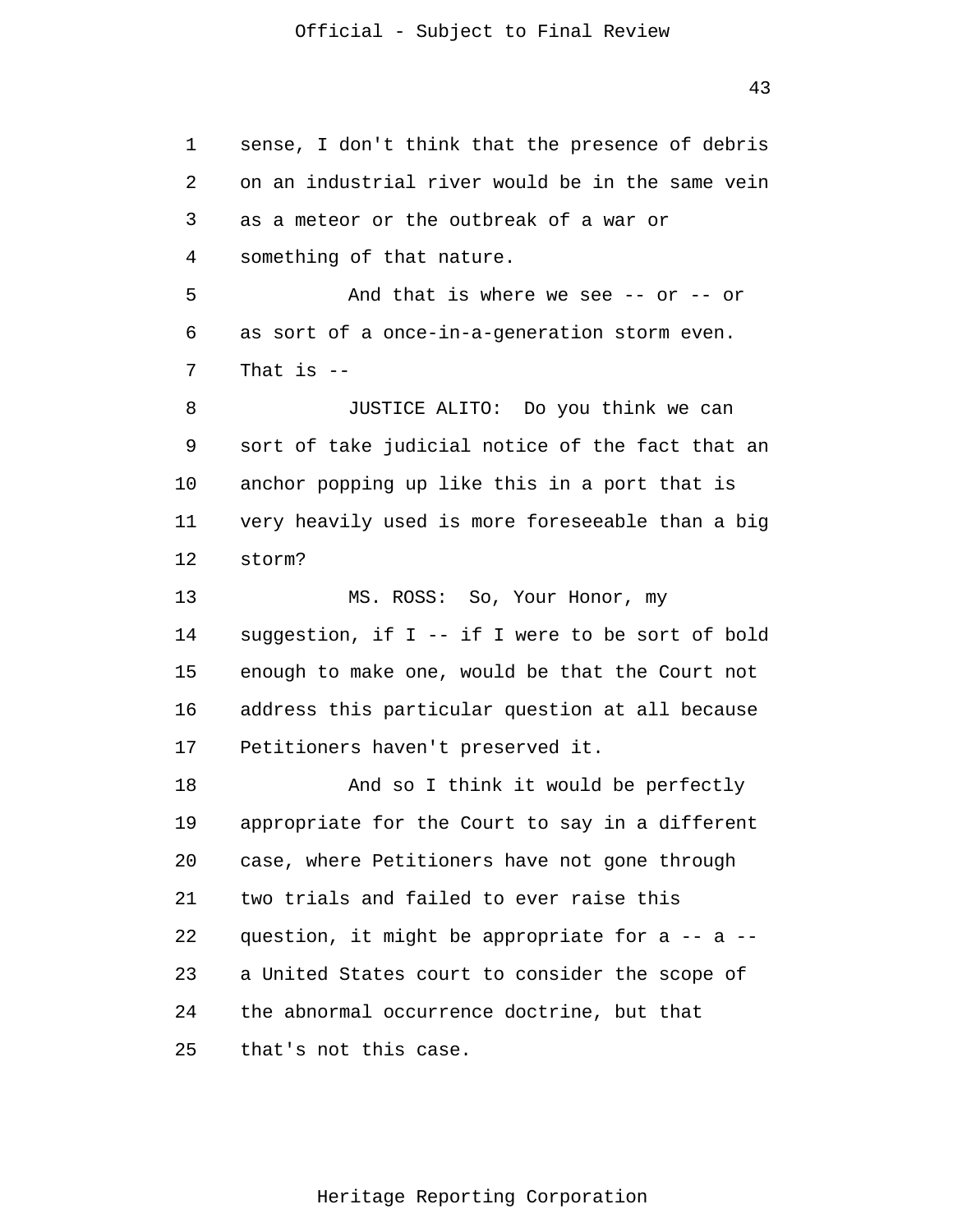1  $\overline{2}$ 3 4 5 6 7 8 9 10 11 12 13 14 15 16 17 18 19 20 21 22 23 24 25 JUSTICE KAGAN: You -- you referred to the fact that it's the London courts that have done the work on this. MS. ROSS: Uh-huh. JUSTICE KAGAN: Have -- has the Second Circuit or any of the New York arbitrators, do they recognize this doctrine or not? MS. ROSS: So, Justice Kagan, to my knowledge, there are statements, including in the Third Circuit's opinion here, that sort of acknowledge that this safety definition includes a carveout for abnormal weather or other occurrences, is usually how it's phrased in the American cases. I'm not aware of an American case that actually applies it or an American arbitration, for that matter, that actually applies it. The arbitration point, if I might, it just loops back to something that we were briefly discussing earlier. The -- Mr. Phillips relies on the Fifth Circuit's decision in Orduna as sort of a sea change, so to speak. The -- I think that that's incorrect, not only because we think it's sort of too little too late and it's poorly reasoned, but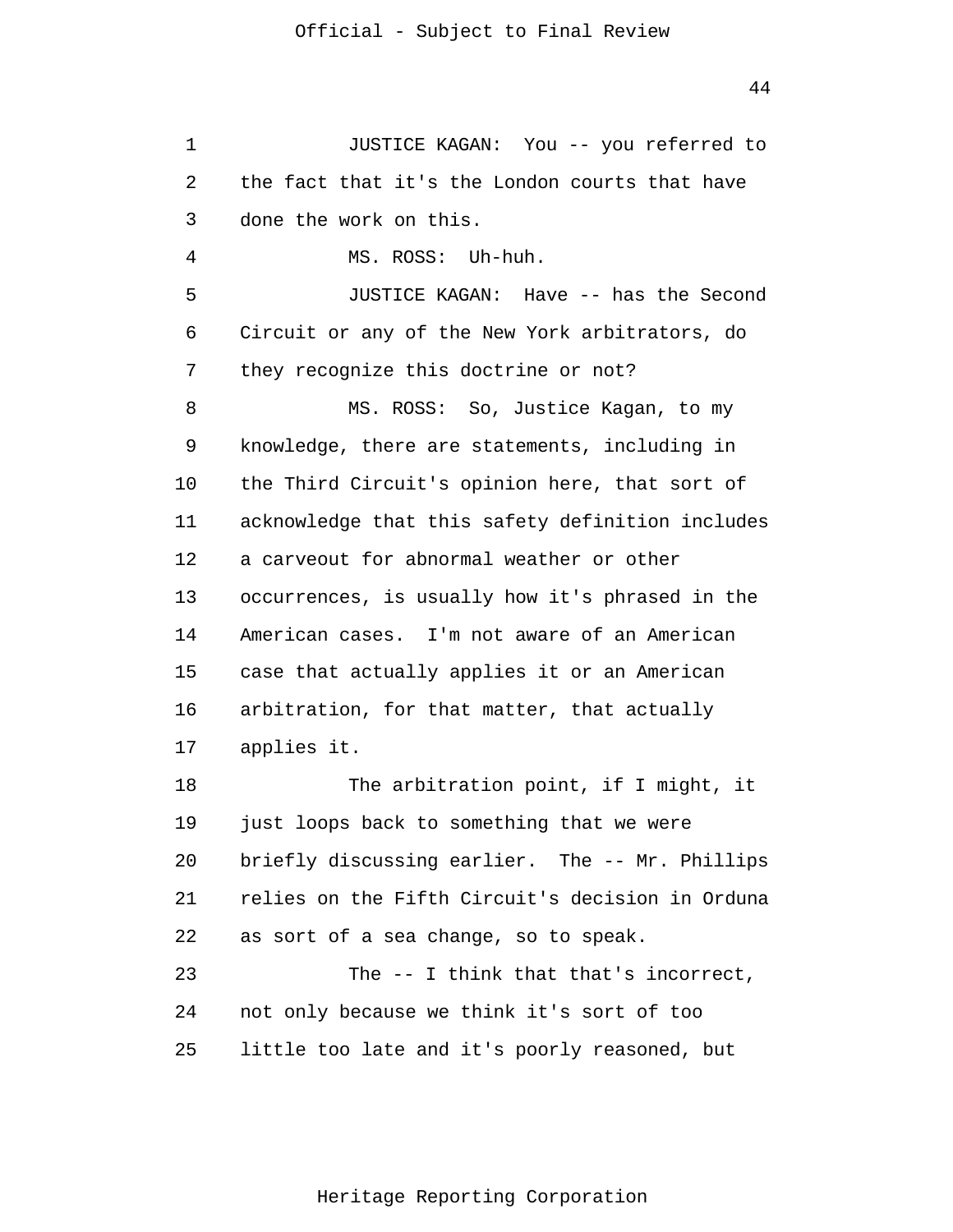1 2 3 4 5 6 7 8 9 10 11 12 13 14 15 16 17 18 19 20 21 22 23 24 25 also because, in following Orduna itself, Petitioners have not pointed to any case that has actually applied the rule of Orduna, nor have they pointed to any arbitration. Now they say that, well, the Maritime Arbitration Society in Houston doesn't publish its decisions. We also are not aware of and they have not put forth a single arbitration clause that would send arbitration to the Fifth Circuit. So, if you look at the New York arbitrations, some of them, in fact, involve accidents that occurred in New Orleans, and they -- because of the standard forms that Justice Kagan was discussing earlier, they still wind up in New York arbitration. And so we don't think -- JUSTICE ALITO: I mean, arbitrators don't have to interpret the law the same way a court does, and to the extent they do it, it's not reviewable by a court. So how much can we read into arbitration decisions? MS. ROSS: So, Justice Alito, I certainly take the point that arbitrators may not be bound in the same way that lower courts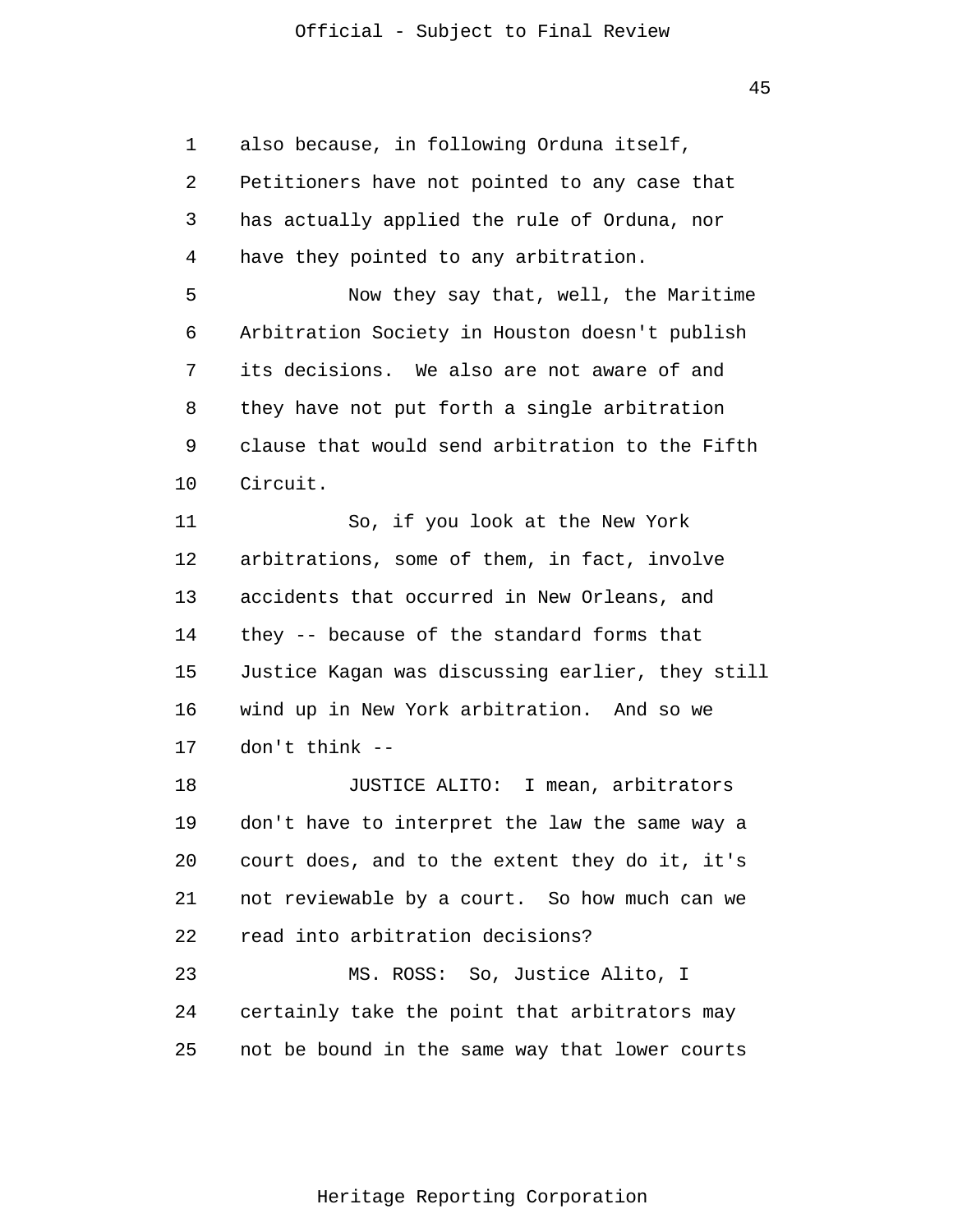1 2 3 4 5 would be. I think where you have a situation - although, actually, in the Second Circuit, there is a case overturning an arbitrator's decision for failing to follow Second Circuit law and following other courts.

6 7 8 9 10 11 12 13 14 I take the point that this Court might not agree with that decision. But I think when you have a case like this one where you have 67 arbitrations on one side of the ledger and zero on the other, you don't actually need to decide these sort of more difficult edge cases about what would happen if it were closer or if you really had a question as to what law the arbitrators were applying.

15 16 17 18 It's quite clear in these, again, reported, well-reasoned, quite predictable after, you know, the first 20 or so, arbitration decisions.

19 20 21 22 23 24 JUSTICE ALITO: I don't know. I'd be very nervous about saying that we should interpret the law in accordance with a body of arbitral decisions, having read a fair number of arbitral decisions and seen how they treat the law.

25 MS. ROSS: So I think, Justice Alito,

46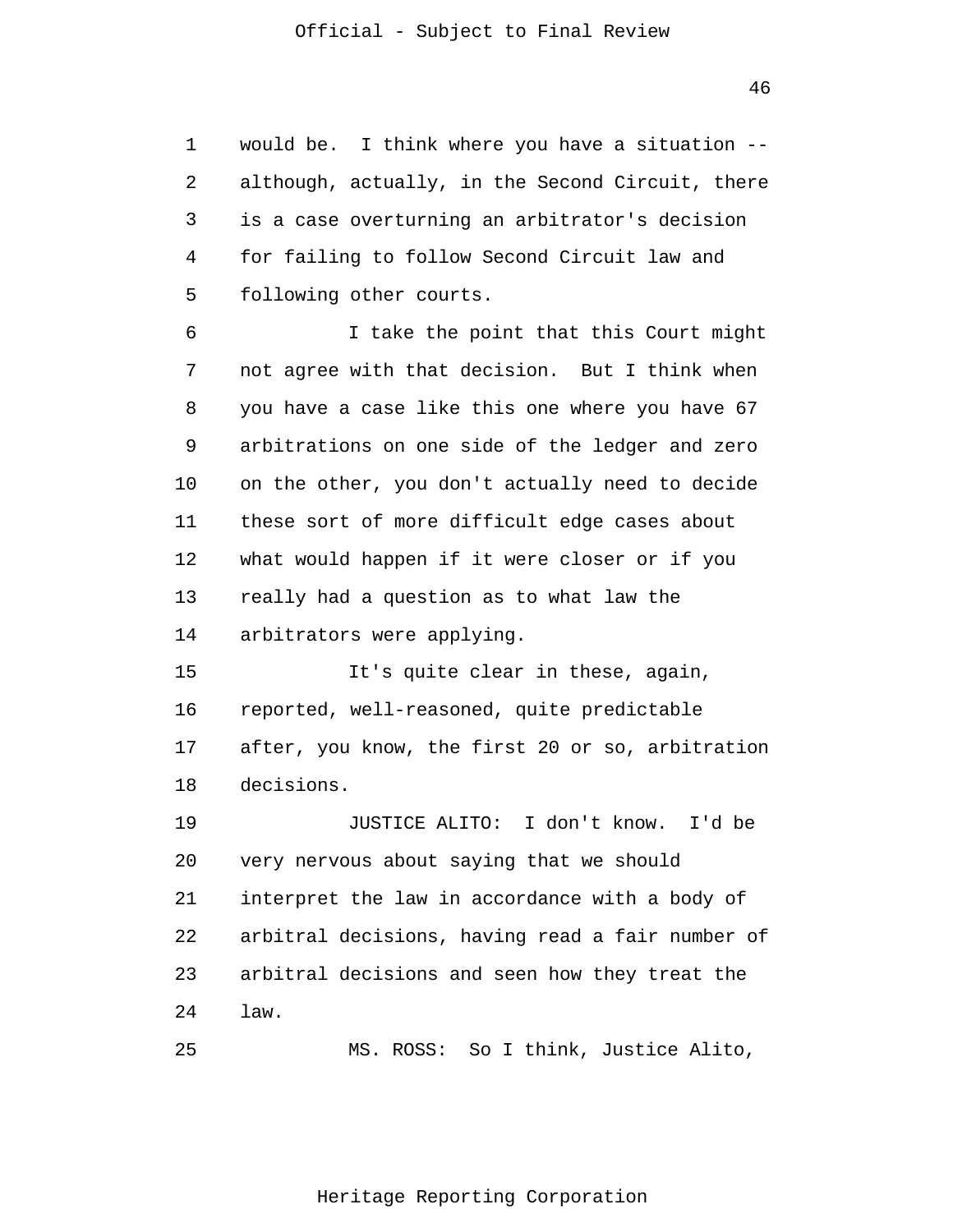| 1  | the way I would phrase it, if I might, is that   |
|----|--------------------------------------------------|
| 2  | the -- the arbitration decisions are really      |
| 3  | confirmation of the industry's understanding     |
| 4  | because these are expert arbitrators.            |
| 5  | And, again, going back to where I                |
| 6  | started this morning, the industry had and has   |
| 7  | had, I believe since the 1950s, two sort of      |
| 8  | standard form contracts that govern. And so it   |
| 9  | is consistent with that dichotomy between --     |
| 10 | JUSTICE SOTOMAYOR: Excuse me.                    |
| 11 | MS. ROSS: -- express due diligence --            |
| 12 | JUSTICE SOTOMAYOR: With respect to               |
| 13 | that issue, your -- Mr. Phillips says that you   |
| 14 | can't get insurance, that a ruling in your favor |
| 15 | will destroy the industry. Could you address     |
| 16 | that issue?                                      |
| 17 | MS. ROSS: If I might.                            |
| 18 | CHIEF JUSTICE ROBERTS: Yes.                      |
| 19 | MS. ROSS: Sure. So I don't think                 |
| 20 | that's correct. I don't think they have any      |
| 21 | evidence for that. I think on the insurance      |
| 22 | point, two points are really important here.     |
| 23 | One is that the reason why vessel                |
| 24 | owners have that insurance is because the Oil    |
| 25 | Pollution Act requires it because they're the    |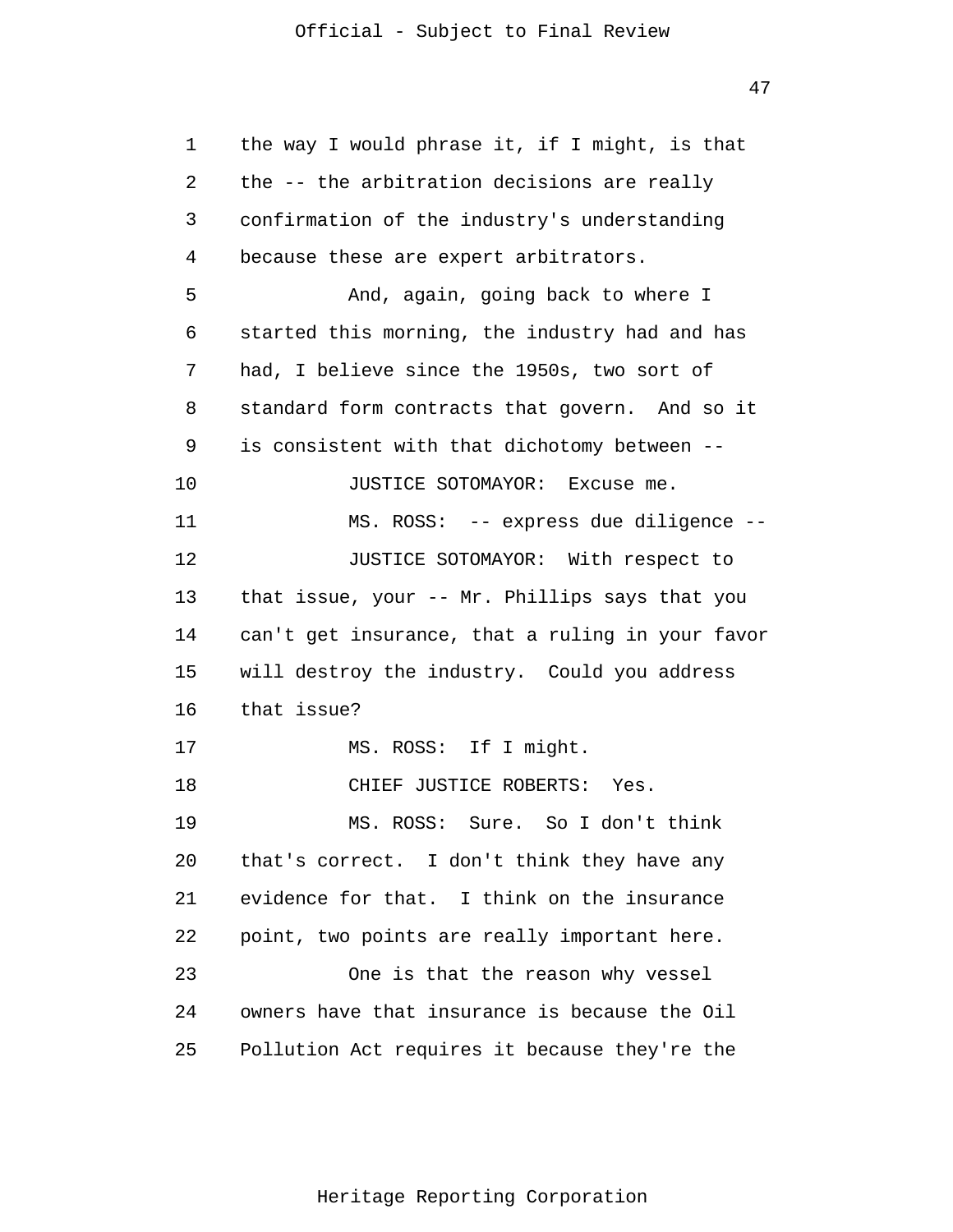48

1 2 3 4 5 6 7 8 9 10 11 12 13 14 15 16 17 18 19 20 21 22 23 24 25 statutory responsible parties. It's not specific to this contract. The second is that their amici suggest that charterers can't get insurance. I think there's plenty of evidence in the red brief and in some of our amicus briefs that that's just not true. So I don't think that that should be driving the decision here. Thank you. CHIEF JUSTICE ROBERTS: Thank you, counsel. Mr. Goldstein. ORAL ARGUMENT OF THOMAS C. GOLDSTEIN ON BEHALF OF THE PRIVATE RESPONDENTS MR. GOLDSTEIN: Thank you, Mr. Chief Justice, and may it please the Court: I thought I would come at this from the perspective that Justice Alito asked about. What if we regard the text as in equipoise? It says safe, and that could mean different things in different contexts. And I'd ask the Court to just look at what the position of the parties was at the time they entered into this agreement. So, at the time that they did this, it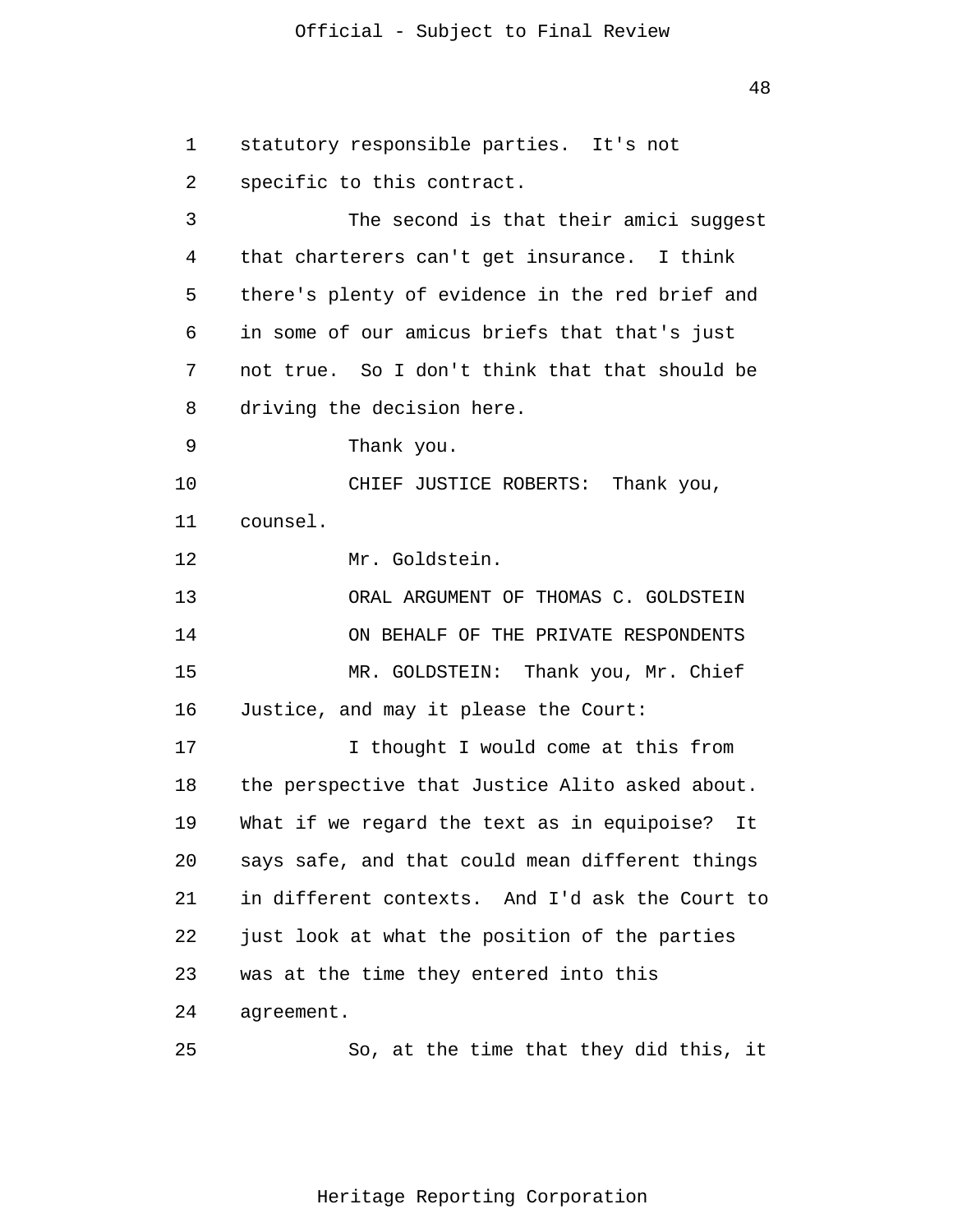49

1 2 3 4 5 6 7 8 9 wasn't just you had to interpret safe port. There were two different kinds of forms, and they were basically evenly divided. This was all done by an industry that they just choose forms off the shelf, and there are a bunch that say safe port and there are a bunch that say the charterer will exercise due diligence in selecting a safe port. And so that's a pretty meaningful choice.

10 11 12 13 14 15 16 17 Then you say, okay, with respect to the ones that say safe port, what was the understanding of the industry at the time? Now every one of those forms said that any dispute will be resolved by arbitration in either New York or London. There were none for Houston. So every single one of them said we'll go to New York or London.

18 19 20 21 22 23 24 25 And you say, okay, how were these provisions interpreted in London and New York? Well, they were uniformly interpreted, the safe port provisions, as importing a warranty. So there were 67, as my friend mentioned, from expert arbitrators in New York. That would include four on this particular form, not just in general but this specific form.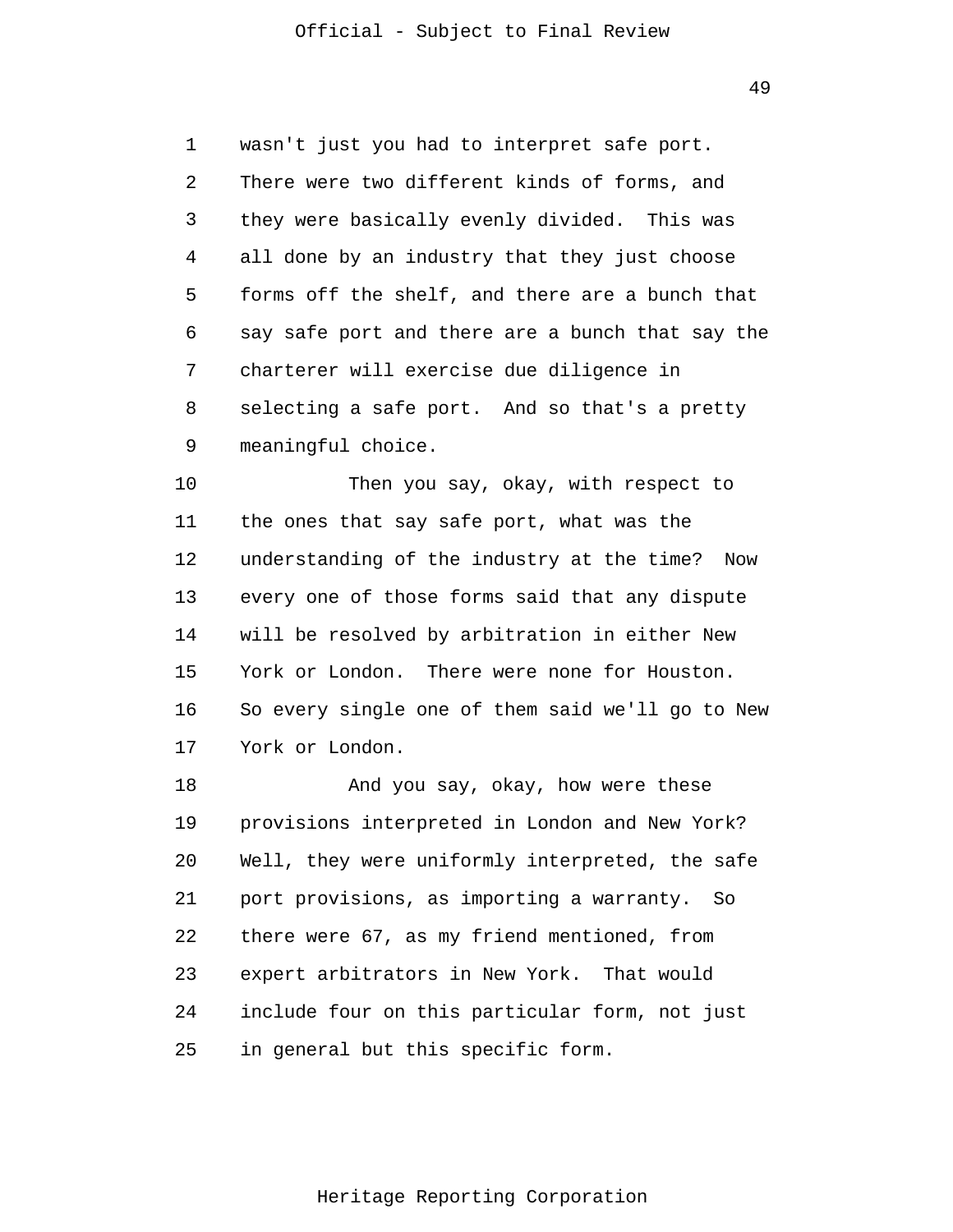| 1  | Every decision of the Second                     |
|----|--------------------------------------------------|
| 2  | Circuit -- Justice Kagan cited a provision of    |
| 3  | the charter party, in particular, that dealt --  |
| 4  | deals with lost cargo, so when the oil spilled   |
| 5  | out of the oil tanker into the Delaware River,   |
| 6  | that would be a lost cargo claim. And that was,  |
| 7  | you know, in -- going to be done in the Southern |
| 8  | District of New York.                            |
| 9  | And then all of the London decisions,            |
| 10 | all of the U.K. courts, and unlike U.S.          |
| 11 | arbitrations, U.K. arbitrations do get reviewed  |
| 12 | by the courts, and there was absolute uniform    |
| 13 | authority.                                       |
| 14 | So, if you just ask, ah, I'm just not            |
| 15 | sure exactly how I would look at these words, I  |
| 16 | do think it's quite clear how the industry would |
| 17 | look at these words.                             |
| 18 | Then I wanted to turn, if I could, to            |
| 19 | Justice Gorsuch's question about, okay, you      |
| 20 | know, what really is the difference here? I do   |
| 21 | think the critical textual difference is between |
| 22 | whether the injury is caused by the port or by   |
| 23 | some other thing. Justice Kavanaugh, this is     |
| 24 | the question of causation.                       |
| 25 | And so, if it is a characteristic of             |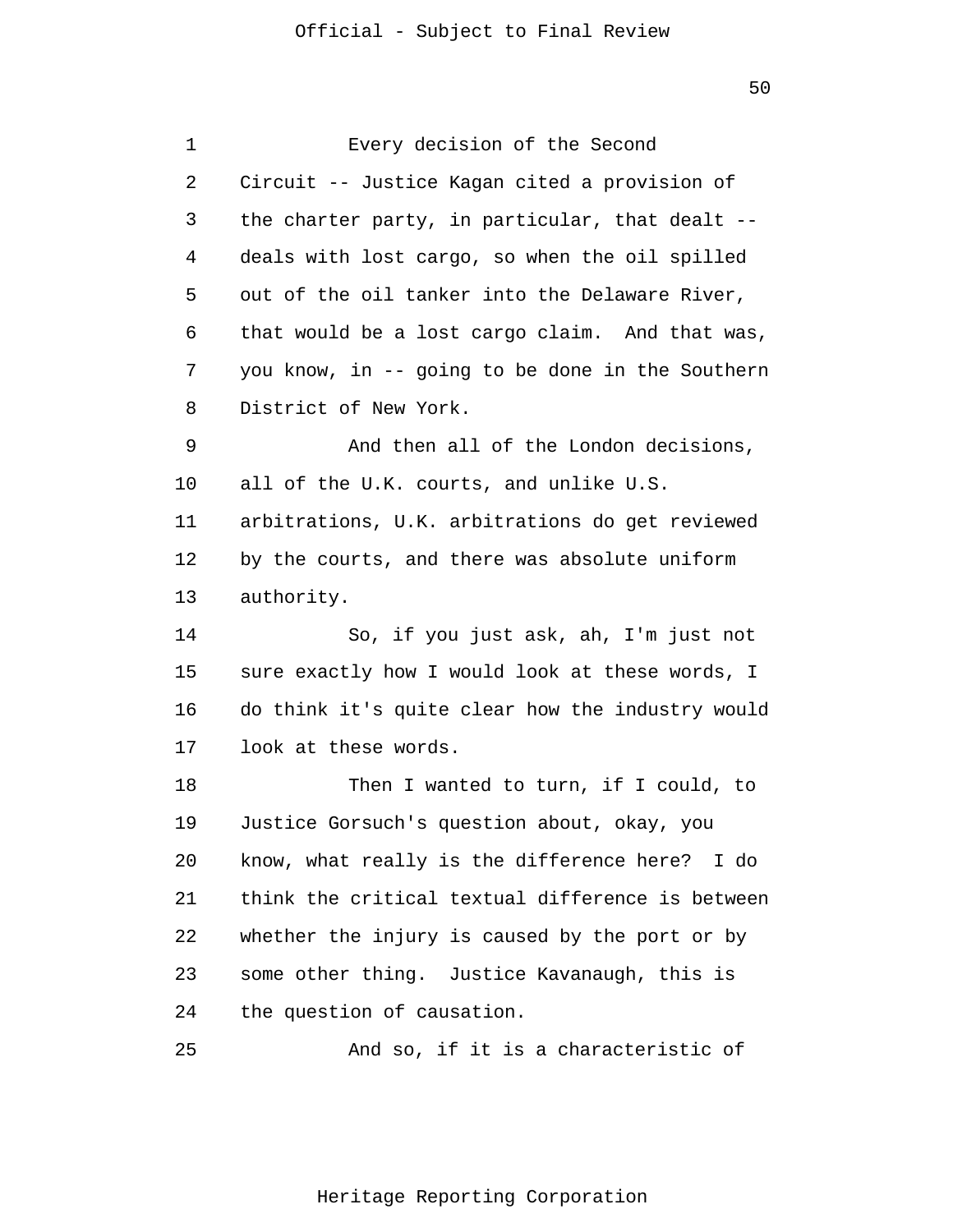51

1  $\overline{2}$ 3 4 5 6 7 8 9 10 11 12 the port -- and I would also encourage the Court to look at the phrase "always safely afloat." There are two parts to this provision. And what they're -- they cite, the authorities, they're quite right, that says "always safely afloat" means you're not going to hit something on the bottom. And that's the kind of obstruction that you have with an anchor. Whether it flips up or down, it is on the bottom. And that is a very common thing. It is the kind of thing that you worry about in chartering a ship. Now some -- then you ask, okay, was

13 14 15 16 17 18 19 20 21 22 23 24 this a characteristic of the port or something else that caused the injury? Well, what other things might happen? You could have negligence of the ship's master. That could be a superseding cause. The ship's master should have been aware of an obstruction on the floor. It should have been aware of different things that were in the way, other ships and the like. Or you can have just a superseding cause that is not negligence, it is not the characteristic of the port, but it is truly some abnormal occurrence.

```
25 
                Now this is a relatively undeveloped
```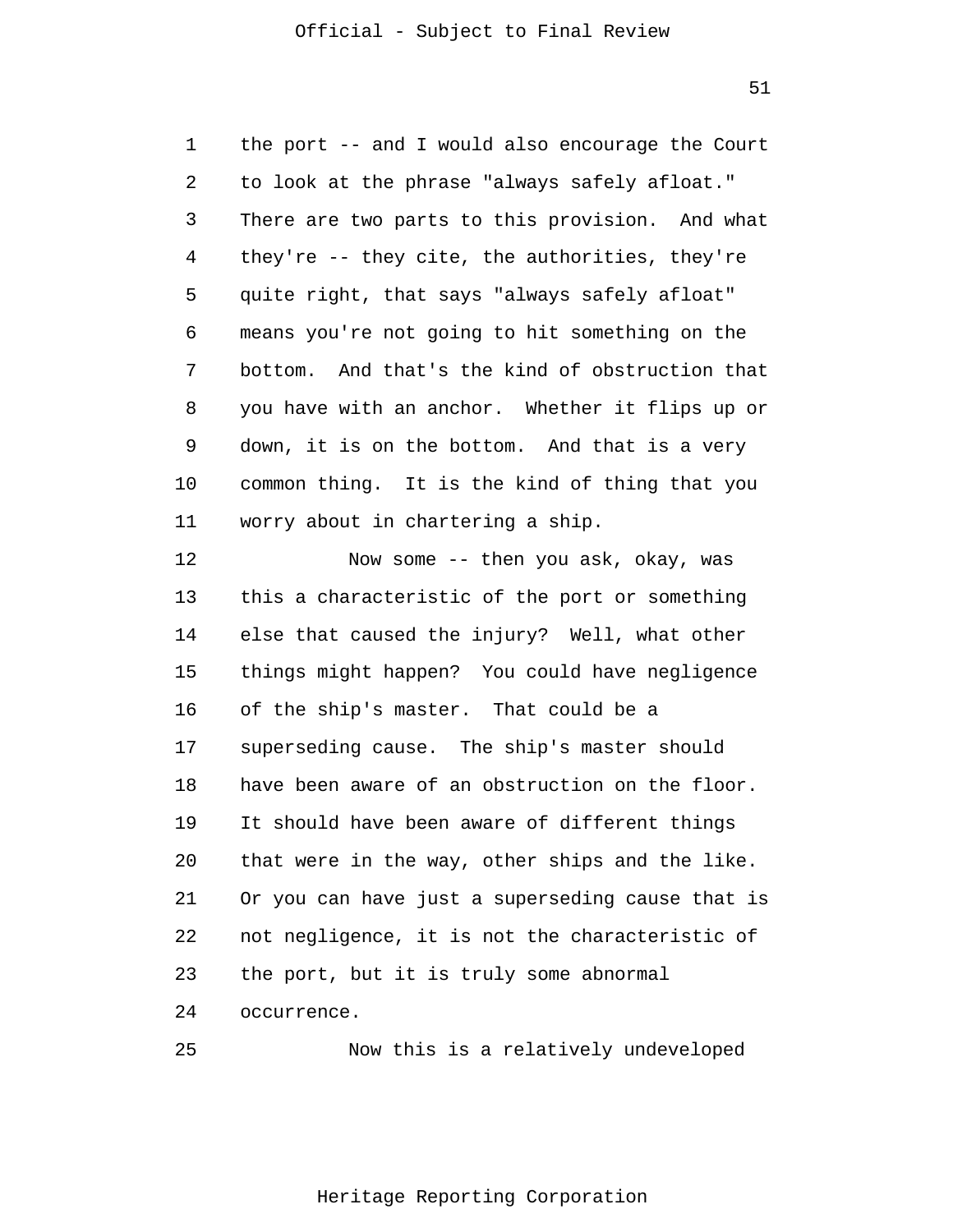52

| 1  | area of the law. It is, though, intended to be   |  |  |  |
|----|--------------------------------------------------|--|--|--|
| 2  | very much the exception, not the rule. And so    |  |  |  |
| 3  | it's not just a storm, but it is a 150-year      |  |  |  |
| 4  | storm combined with long waves. And in that      |  |  |  |
| 5  | situation, the courts have said, well, maybe     |  |  |  |
| 6  | that isn't a condition of the port. But we are   |  |  |  |
| 7  | unaware of any authority ever indicating that    |  |  |  |
| 8  | something that is on the floor of the port is    |  |  |  |
| 9  | not a characteristic of the port.                |  |  |  |
| 10 | You're worried about running aground.            |  |  |  |
| 11 | You naturally are accounting for the things that |  |  |  |
| 12 | are on the bottom.                               |  |  |  |
| 13 | JUSTICE BREYER: Who is responsible --            |  |  |  |
| 14 | who is responsible for negligence of the master? |  |  |  |
| 15 | Is the master an employee of the ship's owner or |  |  |  |
| 16 | $is$ $-$                                         |  |  |  |
| 17 | MR. GOLDSTEIN: Yes.                              |  |  |  |
| 18 | JUSTICE BREYER: So -- so, if the                 |  |  |  |
| 19 | master is negligent, then the charterer is not   |  |  |  |
| 20 | responsible?                                     |  |  |  |
| 21 | MR. GOLDSTEIN: Yes.                              |  |  |  |
| 22 | JUSTICE BREYER: Then so what we have             |  |  |  |
| 23 | is a situation where the master is negligent and |  |  |  |
| 24 | the charterer is not responsible, but where the  |  |  |  |
| 25 | master isn't negligent, then suddenly the        |  |  |  |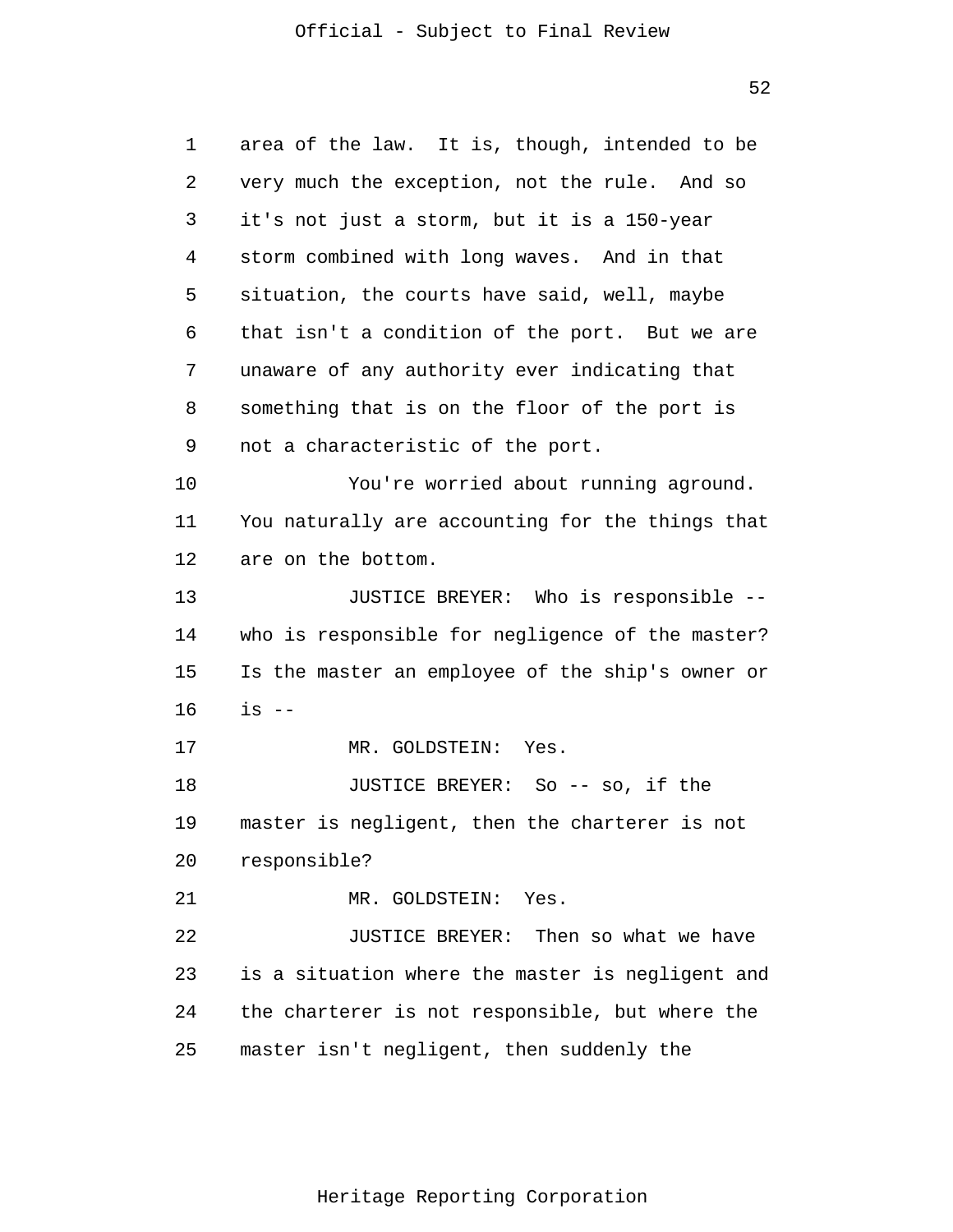53

1  $\overline{2}$ 3 4 5 6 7 8 9 10 11 12 13 14 15 16 17 18 19 20 21 22 23 24 25 charterer is responsible? MR. GOLDSTEIN: It's not -- it's not suddenly. That's what they've bargained for. It's a condition of the port. JUSTICE BREYER: Then why would somebody do it that way? I mean, that - that's -- MR. GOLDSTEIN: Well, Justice Breyer, here's -- here's the little bit of the bait and switch if I can -- can say, and that is my friend is very concerned that someone would be held liable without fault. And he's very concerned that \$140 million might turn on this. He's not actually concerned about that. He just wants it to be us, right? He's not saying that there shouldn't be strict liability. He's saying it should be we are strictly liable. JUSTICE BREYER: Yeah, yeah, yeah. No, well, but they still go back to the original thing. There's a master who's hired by the owner, and he says, I'm going to take it into port X. And he should know that port X is filled with poison ivy, which drives the crew wild or, you know -- or some odd thing about it. MR. GOLDSTEIN: That would be odd.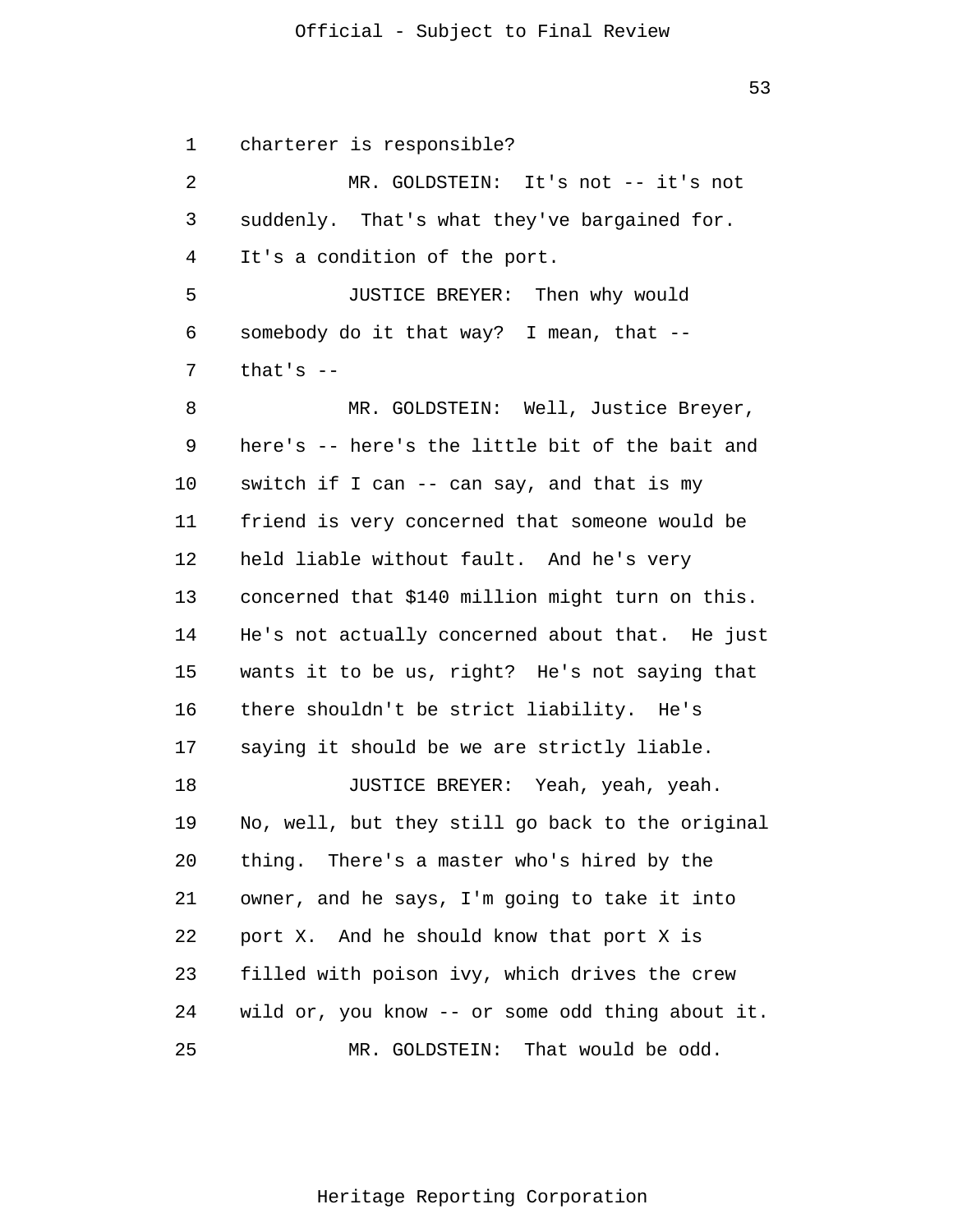```
1 
 2 
 3 
 4 
 5 
 6 
 7 
 8 
 9 
10 
11 
12 
13 
14 
15 
16 
17 
18 
19 
20 
21 
22 
23 
24 
25 
                JUSTICE BREYER: He's supposed to know 
      that. 
                MR. GOLDSTEIN: Yes. 
                JUSTICE BREYER: And then, when he 
      does that incorrectly --
                MR. GOLDSTEIN: Yes. 
                JUSTICE BREYER: -- mistakenly --
                MR. GOLDSTEIN: Yes. 
                JUSTICE BREYER: -- that's your 
      problem? It's the owner's problem? 
                MR. GOLDSTEIN: Yes. That's Atkins. 
      This Court -- that's the district court ruling 
      in Atkins. 
                JUSTICE BREYER: All right. But the 
      owner -- the master had nothing to do with it. 
      It's just a total fluke -- leaving out that 
      other. 
                MR. GOLDSTEIN: Right. 
                JUSTICE BREYER: And, suddenly, the 
      charterer is liable. 
                MR. GOLDSTEIN: There's --
                JUSTICE BREYER: I guess people have 
      operated under this rule, as you say, for a long 
      time. 
                MR. GOLDSTEIN: Long time.
```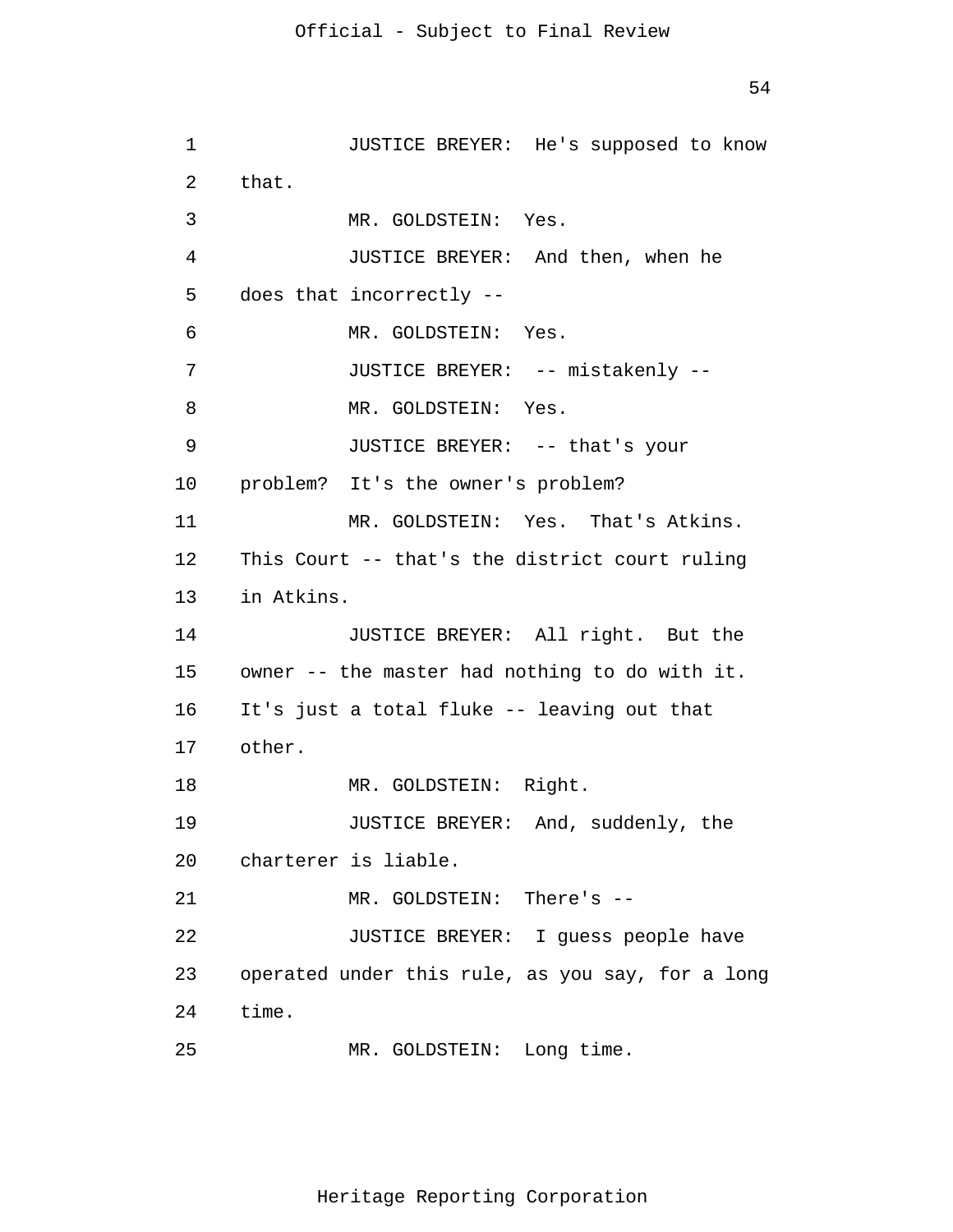55

1 2 3 4 5 6 7 8 9 10 11 12 13 14 15 16 17 18 19 20 21 22 23 24 25 JUSTICE KAGAN: Well, isn't it because -- JUSTICE BREYER: But why? JUSTICE KAGAN: -- the charterer chose the port? MR. GOLDSTEIN: Yes. So that's exactly right. If you ask me why -- JUSTICE BREYER: Who? MR. GOLDSTEIN: He did. The charterer did. He said, I want to take your ship. You have a ship. JUSTICE BREYER: Yeah. MR. GOLDSTEIN: I want it to go to Paulsboro and I promise it'll be safe. And we said, okay, let's go. But that is not at all irrational or strange or anything. And if he instead wanted to say, look, I want to go to Paulsboro, but all I'm promising is that I'll - that I've exercised due diligence, I've done my best, I'm not taking responsibility, it -- we have to realize when you have a situation of unknown and not reasonably knowable damages, someone is going to be strictly liable. It is inevitable. We're just trying to figure out who it is.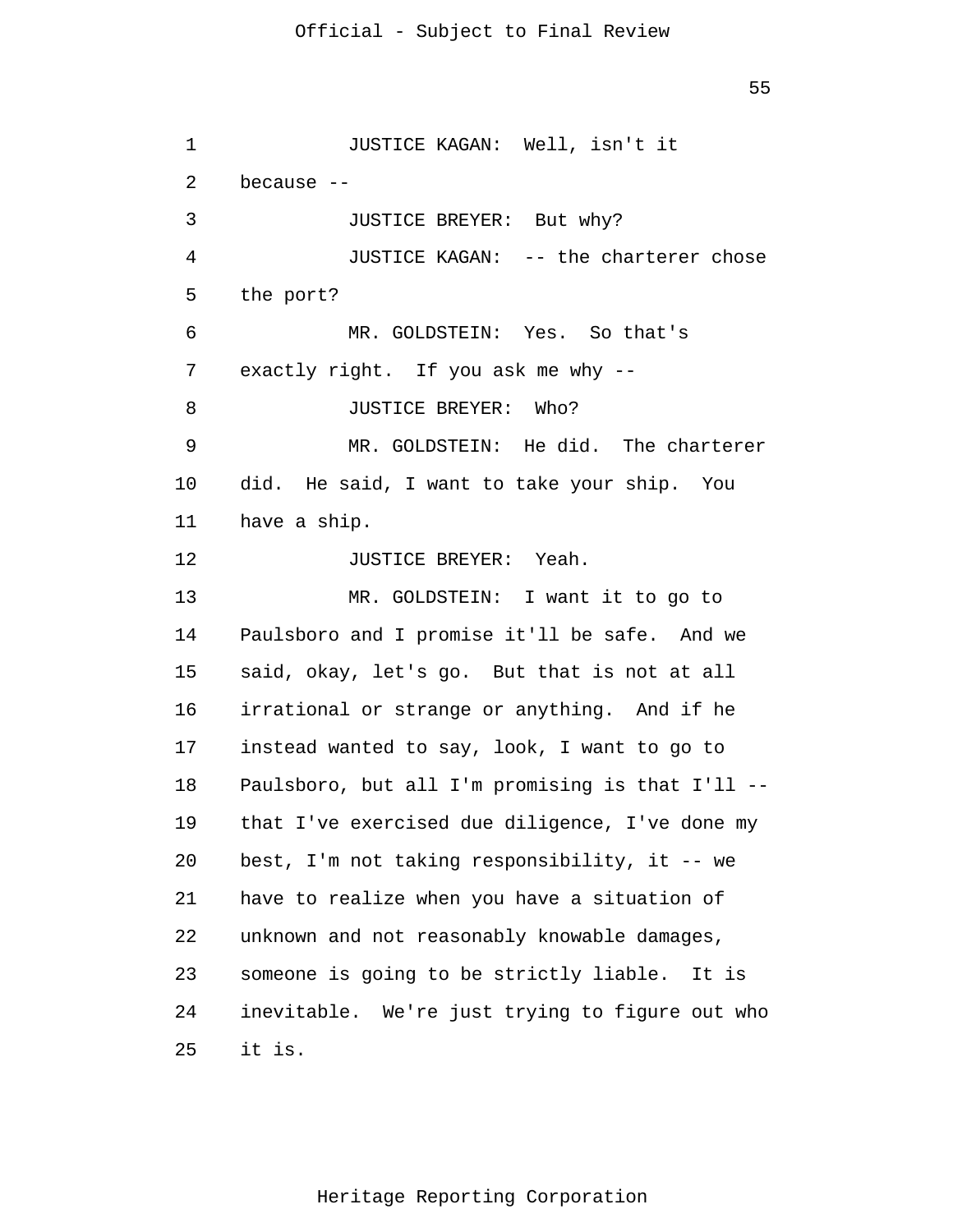```
1 
 2 
 3 
 4 
 5 
 6 
 7 
 8 
 9 
10 
11 
12 
13 
14 
15 
16 
17 
18 
19 
20 
21 
22 
23 
24 
25 
      -Our point is he wrote a contract -- he 
      picked the contract. And the contract said 
      it'll be safe, rather than the contract saying 
                JUSTICE BREYER: But Gilmore and Black 
      think that the language is ambiguous. Is that 
      why they recommended the other? 
                MR. GOLDSTEIN: Well, Gilmore -- let's 
      just be clear. Gilmore and Black, written some 
      40 some years ago --
                JUSTICE BREYER: Yeah, but they're 
      pretty good. 
                MR. GOLDSTEIN: And as my -- my 
      colleague from the Solicitor General's Office 
      says, what Gilmore and Black says is we 
      recognize that all the authority is on the other 
      side. We just think we would read it 
      differently. We would apply a higher bar. 
                Both the district --
                JUSTICE BREYER: Because? 
                MR. GOLDSTEIN: Because we just think 
      it -- it doesn't make sense. It just --
                JUSTICE BREYER: And it doesn't make 
      sense in their view because? 
                MR. GOLDSTEIN: Because it would just
```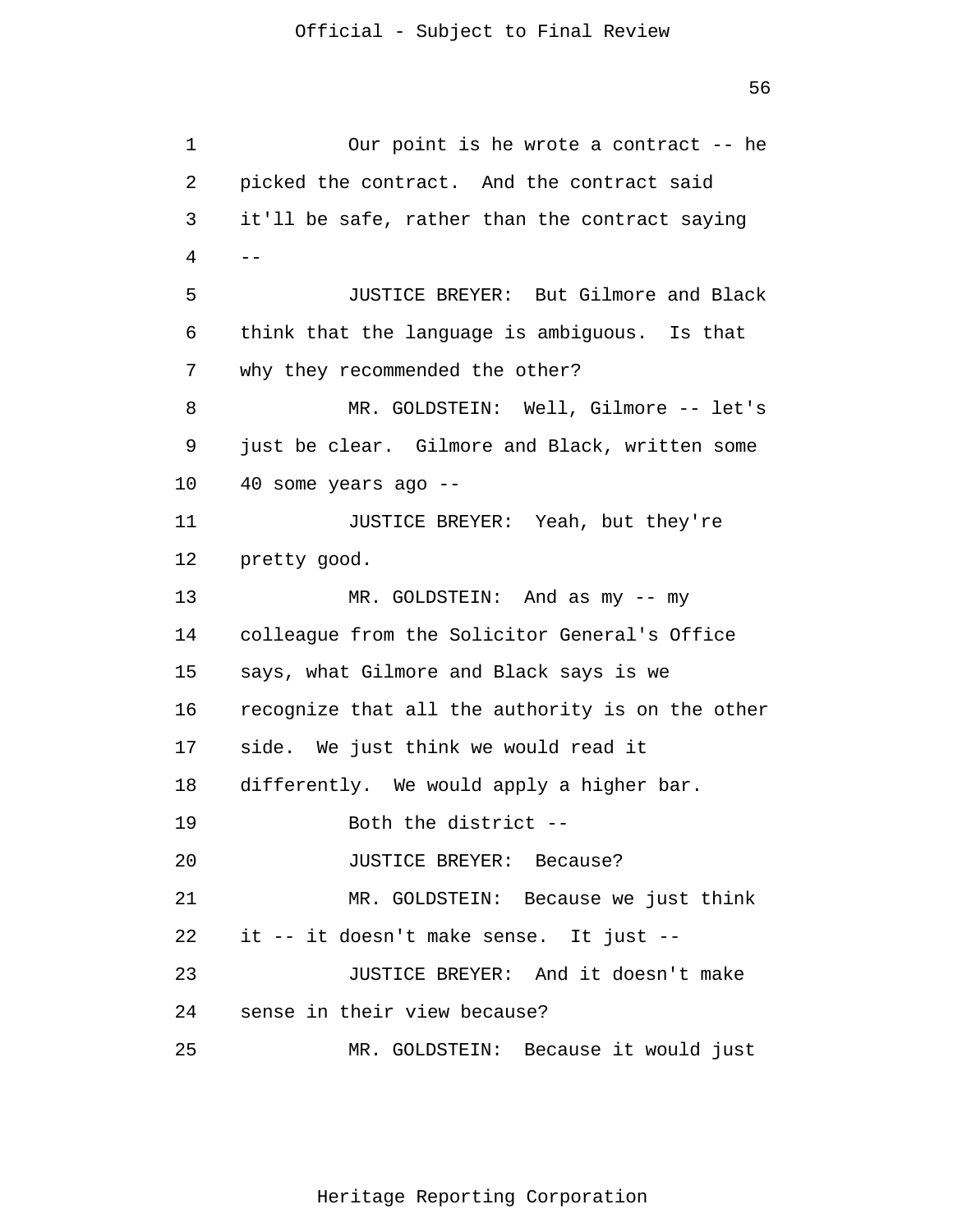57

1 2 3 4 5 6 7 8 9 10 11 12 13 14 15 16 17 18 19 20 21 22 23 24 25 make -- it would -- it's not fair to the charterer. You -- you should just put it on -- JUSTICE BREYER: Because? MR. GOLDSTEIN: It doesn't go a lot farther than that, Justice Breyer. JUSTICE BREYER: Well, Gilmore and Black are not -- I mean, they're -- they're very good experts. MR. GOLDSTEIN: They were. JUSTICE BREYER: They don't make things up. So  $-$  so  $-$  so why? MR. GOLDSTEIN: Justice Breyer, they actually didn't say they are making it up, just to be clear. JUSTICE BREYER: Yeah. MR. GOLDSTEIN: They recognize that the authority says one thing. We -- you -- the Court tends to look to treatises to describe the state of the law. If you asked Gilmore and Black in 1975 and 1977 what the state of the law was, they would say we -- the state of the law is that the Respondents are right. And then you would ask them, with the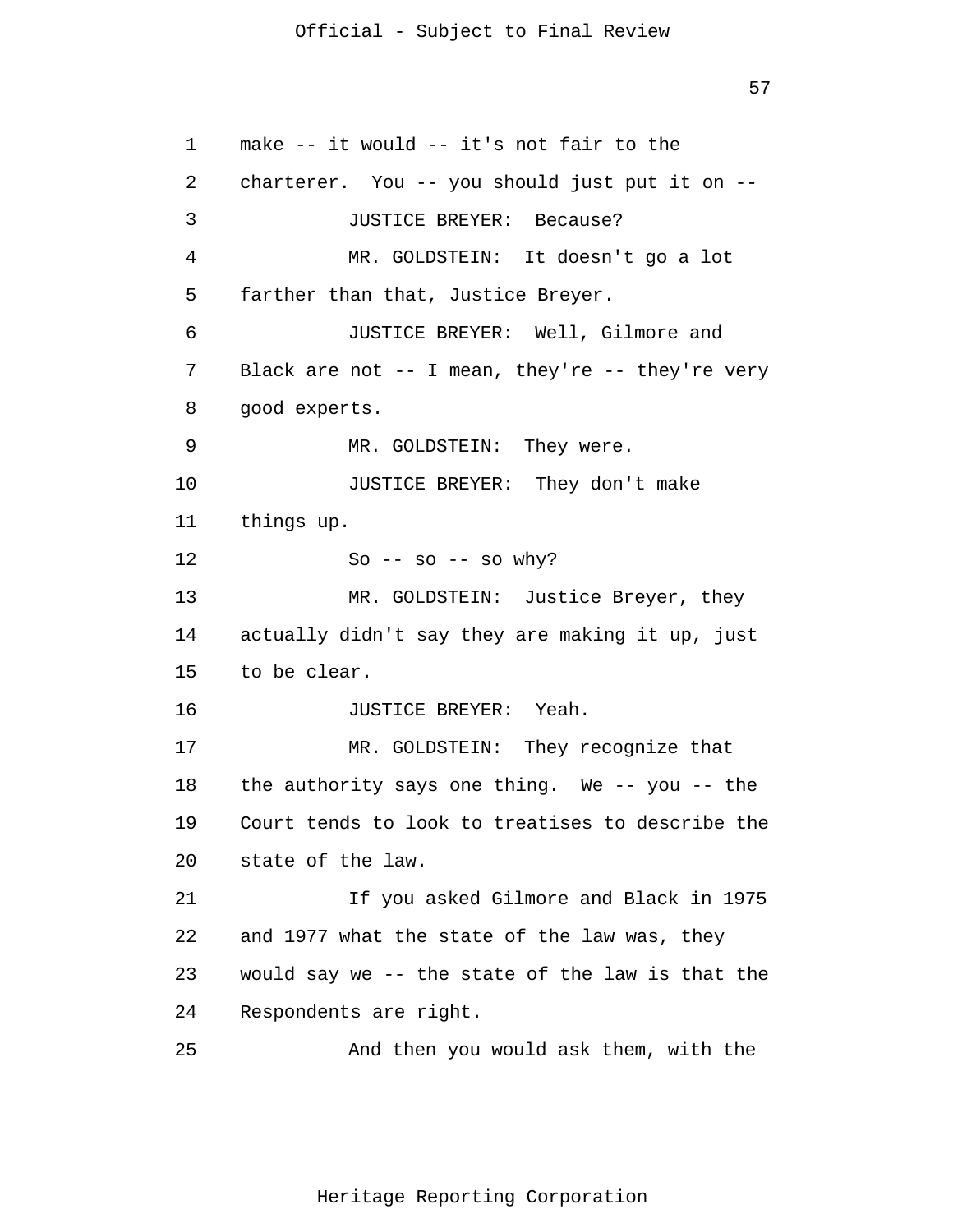58

1  $\overline{2}$ 3 4 5 6 7 8 9 10 11 12 13 14 15 16 17 18 19 20 21 22 23 24 25 exception of the Fifth Circuit's decision in Orduna, which is a complete fluke. Remember, all the forms say that these things will be litigated and arbitrated in New York and London. Sometimes it escapes those jurisdictions because some third-party who's not a party to the contract, like the crane operator in the port in Orduna, gets involved in the litigation. But were it not for that, Orduna would not even have existed. And the reason Orduna has not been a problem, the reason it has not been regarded as a lot of authority on either side, is that in the wake of Orduna, all these contracts still call for arbitration and litigation in New York and London. That's why there are no follow-on -- JUSTICE BREYER: I got that. I knew Gilmore and Black in '75 and I should have asked them. (Laughter.) MR. GOLDSTEIN: Yes. Poor foresight on your end. You could have asked them about the poison ivy. But -- but -- JUSTICE KAGAN: I mean, Mr. Goldstein,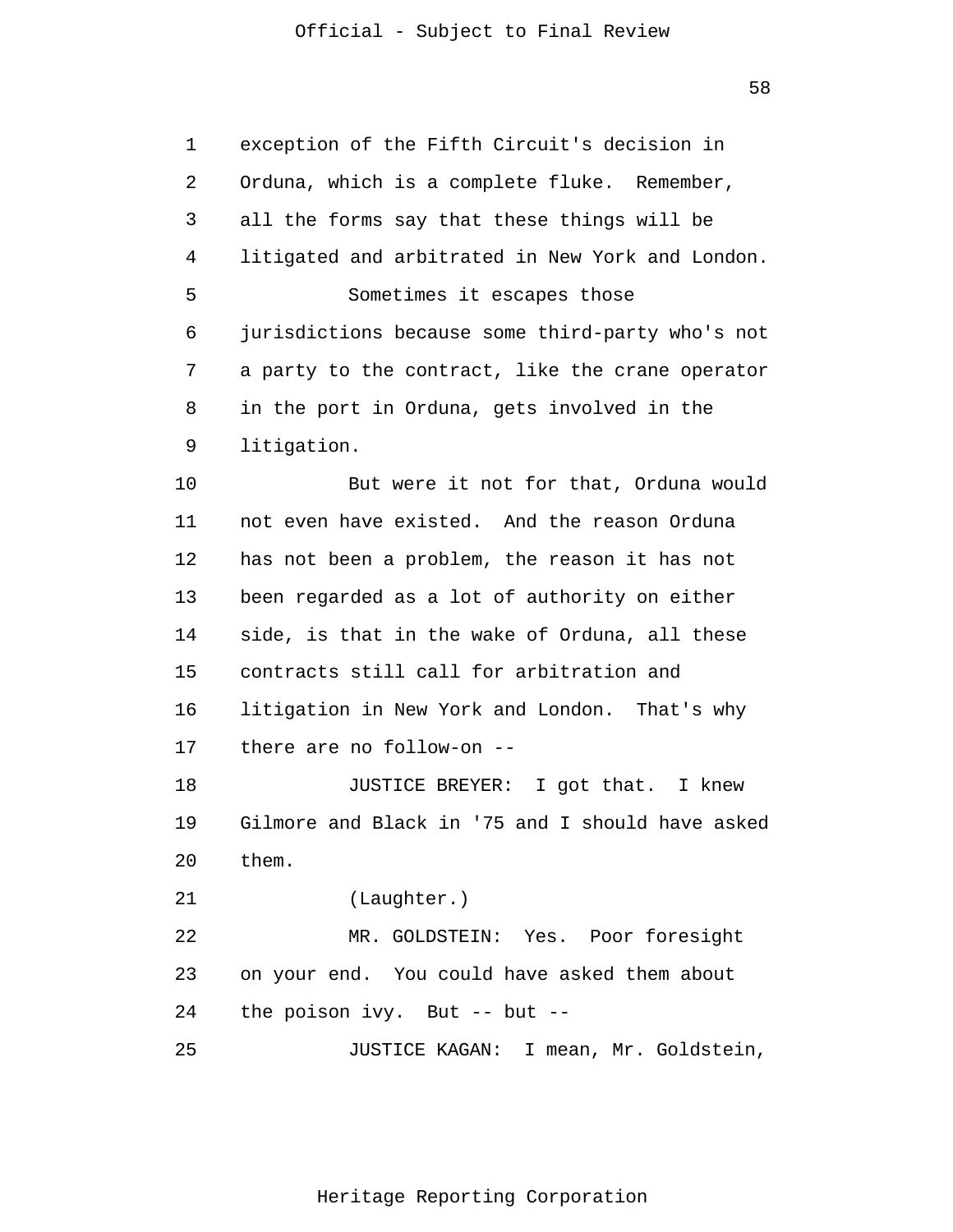59

1  $\overline{2}$ 3 4 5 6 7 8 9 10 11 12 13 14 15 16 17 18 19 20 21 22 23 24 25  $$ would it be fair to say Gilmore and Black were incredibly smart men? There are two kinds of treatises in the world. There's the kind of treatise that just sets out the law. And there's the kind of treatise that says we are incredibly smart men and we could do it better. MR. GOLDSTEIN: Yes. (Laughter.) JUSTICE KAGAN: Don't you think Gilmore and Black is the second kind of treatise? MR. GOLDSTEIN: I do, yeah. And I - they -- they, in fact, say it themselves. And (Laughter.) MR. GOLDSTEIN: -- and I'm sure they appreciated all the citations of the Court. But, if you were to actually cite them in your opinion, you would be citing Gilmore and Black says the rule should be X. My point, or I was trying to start from Justice Alito's question, is what actually, if you thought the text was in equipoise, what would you look at, how the industry actually treats things? You would not cite Gilmore and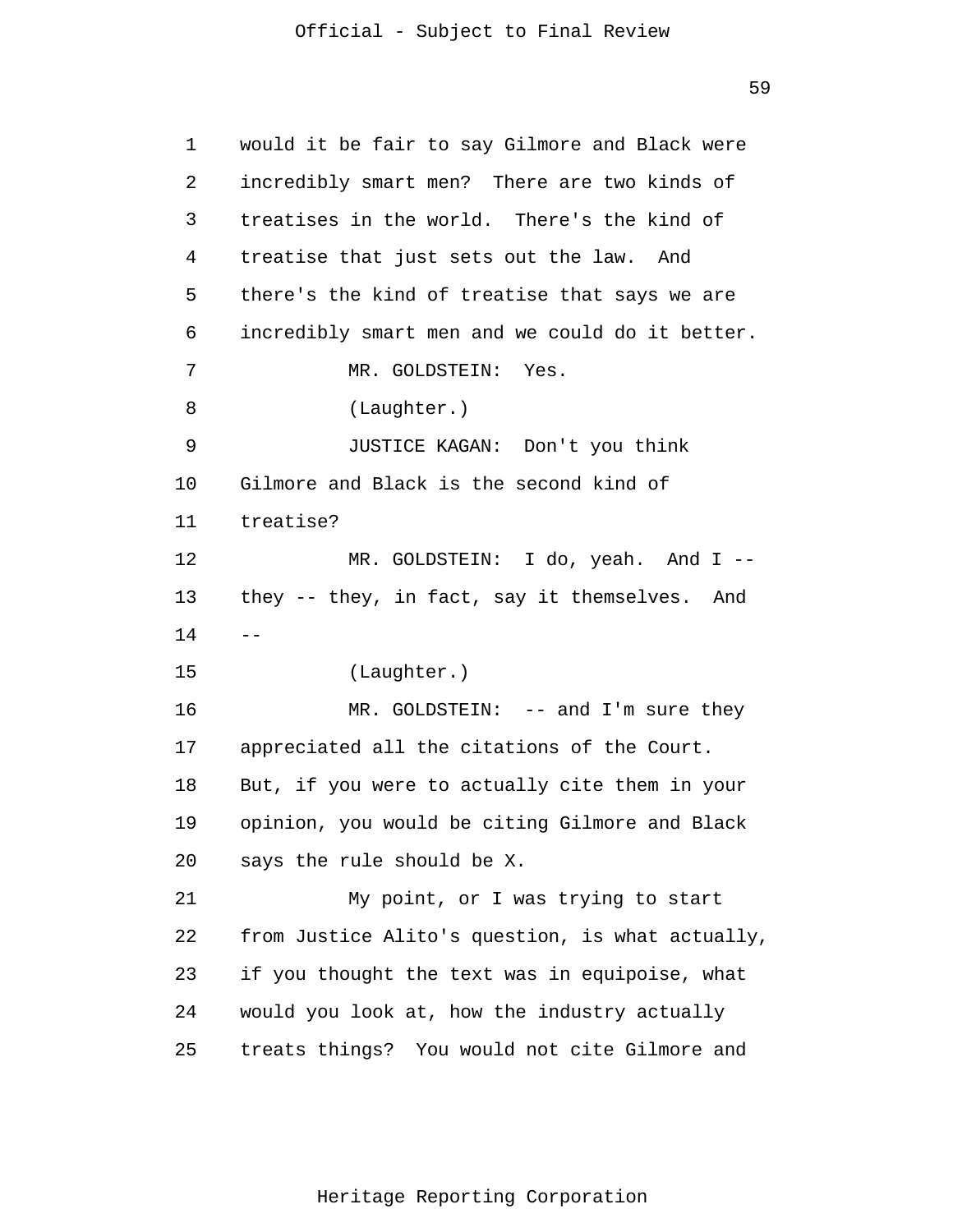60

```
1 
 2 
 3 
 4 
 5 
 6 
 7 
 8 
 9 
10 
11 
12 
13 
14 
15 
16 
17 
18 
19 
20 
21 
22 
23 
24 
25 
      Black against me on that position, on that 
      question. 
                JUSTICE ALITO: Well, if we thought 
      that the -- the text was perfectly ambiguous, 
      couldn't we say we are incredibly smart people, 
      and we think --
                 (Laughter.) 
                JUSTICE ALITO: -- that the better 
      rule --
                MR. GOLDSTEIN: Yes. 
                JUSTICE ALITO: -- is the Gilmore and 
      Black rule? 
                MR. GOLDSTEIN: Justice Alito, I 
      learned a long time ago that if the question is 
      couldn't -- could the Supreme Court do X, the 
      answer is yes. 
                 (Laughter.) 
                MR. GOLDSTEIN: What -- it would be 
      somewhat of a departure from this Court's 
      decisions saying that you, in these kinds of 
      cases, look to two things, and that is the 
      industry practice and how the United Kingdom has 
      interpreted maritime contracts. 
                And so, while you could depart from 
      that understanding, it would not be in a
```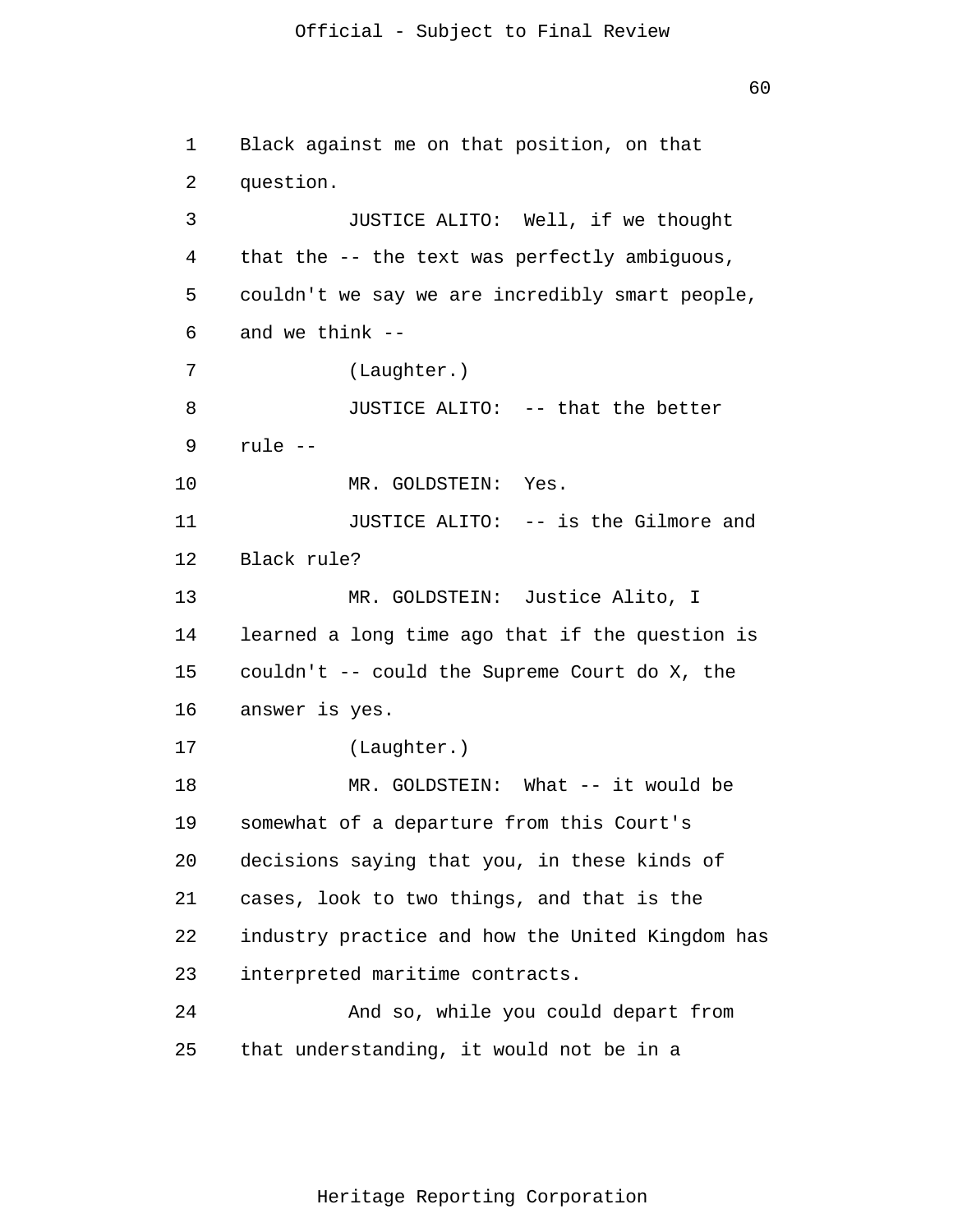1 2 3 4 5 6 7 8 9 10 11 12 13 14 15 16 17 18 19 20 21 22 23 24 25 contract case what the parties actually expect because it is the case that they can get insurance. We have cited the insurance policies in our brief. It would be very strange if the insurance industry said we recognize to the charterers you're undertaking this liability, but we just don't -- we just don't like to give you insurance. We'll give the ship owner the exact same insurance for the same liability, but, for the charterers, we -- we just don't like charterers. That's not true. It doesn't make any sense. And it would be contrary to the fact that this has been the industry's understanding for a long time. I did want to explain the lighterage provision, if I could, which is on 8A. I think what happened here is that my friend inadvertently just skipped some of the language in the contract. And it says at 8A: "The vessel shall load and discharge at any safe place or wharf," and then here's the part that gets skipped, "or alongside vessels or lighters reachable on her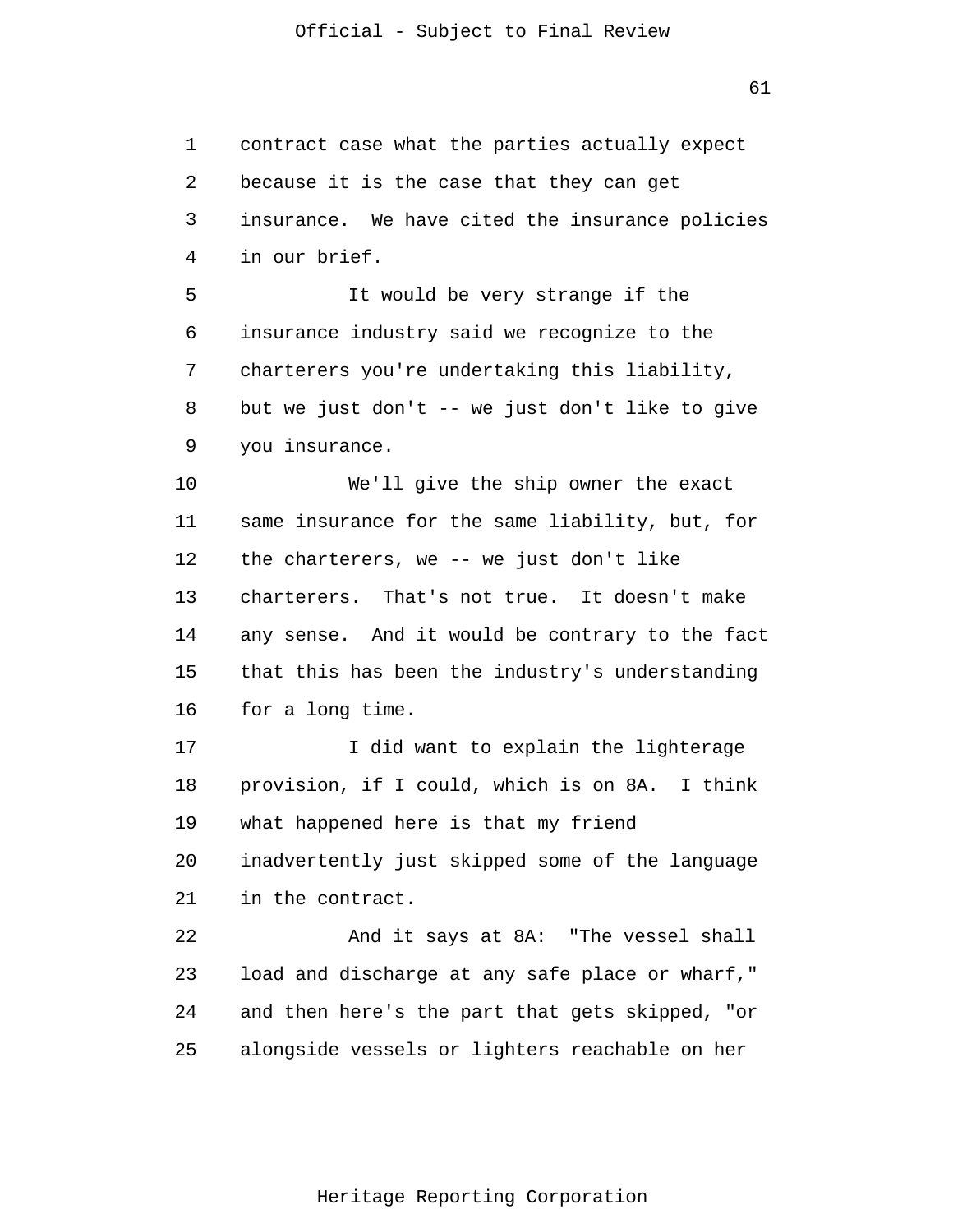1 2 3 4 5 6 7 arrival, which shall be designated and procured by the charterer provided the vessel can proceed thereto, lie at, depart, and therefrom always safely afloat," and we agree that's don't hit the bottom or hit something on the bottom, "any lighterage being at the expense, risk, and peril of the charterer.

8 9 10 11 12 The reason there's a reference to the cost of lighterage is that in the third line the charterer is allowed to designate lighterers. They're allowed to say don't go actually to the port. Unload onto a ship.

13 14 15 16 17 18 19 On the question of where we get our damages, there is a damages provision in the contract, and it is at 20A. It's very simple. Paragraph 23: "Damages for breach of this charter shall include all provable damages and all costs of suit and attorneys' fees incurred in any action hereunder."

20 21 22 23 24 25 They promised us a safe port. It was not safe. It was a bad accident. But, if you were to ask where is the textual basis for his position, where is there a reference in the safe port clause to due diligence, where is there a -- a reference to the idea that there will be no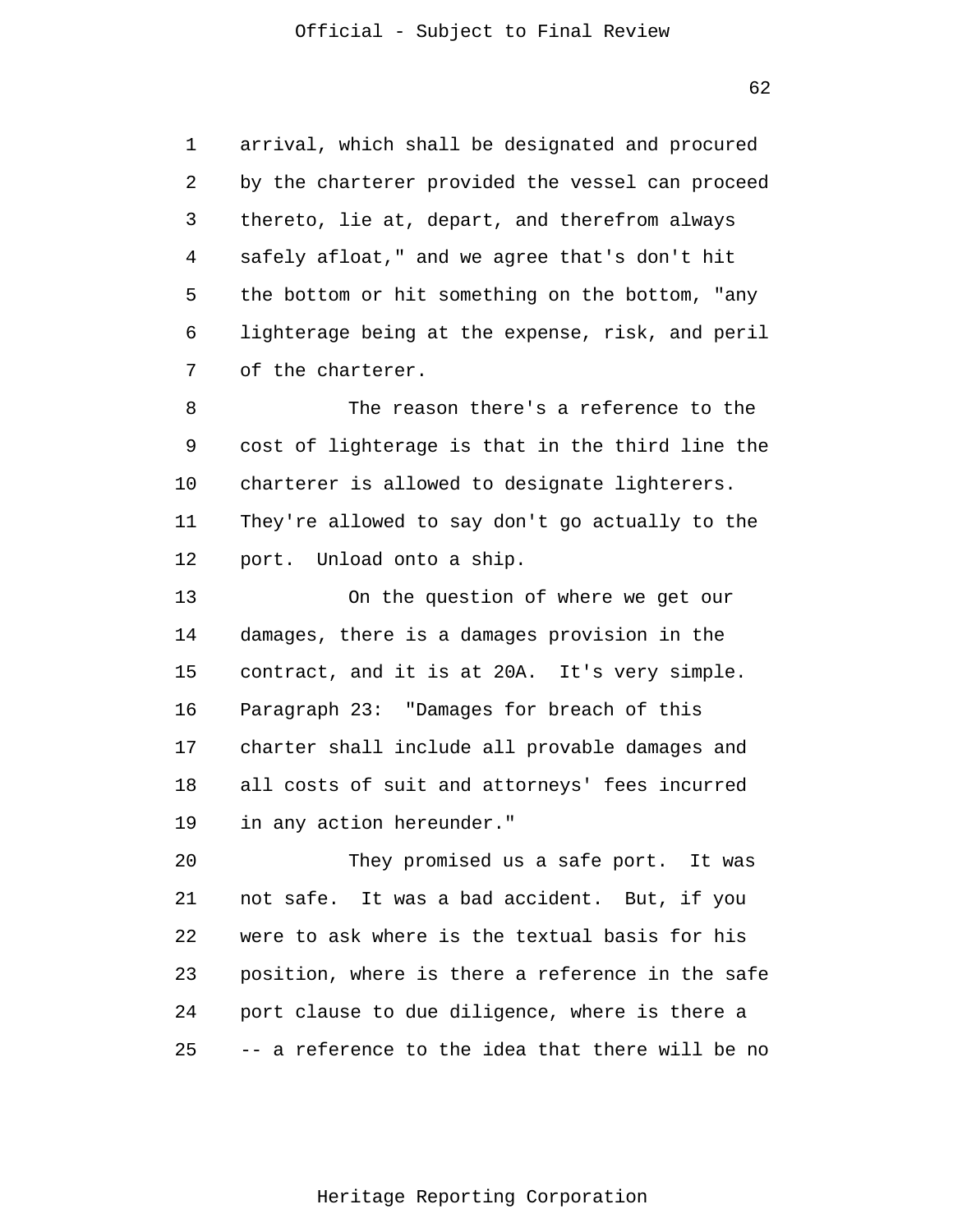1 2 3 4 5 6 7 8 9 10 11 12 13 14 15 16 17 18 19 20 21 22 23 24 25 responsibility if the port turns out not to be safe and only if they are negligent? It doesn't exist. And just the last point, Justice Gorsuch, on administrability, remember, there is always going to be a question of causation. And they agreed that they're liable if they didn't exercise due diligence. So it's not that their rule just avoids those questions. It just points them - it just puts the burden on another party. Thank you. CHIEF JUSTICE ROBERTS: Thank you, counsel. Five minutes, Mr. Phillips. REBUTTAL ARGUMENT OF CARTER G. PHILLIPS ON BEHALF OF PETITIONERS MR. PHILLIPS: Thank you, Mr. Chief Justice, and, again, may it please the Court: First of all, both of my friends refer specifically to these two forms. There's not a shred of evidence in this case that any form other than the one that was actually implemented in this case was ever considered by the parties. And, indeed, one of the parties has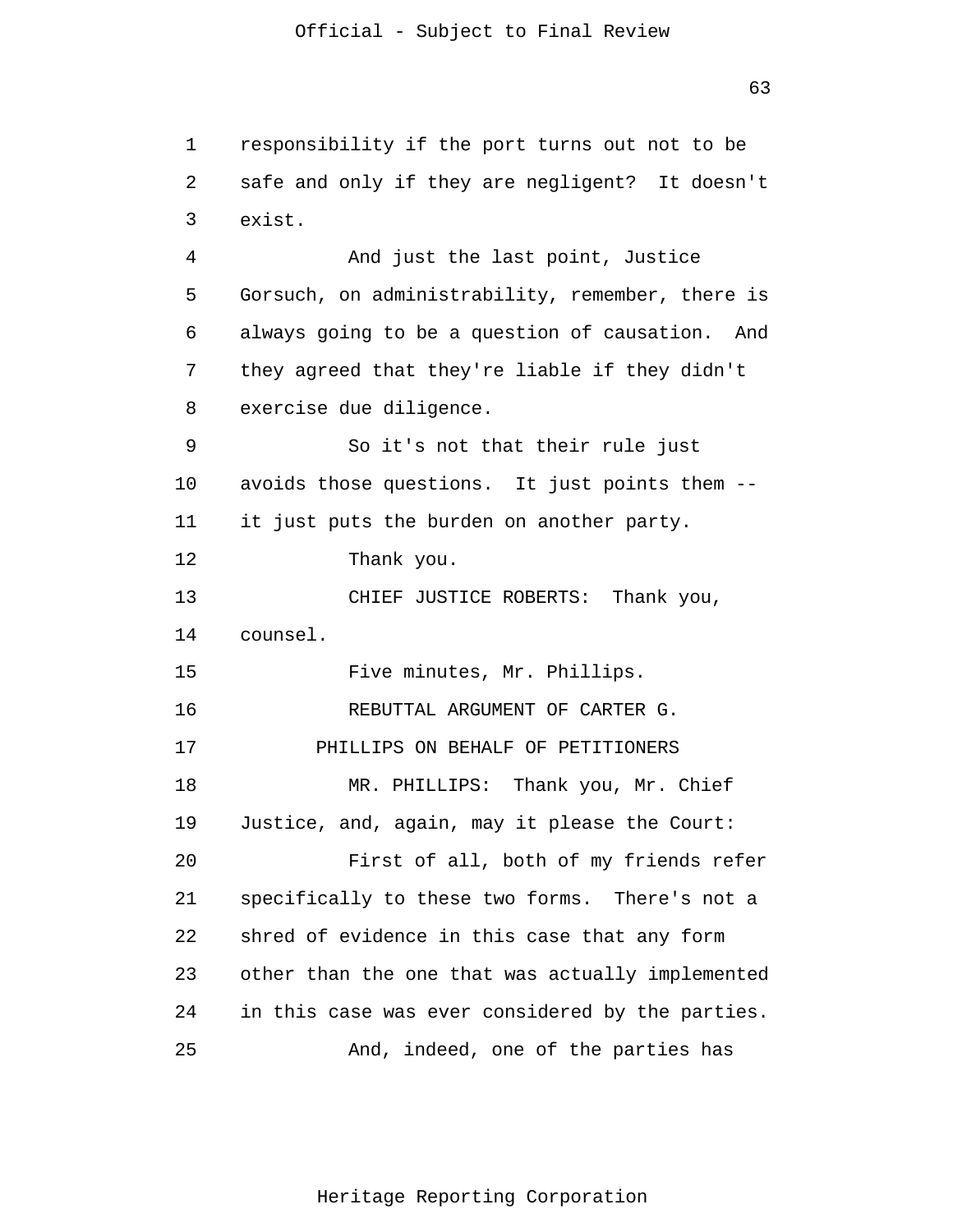64

1 2 3 4 5 6 7 8 9 10 11 12 13 14 15 16 17 18 19 20 21 22 23 24 25 never been in this litigation. So the notion that there should construe what the meaning to these parties were with the language of the contract on the basis of a different contract that we have no idea whether it had any input whatsoever into this case -- JUSTICE GINSBURG: But those -- MR. PHILLIPS: -- seems to me -- JUSTICE GINSBURG: -- those -- those other -- those other contracts were not a mystery. They were well-known and in the trade. You could pick the safe berth or you could pick the due diligence. MR. PHILLIPS: You may have had -- to be sure, Justice Ginsburg, they had the option to do that if they knew about that option, but there's -- again, typically, in a contract case, there's some evidence between the contracting parties that tells you who did what to whom and who made the selections here. All I'm saying is the fact that there are other alternatives does not tell you anything about the contract that the parties understood when they entered in -- into this agreement.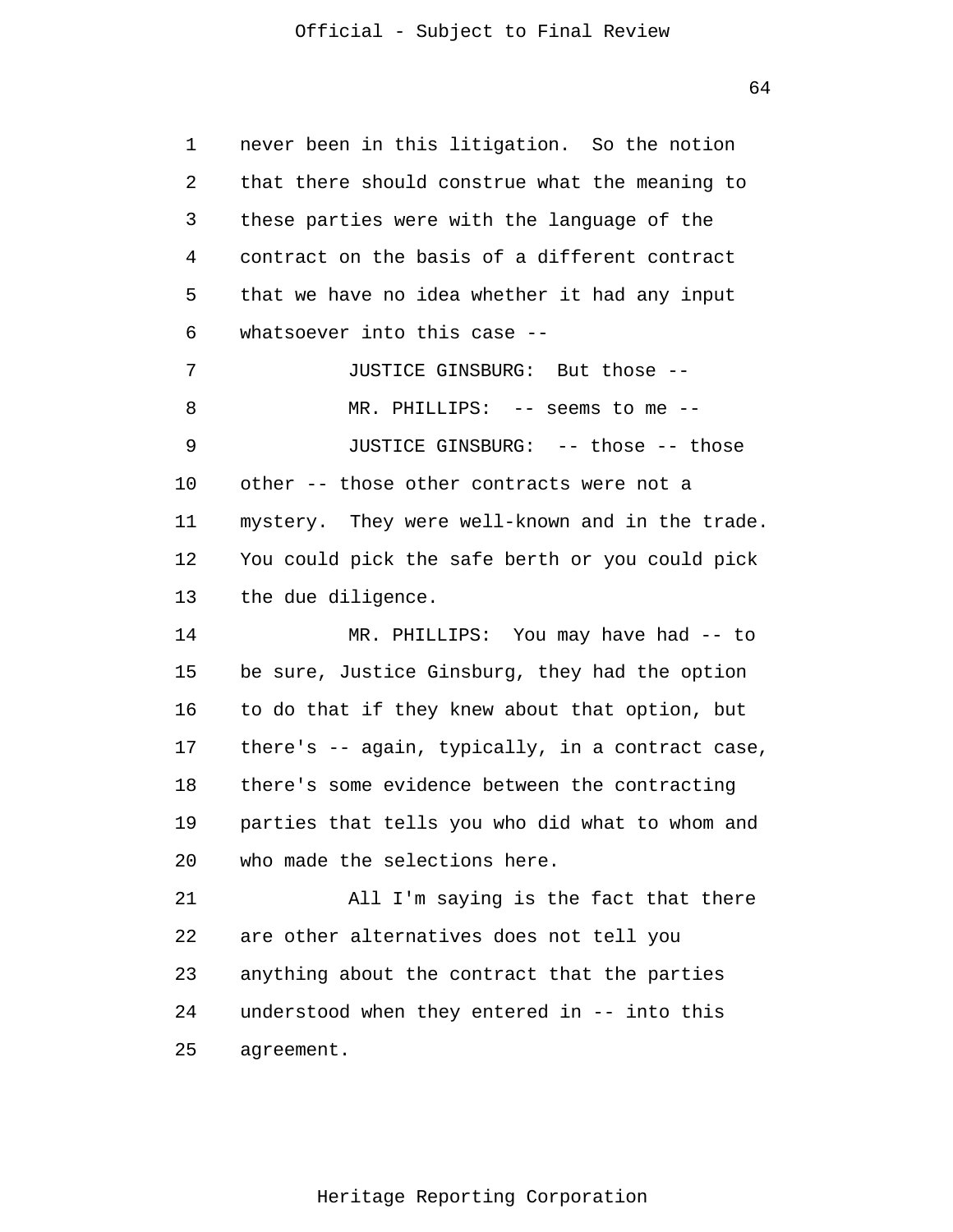1 2 3 4 5 6 7 8 9 10 11 12 13 14 15 16 17 18 19 20 21 22 23 24 25 With respect to abnormal occurrence, again, that is clearly an atextual analysis, again, by my friends over here. There is no way you can get from the simple language of just safe berth and say but that excludes abnormal - abnormal occurrence. You only do that because, at the end of the day, that is the most sensible way to read "safe berth," which is to say it doesn't - it doesn't make you the insurer against all things that can happen. And I submit to you that if you're not the insurer against all bad things that happen, one of the bad things that you're not insuring against is the anchor in this particular case. It is not a characteristic of this port. This Court specifically defined objects in the sea, submerged objects in the sea that are unknown and unknowable as perils of the sea, not as characteristics of the port. The Court's already been down this road. It ought to follow that same position that it took in G.R. Booth. And then finally, with respect to Gilmore and Black, what they say is the text is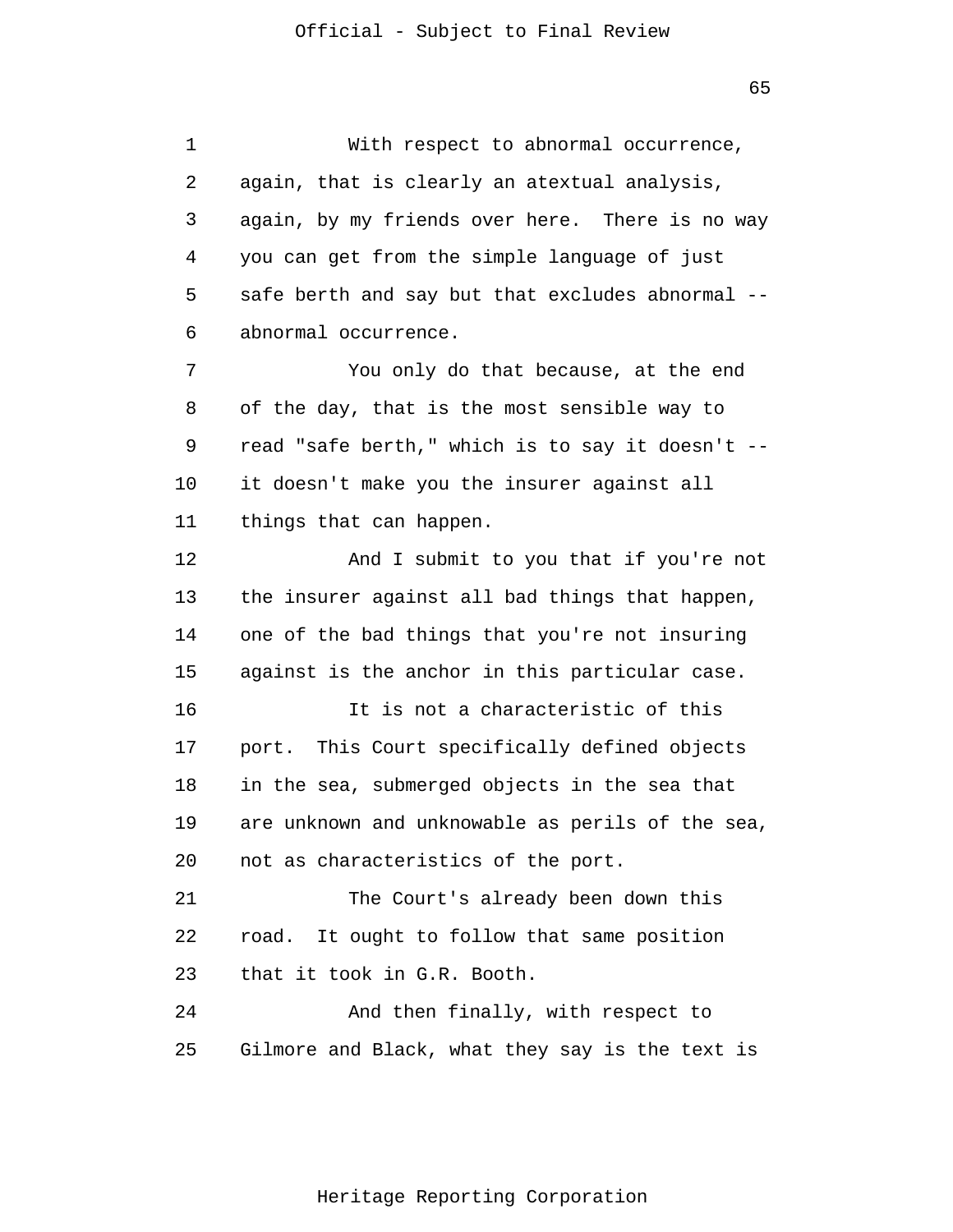1  $\overline{2}$ 3 4 5 being way over-read by the prior decisions. All of those decisions ignore this Court's statement in Atkins that this cannot fairly be immediately assumed to operate as a warranty.

6 7 8 9 10 11 And, finally, what they said as a matter of both policy and maritime commerce concerns is that the charterer is in the least effective position to prevent the prob -- the - the injuries that will arise under these circumstances.

12 13 14 15 16 And it makes no sense to put it on the backs of the party least capable of dealing with the problem because it creates insurance risks, it imposes unlimited potential liability, which this Court has consistently recognized.

17 18 19 20 21 22 23 24 25 I'm not saying that this all should fall on -- on Mr. Goldstein's client. Mr. Goldstein, if determined today, if this Court were to decide today that there's no liability for CITGO, he can go back to -- to the federal government and seek complete exoneration because the third-party here, the person who left the anchor in that -- in that waterway, didn't identify it, didn't tell anybody about it,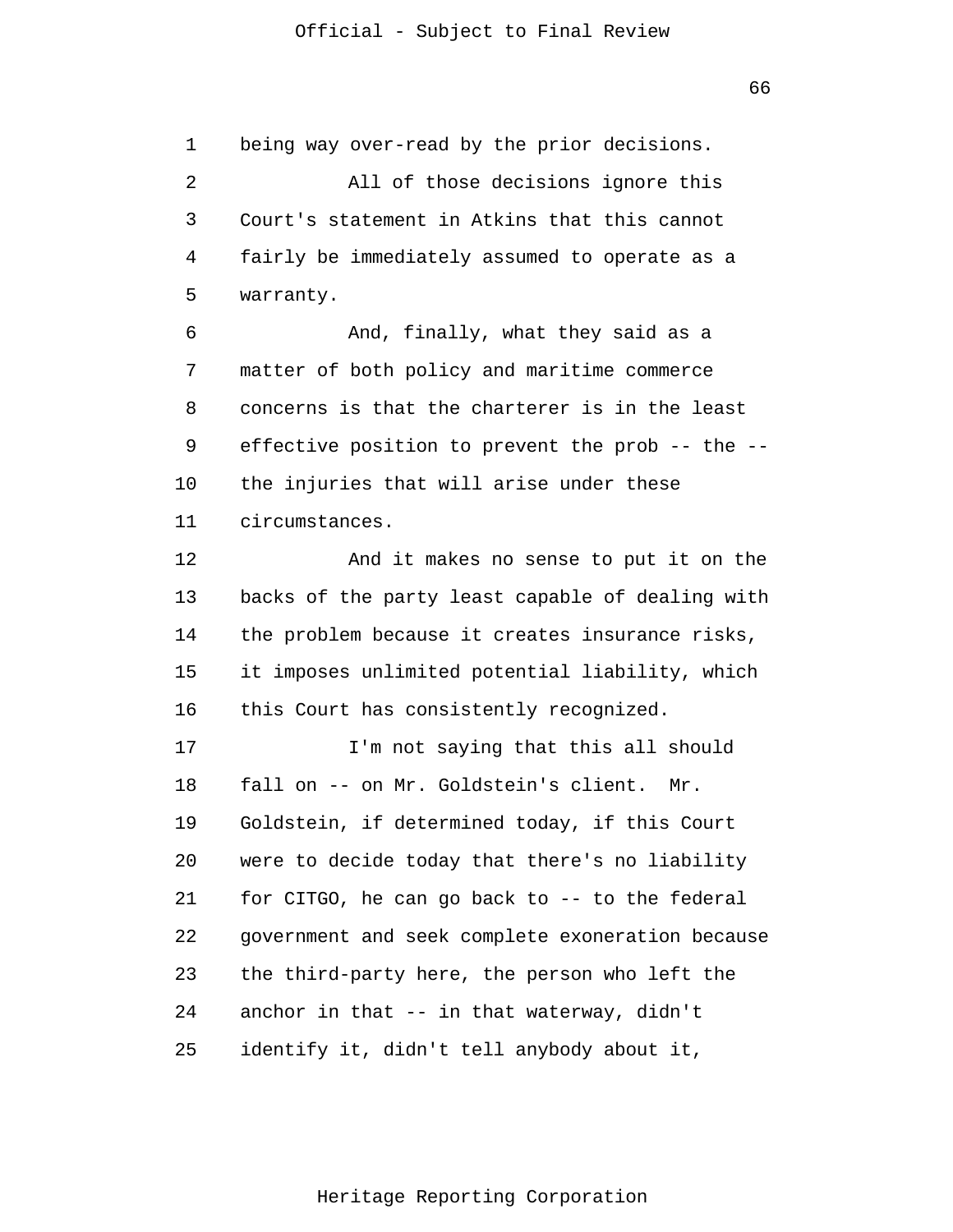1 2 3 4 5 6 7 8 9 10 11 12 13 14 15 16 17 18 19 20 21 22 23 24 25 that's the person who should be liable. We can't find that person. There are two ways to deal with that. There's exoneration for him completely because of that third-party, and there's the oil spill fund which would take care of it. My client's already spent more than \$100 million on that fund. It should not be - it is not an equitable result to impose another \$140 million solely on the party least capable of avoiding this particular problem. If there are no other questions, I would urge you to reverse, Your Honor. CHIEF JUSTICE ROBERTS: Thank you, counsel. The case is submitted. (Whereupon, at 11:02 a.m., the case was submitted.)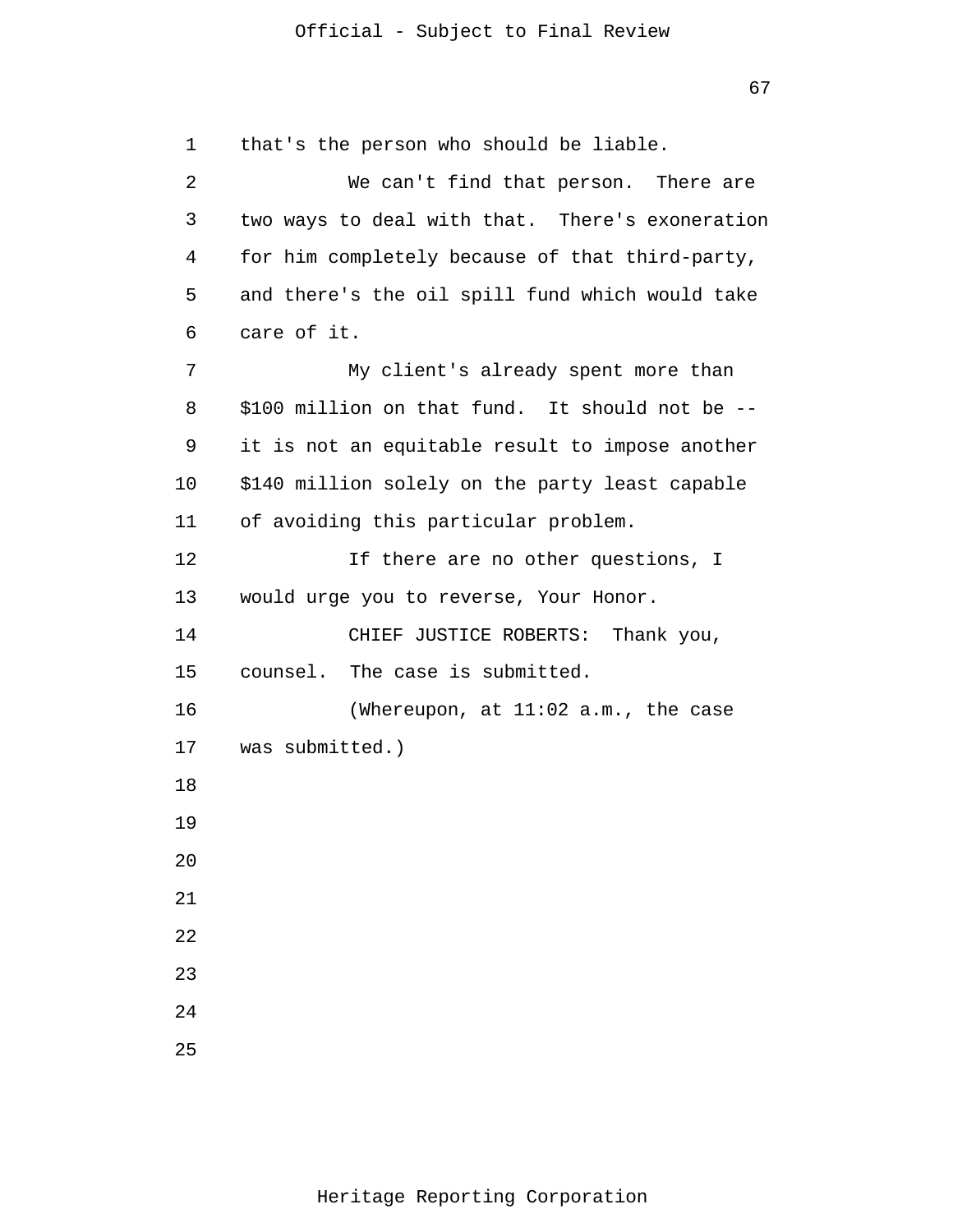| \$                                                            | abstract [1] 27:22                  | answering [1] 23:4                        | <b>backs</b> [1] 66:13                  |
|---------------------------------------------------------------|-------------------------------------|-------------------------------------------|-----------------------------------------|
|                                                               | accident [5] 4:4 22:9 32:13,15 62:  | anybody [3] 8:6 12:17 66:25               | bad [5] 29:8 35:25 62:21 65:13,14       |
| \$1,000 [1] 13:8                                              | 21                                  | appeals [2] 16:8 18:18                    | bait [1] 53:9                           |
| \$100 [1] 67:8                                                | accidents [1] 45:13                 | <b>APPEARANCES</b> [1] 1:18               | <b>balance</b> [1] 29:14                |
| \$140 [3] 4:2 53:13 67:10                                     | accordance [1] 46:21                | appendix [2] 4:13 27:3                    | bar [1] 56:18                           |
| 1                                                             | accordingly [1] 5:22                | applications [1] 35:20                    | bargained [1] 53:3                      |
| 10:05 [2] 1:16 3:2                                            | accounting [1] 52:11                | applied [1] 45:3                          | based [4] 3:19 4:3 37:10 42:24          |
| 11:02 [1] 67:16                                               | acknowledge [1] 44:11               | applies [4] 33:17 41:21 44:15,17          | <b>basic</b> [2] 3:12 7:20              |
| 147 [1] 20:1                                                  | act [2] 7:24 47:25                  | apply [2] 34:1 56:18                      | <b>basically</b> [2] 16:8 49:3          |
| 150 [2] 36:20 37:3                                            | action [1] 62:19                    | applying [1] 46:14                        | basis [6] 19:23 40:3,5,6 62:22 64:      |
| 150-year [1] 52:3                                             | actual [3] 4:6 40:15,22             | appreciated [1] 59:17                     | 4                                       |
| 18-565 [1] 3:4                                                | actually [23] 8:19 11:14 30:21 32:  | appropriate [2] 43:19,22                  | bear [2] 22:13 35:16                    |
| 1861 [1] 36:11                                                | 4 33:25 36:13 38:19 39:16 40:2      | arbitral [2] 46:22,23                     | bed [1] 41:6                            |
| 19 [1] 42:9                                                   | 42:7 44:15,16 45:3 46:2,10 53:14    | arbitrated [1] 58:4                       | begin [1] 24:15                         |
| 1930s [1] 37:7                                                | 57:14 59:18,22,24 61:1 62:11 63:    | arbitration [19] 8:21,24 9:19 10:         | beginning [1] 37:7                      |
| 1950s [1] 47:7                                                | 23                                  | 13, 15, 16 11: 14 44: 16, 18 45: 4, 6, 8, | behalf [11] 1:20,23,25 2:4,7,10,13      |
| 1975 [2] 39:18 57:21                                          | address [2] 43:16 47:15             | 9, 16, 22 46: 17 47: 2 49: 14 58: 15      | 3:9 29:19 48:14 63:17                   |
| 1977 [1] 57:22                                                | adjudicated [1] 10:25               | arbitrations [4] 45:12 46:9 50:11,        | believe [2] 40:4 47:7                   |
| 1980s [1] 32:24                                               | adjudication [1] 9:4                | 11                                        | <b>believes</b> [1] 30:22               |
| 1984 [2] 37:22 39:1                                           | adjust [2] 5:20,21                  | arbitrator's [1] 46:3                     | below [3] 3:18 18:1 34:3                |
|                                                               | administrability [5] 34:21,23 36:   | Arbitrators [9] 9:19,20 30:18 44:6        | <b>Bernard</b> [1] 32:20                |
| $\boldsymbol{2}$                                              | 6.22 63:5                           | 45:18,24 46:14 47:4 49:23                 | berth [13] 12:23 17:11 19:21 22:25      |
| 20 [2] 37:23 46:17                                            | administrable [3] 31:21 36:8.18     | area [2] 32:8 52:1                        | 26:4 28:11 29:25 31:20 35:23 38:        |
| 2004 [1] 30:1                                                 | admiralty [3] 15:14,15 39:13        | Aren't [1] 14:9                           | 17 64:12 65:5.9                         |
| 2019 [1] 1:12                                                 | admire [1] 34:14                    | argue [2] 42:17,20                        | best [2] 14:14 55:20                    |
| 20A [1] 62:15                                                 | adopt [2] 24:22 31:20               | argued [2] 31:5,8                         | Bethesda [1] 1:24                       |
| 23 [1] 62:16                                                  | adopted [4] 6:8,11,13,21            | arguing [2] 35:7,12                       | better [5] 4:9 20:25 28:18 59:6 60:     |
| 29 [1] 2:7                                                    | adopting [1] 7:3                    | argument [16] 1:15 2:2,5,8,11 3:4,        | 8                                       |
| $\overline{3}$                                                | adversely [1] 16:20                 | 8 17:25 18:1,8 19:2 29:18 32:1 34:        | between [12] 7:8,11 10:22 12:7,8        |
|                                                               | affect [1] 16:20                    | 3 48:13 63:16                             | 17:2 19:13 31:2 34:19 47:9 50:21        |
| $3$ [1] $2:4$                                                 | afloat [5] 3:20 4:22 51:2,5 62:4    | arise [1] 66:10                           | 64:18                                   |
| 30 [2] 6:10 36:24                                             | Agents [1] 37:9                     | arising [2] 24:8 28:8                     | big [2] 33:10 43:11                     |
| 342 [1] 27:2                                                  | ago [4] 25:8 40:10 56:10 60:14      | around [2] 6:2 35:18                      | billion [2] 15:1 25:3                   |
| 343 [1] 27:2                                                  | agree [4] 17:23 33:23 46:7 62:4     | arrangement [1] 7:13                      | <b>bit</b> [1] 53:9                     |
| $\overline{\mathbf{4}}$                                       | agreed [1] 63:7                     | arrival [1] 62:1                          | Black [18] 6:12 13:3 25:7 39:11,16,     |
| 40 [2] 6:13 56:10                                             | agreement [5] 12:7,8 30:1 48:24     | ASBA [2] 37:25 38:25                      | 18 56:5,9,15 57:7,21 58:19 59:1,        |
| 48 [1] 2:10                                                   | 64:25                               | aside [1] 11:13                           | 10,19 60:1,12 65:25                     |
| 5                                                             | aground [1] 52:10                   | ASPHALT [2] 1:3 3:5                       | <b>blows</b> [1] 26:4                   |
|                                                               | ah [1] 50:14                        | Assistant [1] 1:21                        | body [1] 46:21                          |
| $5$ [1] 1:12                                                  | AL [2] 1:4.8                        | Association [1] 37:8                      | <b>bold</b> [1] 43:14                   |
| 50 [1] 6:13                                                   | ALITO [21] 14:18,21 16:1 37:6,8,    | assume [2] 25:13 26:6                     | Booth [2] 29:2 65:23                    |
| 6                                                             | 13 38:1 39:2,5,9,10 43:8 45:18,23   | assumed $[1]$ 66:4                        | both [6] 10:17 30:18 39:6 56:19 63:     |
| 63 [1] 2:13                                                   | 46:19,25 48:18 60:3,8,11,13         | assure [1] 26:1                           | 20 66:7                                 |
| 67 [2] 46:8 49:22                                             | Alito's [1] 59:22                   | atextual [4] 31:18 35:7,15 65:2           | <b>bottom</b> [7] 40:17,18 51:7,9 52:12 |
|                                                               | allision [2] 4:7 21:9               | Atkins [5] 15:4 36:4 54:11,13 66:3        | 62:5,5                                  |
| $\overline{7}$                                                | allowed [2] 62:10,11                | <b>Atlantic [1] 30:19</b>                 | <b>bound</b> [1] 45:25                  |
| 71 [1] 41:12                                                  | alluded [2] 17:13,16                | attorneys' [1] 62:18                      | breach [2] 21:4 62:16                   |
| 75 [1] 58:19                                                  | almost [2] 6:10 25:4                | authorities [2] 39:20 51:4                | break [1] 13:17                         |
| 8                                                             | alongside [1] 61:25                 | authority [7] 37:1 39:5 50:13 52:7        | <b>breaks</b> [2] 13:9 33:2             |
|                                                               | already [5] 15:1 29:3 30:4 65:21    | 56:16 57:18 58:13                         | <b>BREYER</b> [27] 52:13,18,22 53:5,8,  |
| 8a [3] 4:13 61:18.22                                          | 67:7                                | available [2] 7:16 18:24                  | 18 54:1,4,7,9,14,19,22 55:3,8,12        |
| A                                                             | alternatives [1] 64:22              | avoiding [1] 67:11                        | 56:5,11,20,23 57:3,5,6,10,13,16         |
| a.m [3] 1:16 3:2 67:16                                        | although [3] 10:1 13:23 46:2        | avoids [1] 63:10                          | 58:18                                   |
| ability [2] 23:1 24:16                                        | ambiguous [2] 56:6 60:4             | award [1] 4:3                             | brief [8] 4:13 18:9 32:20 41:14 42:     |
| abnormal [38] 17:14,20 18:1,8,13                              | American [3] 44:14,14,15            | aware [4] 44:14 45:7 51:18,19             | 8.9 48:5 61:4                           |
|                                                               | amici [1] 48:3                      | away [1] 19:10                            | <b>briefly</b> [1] 44:20                |
| 28:14,23 29:4,8 31:12,17 32:1,3,4,                            | amicus [4] 15:19 24:18 32:20 48:6   | awfully [1] 17:21                         | <b>briefs</b> [2] 15:19 48:6            |
| 6, 12, 14, 15 33: 12, 16, 24, 25 34: 4, 9                     | analysis [1] 65:2                   | В                                         | <b>broad</b> $[1]$ 11:8                 |
| 35:3,14,22 40:10,19,24 41:15,22<br>43:24 44:12 51:23 65:1,5,6 | anchor [7] 17:7 29:5 40:16 43:10    | back [13] 19:6 21:11 24:13 25:15          | broader [1] 6:8                         |
| above [1] 41:5                                                | 51:8 65:15 66:24                    | 27:12 28:2 34:14 36:6,10 44:19            | <b>broadly</b> [1] 11:20                |
| above-entitled [1] 1:14                                       | <b>anchors</b> [1] <b>40:</b> 20    | 47:5 53:19 66:21                          | <b>Brokers [1] 37:9</b>                 |
| absolute [3] 31:10 38:4 50:12                                 | another [6] 5:10 6:20 9:1 36:21 63: | backdrop [1] 7:19                         | bulk [1] 32:8                           |
|                                                               | 11 67:9                             | background [1] 40:8                       | <b>bunch</b> [2] 49:5,6                 |
| absolutely [2] 14:1,3                                         | answer [4] 15:18 18:6 28:25 60:16   |                                           | burden [1] 63:11                        |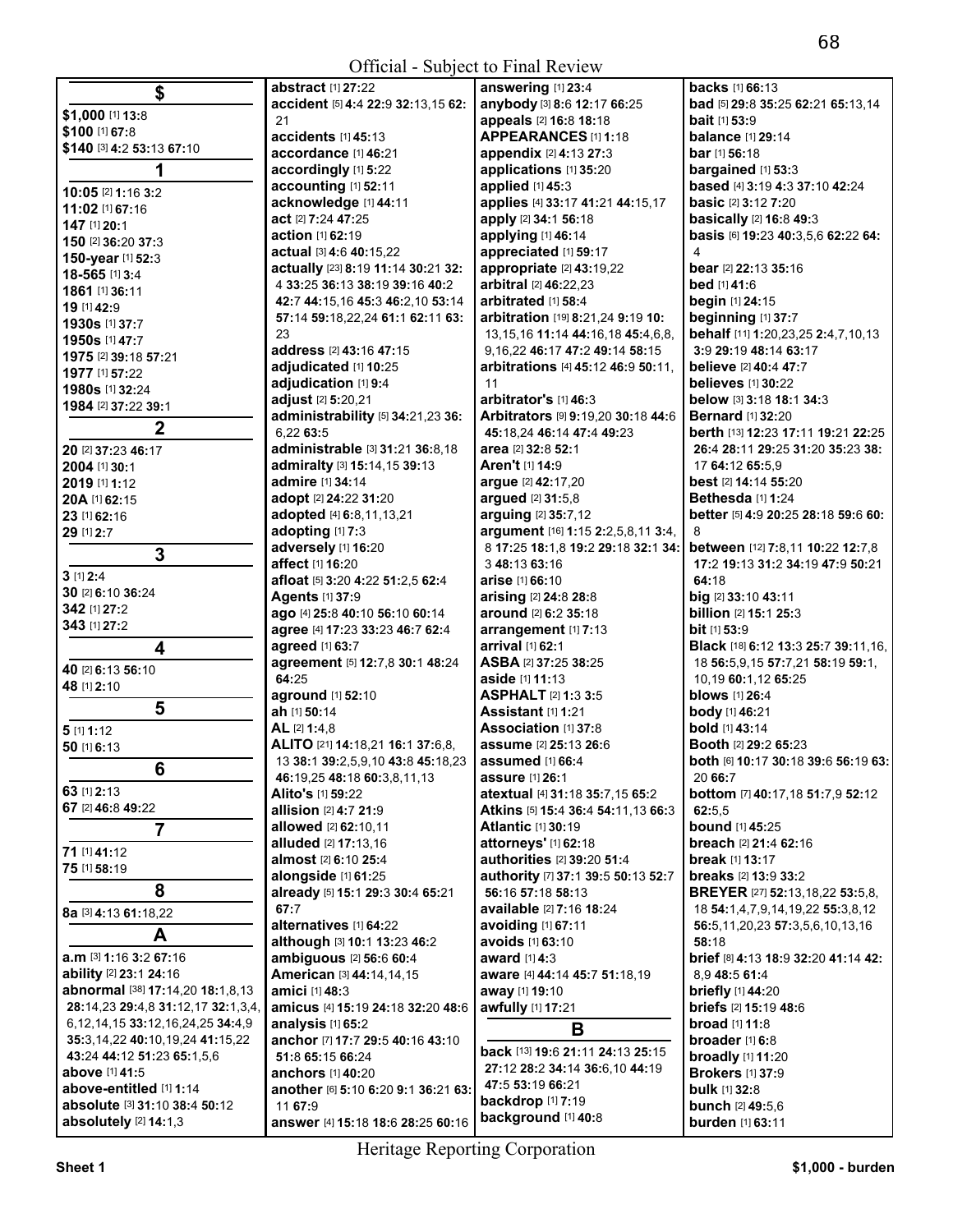| $\mathbf C$                                        | 15 55:4                                                  | <b>contexts</b> [1] 48:21                 | decades [1] 30:19                                  |
|----------------------------------------------------|----------------------------------------------------------|-------------------------------------------|----------------------------------------------------|
|                                                    | Circuit [22] 5:16,16,17 6:8,10 8:18,                     | contextually [1] 8:1                      | decide [5] 18:19 27:18 40:23 46:                   |
| call [1] 58:15                                     | 18,20 9:17,21,25 10:4,8 15:20 36:                        | continued [1] 36:19                       | 10 66:20                                           |
| called [3] 6:22,22 32:23                           | 23 37:2.4 44:6 45:10 46:2.4 50:2                         | contract [50] 6:1,3 8:2,16,19,22 9:       | decided [4] 16:3,5,7 20:24                         |
| came [2] 1:14 36:3                                 | Circuit's [4] 37:23 44:10,21 58:1                        | 2,7 10:22 11:8,12 13:4 20:12,13,          | decides [3] 5:9,10 12:5                            |
| candidly $[3]$ 4:4,6 7:9                           | circumstance [5] 10:12 13:23 21:                         | 17, 20, 23 21: 5, 20 22: 7, 8, 12, 20 23: | deciding [1] 15:13                                 |
| cannot [1] 66:3                                    | 12 25:11 31:18                                           | 21 27:14,15 28:19 29:23 31:4,19           | decision [13] 7:11 14:13 19:6 36:4,                |
| capable [2] 66:13 67:10                            | <b>circumstances</b> [22] 4:1 7:18 14:2                  | 34:25 35:3 36:20 37:10,21 40:4,7          | 20 37:3,23 44:21 46:3,7 48:8 50:1                  |
| captain [4] 5:7,8 7:24 15:7                        | 15:10,25 17:15,16,17,20 18:1,5,14,                       | 48:2 56:1,2,2,3 58:7 61:1,21 62:          | 58:1                                               |
| car [3] 13:8,9,16                                  | 18 20:4 21:25 25:13 26:20 27:1                           | 15 64:4,4,17,23                           | decisions [11] 11:15 45:7,22 46:                   |
| care [1] 67:6                                      | 28:9 31:12 41:21 66:11                                   | contracted [1] 37:24                      | 18,22,23 47:2 50:9 60:20 66:1,2                    |
| cargo [3] 9:4 50:4,6                               | citations $[1]$ 59:17                                    | contracting [1] 64:18                     | default [3] 3:13 4:9 6:5                           |
| carry [2] 27:24 28:1                               | cite [4] 11:15 51:4 59:18.25                             | contracts [10] 7:8 15:15 30:5,10          | defendant [1] 16:22                                |
| CARTER [5] 1:19 2:3,12 3:8 63:16                   | cited [2] 50:2 61:3                                      | 38:21.24 47:8 58:15 60:23 64:10           | defined [2] 32:7 65:17                             |
| carveout [1] 44:12                                 | CITGO [4] 1:3 3:5 38:23 66:21                            | Contrary [2] 6:15 61:14                   | definition [3] 27:20 42:8 44:11                    |
| Case [31] 3:4,12 7:14 15:3 18:3 19:                | citing [1] 59:19                                         | contrast [2] 27:10 30:9                   | Delaware [6] 29:25 34:8 40:11,12                   |
| 10 20:20,23 29:23 31:4 32:23 34:                   | city [2] 8:24,25                                         | contrasts [1] 30:9                        | 42:18 50:5                                         |
| 12 36:12 37:16 38:17 41:11 43:20,                  | claim [1] 50:6                                           | COre [1] 24:14                            | <b>delta</b> [1] <b>31:2</b>                       |
| 25 44:15 45:2 46:3,8 61:1,2 63:22,                 | classic [1] 22:9                                         | COrrect [6] 37:14 39:14,15 40:25          | depart [4] 4:21 24:6 60:24 62:3                    |
| 24 64:6,17 65:15 67:15,16                          | clause [29] 3:15 4:12 6:9,12,18,20,                      | 42:5 47:20                                | Department [1] 1:22                                |
| cases [5] 32:7 37:3 44:14 46:11                    | 23, 24, 24 7:1 8:3 9:2 10:16, 19 24:                     | cost [1] 62:9                             | departure [1] 60:19                                |
| 60:21<br>catches [1] 29:6                          | 1 28:3 30:6, 10, 16, 20 35: 18, 19 36:                   | costs [2] 16:14 62:18                     | describe [1] 57:19                                 |
|                                                    | 13 38:4,7,10 40:2 45:9 62:24                             | Couldn't [3] 17:6 60:5,15                 | described [1] 18:23                                |
| causation [6] 35:21 41:19,20 42:2                  | clauses [4] 7:8 9:11,12 30:2                             | counsel [4] 29:16 48:11 63:14 67:         | designate [4] 4:19 30:7 35:23 62:                  |
| 50:24 63:6                                         | clear [11] 11:25 27:2 38:12,13,15,                       | 15                                        | 10                                                 |
| cause [4] 32:14 35:24 51:17,21                     | 20 40:1 46:15 50:16 56:9 57:15                           | <b>counts</b> [1] 33:11                   | designated [7] 3:22 4:17 25:17,18,                 |
| caused [6] 21:8 22:5 42:2,12 50:                   | clearly [3] 15:18 29:1 65:2                              | course [3] 4:15 11:16 21:5                | 21 26:8 62:1                                       |
| 22 51:14<br>causes [2] 32:12 33:8                  | client [9] 3:22 4:2,19 7:12 12:8,9                       | COURT [52] 1:1,15 3:11,18 4:10 5:         | designating [1] 8:12                               |
| cert [1] 37:16                                     | 19:12 23:15 66:18                                        | 24 6:3 9:5 11:22 12:5 15:8,13 16:         | designation [1] 4:5                                |
| <b>certain</b> [1] 11:11                           | client's [1] 67:7                                        | 5,7,7,11,18 17:13 18:16,18 19:25          | designed [1] 7:21                                  |
|                                                    | <b>close</b> [1] 17:21                                   | 24:20 26:18 28:15,21 29:1,2,21            | destroy [1] 47:15                                  |
| certainly [7] 6:7 9:24 10:2 18:24<br>25:5,11 45:24 | <b>closer</b> [1] 46:12                                  | 33:10 35:16 36:14 37:17 40:22 41:         | destroyed [1] 23:2                                 |
| change [2] 37:1 44:22                              | colleague [1] 56:14                                      | 16 43:15,19,23 45:20,21 46:6 48:          | determine [2] 6:5 28:22                            |
| changed [1] 36:23                                  | colleague's [1] 17:3                                     | 16,21 51:1 54:12,12 57:19 59:17           | determined [1] 66:19                               |
| changes [1] 33:25                                  | combined [1] 52:4                                        | 60:15 63:19 65:17 66:16.19                | devote [1] 18:10                                   |
| characteristic [7] 32:4,10 50:25                   | come [2] 41:14 48:17                                     | Court's [5] 30:4 36:4 60:19 65:21         | dichotomy [1] 47:9                                 |
| 51:13,22 52:9 65:16                                | <b>comes</b> [1] 32:11                                   | 66:3                                      | difference [6] 13:7 17:2 19:13 31:                 |
| characteristics [4] 14:17 33:5 42:                 | comfortable [2] 21:3 28:20                               | <b>courts</b> [10] 17:12 20:24 27:17 30:  | 2 50:20,21                                         |
| 11 65:20                                           | commerce [8] 15:17,24 16:20,23,                          | 18 44:2 45:25 46:5 50:10,12 52:5          | differences [1] 8:23                               |
| charges [1] 22:25                                  | 24 24:14 26:14 66:7                                      | crane [1] 58:7                            | different [11] 4:9 6:14 18:4,4 34:5                |
| charter [6] 3:15 6:21 7:13 28:6 50:                | commercial [2] 29:22 38:23                               | <b>creates</b> [1] 66:14                  | 43:19 48:20,21 49:2 51:19 64:4                     |
| 3 62:17                                            | common [3] 16:16 42:25 51:10                             | crew [1] 53:23                            | differently [1] 56:18                              |
| charterer [32] 3:22 4:18,24 5:6,13                 | COMPANY [4] 1:3,7 3:5,6                                  | criteria [2] 14:25 15:13                  | difficult [1] 46:11                                |
| 8:5,12 11:17 22:22,22 24:9 25:12,                  | complete [2] 58:2 66:22                                  | critical [1] 50:21                        | difficulty [4] 4:25 7:6 31:17 33:18                |
| 17 26:5,6 30:7,8,11,21,22 49:7 52:                 | completely [3] 15:23 27:7 67:4                           | <b>custom</b> [1] 16:2                    | diligence [20] 6:22 7:4 17:6 19:15,                |
| 19,24 53:1 54:20 55:4,9 57:2 62:2,                 | con [1] 15:14                                            | D                                         | 19,20 20:8,11 28:17 30:13,17,23                    |
| 7,10 66:8                                          | concepts [2] 20:20 28:17                                 | $D.C$ [3] 1:11, 19, 23                    | 31:6 38:8 47:11 49:7 55:19 62:24                   |
| charterer's [1] 22:16                              | conceptualize [1] 20:25                                  | damage [4] 9:3 24:2 42:2,12               | 63:8 64:13                                         |
| charterers [5] 36:15 48:4 61:7,12,                 | concerned [4] 5:5 53:11,13,14                            | damages [8] 22:4 24:8 40:17 55:           | dimensions [1] 27:4                                |
| 13                                                 | concerning [1] 9:3                                       | 22 62:14,14,16,17                         | disagree [5] 27:23 31:24,25 39:24                  |
| chartering [1] 51:11                               | <b>concerns</b> [1] 66:8                                 | <b>danger</b> [1] 36:16                   | 42:7                                               |
| charters [1] 7:2                                   | concluded [1] 3:18                                       | dash [1] 24:18                            | disagreed [1] 38:20                                |
| CHIEF [16] 3:3,10 20:5,9 21:14,17                  | <b>conclusion</b> [2] <b>12:14 22:1</b>                  | dating [1] 36:10                          | discharge [2] 4:14 61:23                           |
| 29:15,20 40:9,14 47:18 48:10,15                    | condition [4] 42:3,16 52:6 53:4<br>confirmation [1] 47:3 | day [7] 14:15 17:22 24:24 26:20 31:       | disclaims [1] 30:14<br>discussing [2] 44:20 45:15  |
| 63:13,18 67:14                                     |                                                          | 3,14 65:8                                 |                                                    |
| Chief's [1] 23:4                                   | consider [1] 43:23<br>considered [1] 63:24               | days [1] 41:12                            | dispute [1] 49:13<br>disputes [4] 8:23 9:3,8 10:14 |
| choice [10] 5:6,10 22:14,16 23:12,                 |                                                          | deal [2] 7:21 67:3                        |                                                    |
| 14 24:8,17 30:2 49:9                               | consistent [1] 47:9                                      | dealing [3] 20:12 23:25 66:13             | disrupt [1] 15:24                                  |
| choice-of-forum [1] 9:11                           | consistently [1] 66:16                                   | deals [1] 50:4                            | District [12] 9:5,6 10:3 16:5,7,11                 |
| choice-of-law [1] 9:12                             | construction [3] 6:9,11,17                               | dealt [1] 50:3                            | 18:16 19:25 36:3 50:8 54:12 56:                    |
| choose [4] 30:8,21 36:19 49:4                      | construe [3] 38:3,7 64:2<br>construed [2] 30:19 39:20    | dear [1] 19:11                            | 19<br>divided [1] 49:3                             |
| choosing [1] 23:24                                 | context [7] 11:20 12:15 14:25 18:                        | debating [1] 39:21                        | doctrine [5] 34:1 36:1,3 43:24 44:                 |
| chose [6] 7:17 27:16,19 29:23 30:                  | 15 22:2 23:23 34:5                                       | debris [5] 34:7 40:11 41:2,5 43:1         | 7                                                  |
|                                                    |                                                          |                                           |                                                    |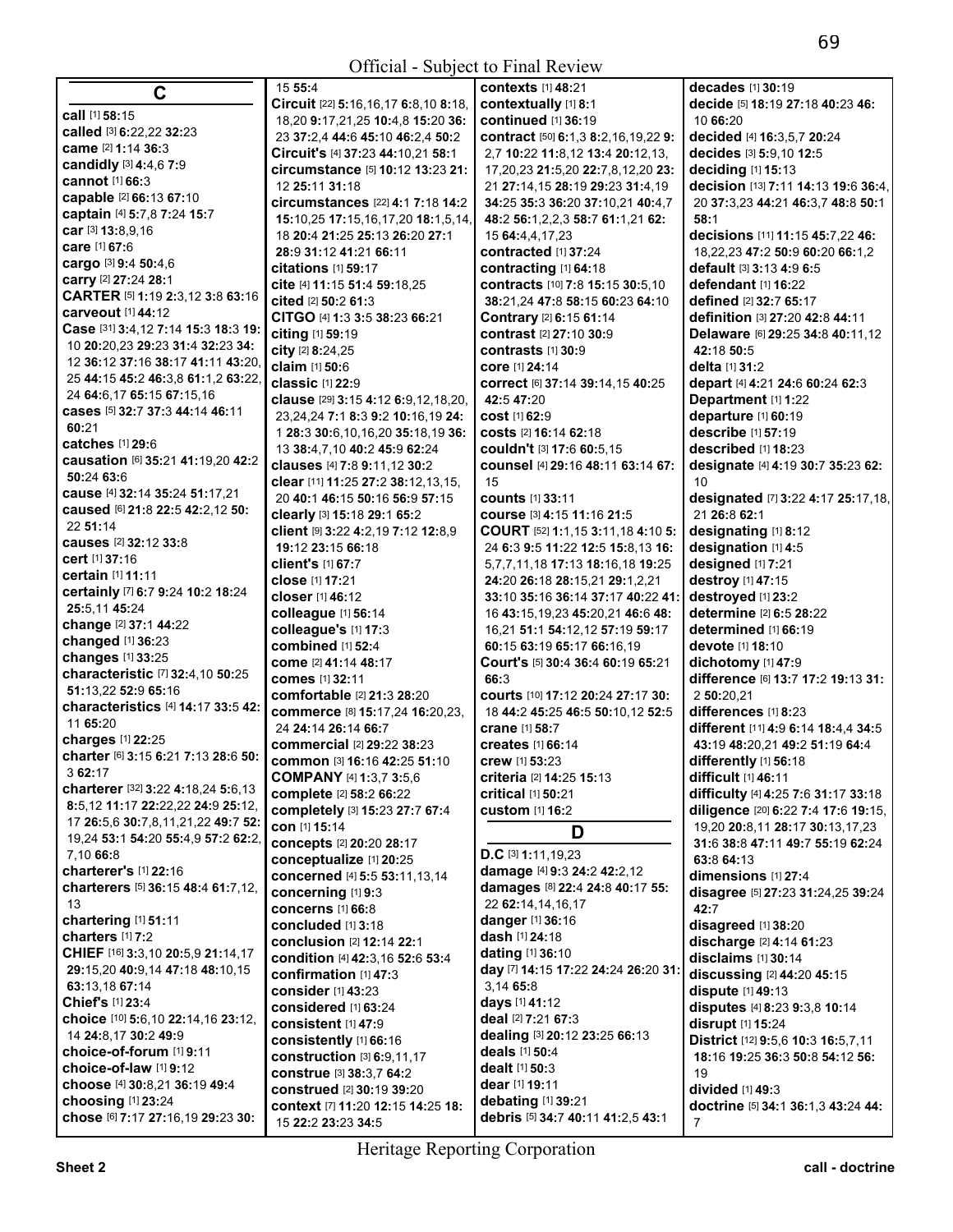|                                     | $\mathsf{O}\mathsf{H}\mathsf{R}$                 | $D\mu\nu$ $\alpha\nu$ is the $\mu\nu$ in $\sigma$ |                                               |
|-------------------------------------|--------------------------------------------------|---------------------------------------------------|-----------------------------------------------|
| doctrines [1] 35:18                 | 64:18                                            | Fifth [9] 6:10 8:18 15:20 36:23 37:               | 13, 15 52: 17, 21 53: 2, 8, 25 54: 3, 6, 8,   |
| doing [2] 7:4 27:9                  | <b>EVIEFF [1] 32:24</b>                          | 2,23 44:21 45:9 58:1                              | 11, 18, 21, 25 55: 6, 9, 13 56: 8, 13, 21,    |
| dollars [2] 15:1 25:3               | <b>exact</b> [2] <b>4:</b> 12 <b>61:</b> 10      | fight [1] 13:20                                   | 25 57:4,9,13,17 58:22,25 59:7,12,             |
| done [8] 7:4 30:17 32:7 38:2 44:3   | exactly [6] 15:5 20:2 25:6 32:19                 | figure [2] 17:2 55:24                             | 16 60:10,13,18 66:19                          |
| 49:4 50:7 55:19                     | 50:15 55:7                                       | filled [1] 53:23                                  | Goldstein's [1] 66:18                         |
| <b>doubt</b> [1] <b>11:19</b>       | examine [1] 11:16                                | finally [2] 65:24 66:6                            | goods [1] 3:24                                |
| down [5] 13:9,17 29:7 51:9 65:21    | examined [1] 16:19                               | find [2] 36:13 67:2                               | GORSUCH [17] 14:19 16:25 18:7,                |
| draw [3] 22:1 28:16 42:1            | example [5] 32:17,19,22 35:17 42:                | fine [2] 28:24 33:1                               | 11,25 19:3,8 21:10 30:24 31:23                |
| draws [2] 28:16,18                  | 3                                                | first [9] 3:4 10:6 13:20 17:22 19:21              | 33:7,9 34:11,17 35:2,6 63:5                   |
| <b>drives</b> [1] <b>53:23</b>      | exception [5] 17:14 31:11 36:2 52:               | 30:15 36:12 46:17 63:20                           | Gorsuch's [3] 21:11 36:6 50:19                |
| driving $[1]$ 48:8                  | 258:1                                            | <b>Five [1] 63:15</b>                             | got [3] 19:8,8 58:18                          |
| due [20] 6:22 7:3 17:6 19:15,19,20  | exceptions [4] 8:3 12:16 23:25 28: flip [1] 10:6 |                                                   | govern [2] 29:23 47:8                         |
| 20:7,10 28:17 30:12,16,23 31:5      | 3                                                | flips $[1]$ 51:8                                  | governed [1] 3:16                             |
| 38:8 47:11 49:7 55:19 62:24 63:8    | <b>excess</b> [1] 4:2                            | floops [2] 29:6,7                                 | government [1] 66:22                          |
| 64:13                               | excludes [1] 65:5                                | floor [5] 34:7 41:2 42:17 51:18 52:               | <b>Graham</b> [1] 36:12                       |
|                                     | <b>Excuse</b> [1] 47:10                          | 8                                                 | grant [1] 37:17                               |
| Е                                   | exempted [1] 28:7                                | fluke [2] 54:16 58:2                              | grounds [3] 34:21,23 39:24                    |
| earlier [7] 17:14 34:2 40:5 41:8,18 | exercise [3] 30:23 49:7 63:8                     | flukiest $[1]$ 29:9                               | grown [1] 35:18                               |
| 44:20 45:15                         | <b>exercised</b> [1] <b>55:19</b>                | focus $[1]$ 34:12                                 | guarantee $[1]$ 31:20                         |
| earth [2] 11:24 16:10               | <b>exercises</b> [1] 30:12                       |                                                   |                                               |
| economy [1] 24:19                   | exist [2] 35:15 63:3                             | focusing $[1]$ 4:11                               | guess [6] 10:23 13:19,21 19:9 42:<br>16 54:22 |
| Eder [1] 32:20                      |                                                  | follow [4] 9:20,22 46:4 65:22                     |                                               |
| edge [1] 46:11                      | <b>existed</b> [1] 58:11                         | follow-on [1] 58:17                               | Gulf [2] 15:25 24:20                          |
| effective [1] 66:9                  | <b>exoneration [2] 66:22 67:3</b>                | following [3] 10:3 45:1 46:5                      | н                                             |
| efficient [3] 16:23 27:19,20        | expect [4] 10:14 24:25 25:10 61:1                | footnote [2] 18:9,12                              | <b>hand</b> [1] <b>16:13</b>                  |
| either [6] 12:10,10 20:16 40:7 49:  | <b>expectations</b> [2] 23:10 24:18              | foreseeable [1] 43:11                             | happen [6] 28:12 33:15 46:12 51:              |
| 14 58:13                            | expected [1] 8:11                                | foresight [1] 58:22                               | 15 65:11,13                                   |
| else's [2] 22:14 23:12              | expects [1] 9:8                                  | form [8] 3:15 29:23 37:10,21 47:8                 | happened [1] 61:19                            |
| employee [1] 52:15                  | expense [4] 4:23 5:11 22:23 62:6                 | 49:24,25 63:22                                    | happens [4] 9:15,19 22:8 26:2                 |
|                                     | expert [2] 47:4 49:23                            | forms [7] 7:7 45:14 49:2,5,13 58:3                |                                               |
| encourage [1] 51:1                  | experts [1] 57:8                                 | 63:21                                             | happy [1] 34:23                               |
| end [7] 10:13 17:21 24:23 31:3,14   | explain [1] 61:17                                | forth [1] 45:8                                    | <b>hard</b> [1] <b>24:21</b>                  |
| 58:23 65:7                          | explained [1] 25:8                               | <b>four</b> [1] <b>49:24</b>                      | <b>hate</b> [1] <b>13:20</b>                  |
| ends [1] 11:23                      | explains [1] 39:3                                | frankly [3] 3:16 19:16 20:24                      | hazards $[1]$ 8:10                            |
| engaged [1] 11:7                    | exposes [1] 16:22                                | frequent [1] 42:21                                | <b>hear</b> $[1]$ 3:3                         |
| <b>England</b> [1] 36:10            | express [1] 47:11                                | <b>FRESCATI [2] 1:7 3:5</b>                       | heavily [1] 43:11                             |
| English [5] 17:13 32:7,21,23 37:3   | expressly [4] 28:6 30:11,13 39:3                 | friend [5] 36:22 39:25 49:22 53:11                | held [3] 18:17 33:10 53:12                    |
| enough [1] 43:15                    | extend [1] 11:23                                 | 61:19                                             | Henry [1] 5:19                                |
| entered [4] 7:12 30:1 48:23 64:24   | extent [1] 45:20                                 | Friendly [2] 5:19 38:14                           | hereunder [1] 62:19                           |
| entertain [1] 16:11                 | <b>external</b> [1] 33:6                         | Friendly's [1] 37:5                               | high [1] 41:5                                 |
| entertained [1] 11:10               | extraordinary [1] 3:25                           | friends [4] 11:15 12:7 63:20 65:3                 | higher [1] 56:18                              |
| entire [1] 18:10                    | F                                                | functions [1] 40:2                                | hired [1] 53:20                               |
| entirely [4] 7:5 33:5 38:3,6        |                                                  | fund $[2]$ 67:5,8                                 | history [1] 19:23                             |
| <b>entity</b> [1] 38:23             | <b>face</b> [1] <b>15:</b> 9                     | fundamental [1] 6:4                               | <b>hit</b> [5] <b>17:8 26:2 51:6 62:4,5</b>   |
| entry [2] 3:24 11:8                 | faced [1] 21:7                                   | fundamentally [1] 6:13                            | holding [1] 16:10                             |
| envision [2] 13:23 21:22            | facing $[1]$ 4:2                                 | further [1] 29:13                                 | Honor [10] 12:24 29:14 32:3 33:23             |
| <b>envisions</b> [1] 28:11          | fact [17] 13:5, 13 16:5, 17 24:9 25:             | G                                                 | <b>37:12 39:16 40:13,22 43:13 67:13</b>       |
| equally $[1]$ 6:9                   | 19 33:19,22 34:9 39:25 41:7 43:9                 |                                                   | Houston [2] 45:6 49:15                        |
| equipoise [2] 48:19 59:23           | 44:2 45:12 59:13 61:14 64:21                     | G.R [2] 29:2 65:23                                | <b>however</b> [1] 37:19                      |
| equitable [1] 67:9                  | facts $[1]$ 34:12                                | General [5] 1:22 8:3 12:15 23:25                  | <b>hull</b> [2] <b>25:5 40:17</b>             |
| ERICA [3] 1:21 2:6 29:18            | <b>factual</b> [1] 16:4                          | 49:25                                             | hundreds $[1]$ 27:3                           |
| escapes [1] 58:5                    | fail [1] 42:10                                   | General's [1] 56:14                               | hypothetical [1] 13:21                        |
| ESQ [6] 1:19,24 2:3,6,9,12          | failed [1] 43:21                                 | generality [1] 34:15                              |                                               |
| essentially [2] 5:6 17:5            | failing [1] 46:4                                 | generally [1] 3:14                                |                                               |
| ET $[2]$ 1:4,8                      | failure [1] 35:23                                | gets [6] 5:8 26:2,3 33:2 58:8 61:24               | idea [7] 13:18 15:8 29:5 41:13,15             |
| even [12] 8:15 10:21 11:4,5,13 13:  | fair [5] 11:6,11 46:22 57:1 59:1                 | getting [1] 25:10                                 | 62:25 64:5                                    |
| 15 28:21 38:20 40:19 41:3 43:6      | fairly [1] 66:4                                  | Gilmore [18] 6:12 25:7 39:11,16,                  | <b>identified</b> [1] <b>15:1</b>             |
| 58:11                               | fall [1] 66:18                                   | 17 56:5,8,9,15 57:6,21 58:19 59:1,                | identify [3] 5:3 23:15 66:25                  |
| evenly [1] 49:3                     | familiar [1] 20:14                               | 10, 19, 25 60: 11 65: 25                          | ignore [1] 66:2                               |
| event [4] 32:12 33:8,23 40:15       | far [2] 5:6 11:25                                | GINSBURG [7] 5:14,18 6:15,19                      | $II$ [1] 37:25                                |
| everyone [1] 5:7                    | farther [1] 57:5                                 | 64:7,9,15                                         | imaginable [1] 29:10                          |
| everything [4] 24:5 28:12 32:25     | <b>fault</b> $[1]$ 53:12                         | give [4] 13:8 26:12 61:8,10                       | immediately [1] 66:4                          |
| 33:1                                | favor [1] 47:14                                  | given [4] 14:16 31:16 33:17 34:9                  | implausible [1] 38:22                         |
| evidence [10] 7:9 12:10 34:6 40:    | federal [4] 1:23 2:7 29:19 66:21                 | gives [2] 30:6 32:20                              | implemented [1] 63:23                         |
| 23 41:8 42:25 47:21 48:5 63:22      | fees [1] 62:18                                   | GOLDSTEIN [37] 1:24 2:9 48:12,                    | important [3] 32:2 39:17 47:22                |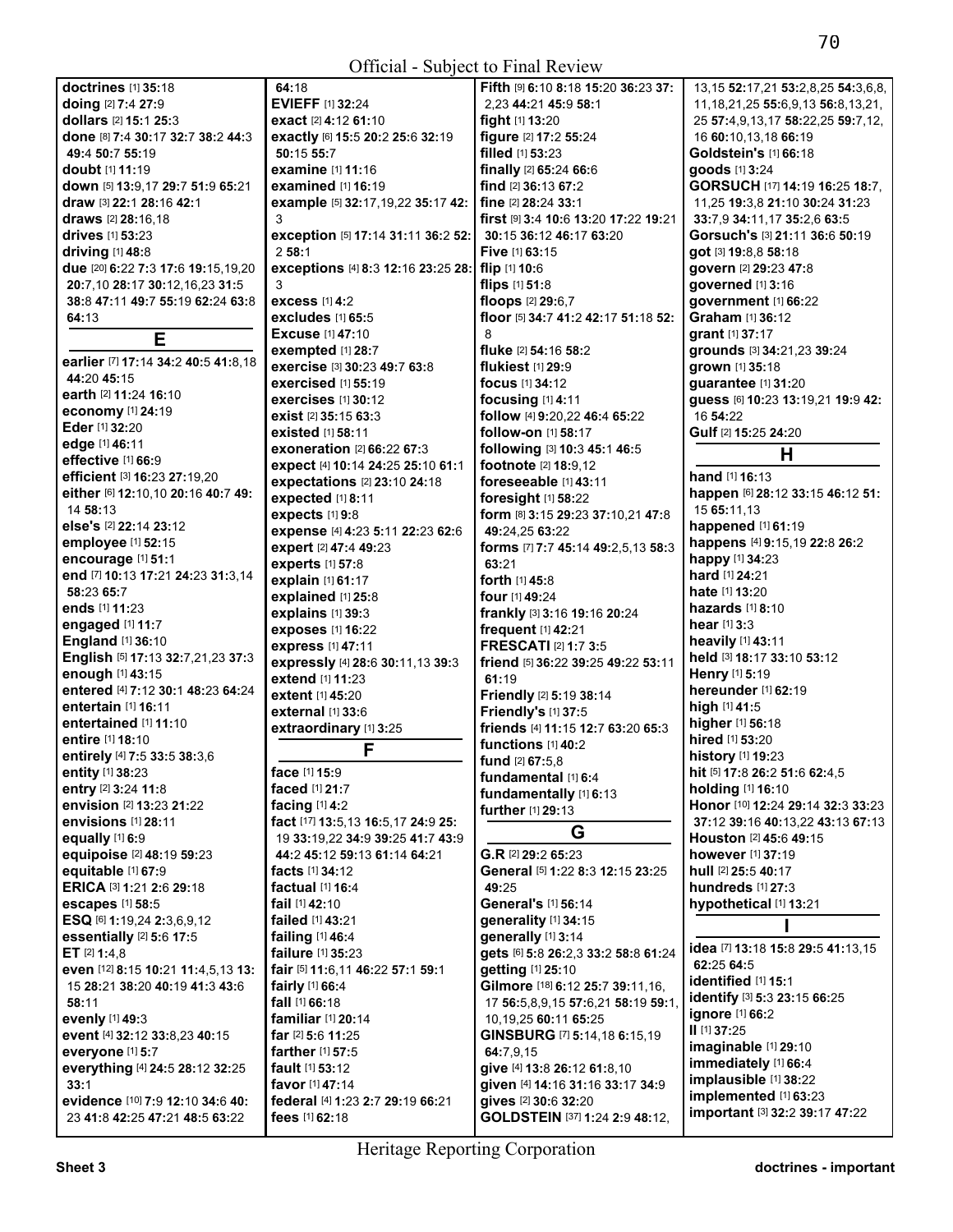| importing [1] 49:21                                             | judge [4] 32:21 34:18 37:4 38:14          | least [11] 11:18 13:22 17:11,24 31:                  | material [1] 13:5                    |
|-----------------------------------------------------------------|-------------------------------------------|------------------------------------------------------|--------------------------------------|
| impose [5] 17:5 24:15 38:4,7 67:9                               | judgment [1] 5:9                          | 10,22 34:21 42:8 66:8,13 67:10                       | matter [6] 1:14 20:16 25:21 28:17    |
| imposed [4] 3:21 5:12 8:11 23:14                                | judicial [1] 43:9                         | leaving [1] 54:16                                    | 44:16 66:7                           |
| imposes [1] 66:15                                               | jurisdiction [1] 9:2                      | ledger [1] 46:9                                      | <b>matters</b> [1] <b>32:5</b>       |
| impulse [1] 39:9                                                | jurisdictions [2] 36:10 58:6              | left [1] 66:23                                       | mean [22] 12:1 13:2,6,10,20 14:5,7,  |
| inadvertently [1] 61:20                                         | Justice [145] 1:22 3:3,11 5:14,18 6:      | legal [5] 18:19,21 19:14 34:17,19                    | 10,11 16:18 25:25 26:11 27:21 34:    |
| inappropriate [1] 23:19                                         | 15, 19 8: 15 9: 14, 18, 24 10: 2, 9, 11,  | less [2] 33:19 41:15                                 | 22 40:18 41:25 42:4 45:18 48:20      |
| include [5] 22:24 30:5,10 49:24 62:                             | 21 11:2 12:19,21 13:1,15 14:3,5,9,        | Letter [1] 13:4                                      | 53:6 57:7 58:25                      |
| 17                                                              | 18, 19, 21 16: 1, 25 18: 7, 11, 25 19: 3, | level [1] 34:15                                      | meaning $[1]$ 64:2                   |
| includes [1] 44:11                                              | 8 20:5,9 21:10,11,14,17 22:6,12,          | liability [21] 3:21 5:2,2 11:23 15:2                 | meaningful [1] 49:9                  |
| including [5] 5:18 17:12 37:4 38:                               | 19 23:7,9,18,20 25:15,24 26:7,23          | 16:9,22 17:20 18:3 20:10 24:16,                      | means [2] 42:10 51:6                 |
| 25 44:9                                                         | 27:6,8,11 28:4 29:15,20 30:24 31:         | 25 25:4,14 26:17 31:9 53:16 61:7,                    | <b>meant</b> [1] 27:24               |
| incorrect [1] 44:23                                             | 23 32:16 33:7,9 34:11,17 35:2,6,          | 11 66:15,20                                          | men [2] 59:2.6                       |
| incorrectly [1] 54:5                                            | 11 36:6 37:6,8,13 38:1 39:2,5,8,          | liable [15] 12:16,17 17:9 18:17 21:                  | mentioned [5] 32:18 34:2 40:10       |
| incredibly [3] 59:2,6 60:5                                      | 10 40:4,9,14 41:10,18,23,24 42:1,         | 13 30:12 36:17 38:18 42:13 53:12,                    | 41:19 49:22                          |
| incurred [1] 62:18                                              | 14 43:8 44:1,5,8 45:15,18,23 46:          | 17 54:20 55:23 63:7 67:1                             | <b>merchants</b> [1] <b>15:20</b>    |
| indeed [2] 13:6 63:25                                           | 19,25 47:10,12,18 48:10,16,18 50:         | lie $[2]$ 4:21 62:3                                  | merely [1] 30:22                     |
| indicating [1] 52:7                                             | 2, 19, 23 52: 13, 18, 22 53: 5, 8, 18 54: | $\mathbf{light}$ [1] 24:13                           | meteor [4] 26:2 32:18 42:15 43:3     |
| industrial [2] 34:9 43:2                                        | 1,4,7,9,14,19,22 55:1,3,4,8,12 56:        | lighterage [7] 4:22 5:3 22:23,24                     | <b>Mexico</b> [1] 24:20              |
| industry [9] 30:3 47:6,15 49:4,12                               | 5, 11, 20, 23 57: 3, 5, 6, 10, 13, 16 58: | 61:17 62:6.9                                         | might [12] 4:10 18:3 32:22 33:19     |
| 50:16 59:24 60:22 61:6                                          | 18,25 59:9,22 60:3,8,11,13 63:4,          | lighterers [1] 62:10                                 | 40:22 43:22 44:18 46:6 47:1,17       |
| industry's [2] 47:3 61:15                                       | 13,19 64:7,9,15 67:14                     | lighters [1] 61:25                                   | 51:15 53:13                          |
| inevitable [1] 55:24                                            |                                           | liking [1] 34:12                                     | million [4] 4:3 53:13 67:8,10        |
| injuries [2] 8:7 66:10                                          | K                                         | limited [2] 30:10 42:25                              | mind [3] 12:11 19:17 22:24           |
| injury [3] 35:24 50:22 51:14                                    | KAGAN [31] 8:15 9:14,18,24 10:2,          | limitless [2] 16:22 24:15                            | <b>minus</b> [1] <b>17:20</b>        |
| innocent [1] 36:16                                              | 9,11,21 11:2 12:19,21 13:1,15 14:         | $limits$ [1] 16:9                                    | <b>minutes</b> [2] <b>13:9 63:15</b> |
| input [1] 64:5                                                  | 3,5,9 26:23 27:6,8 32:16 35:11 40:        | line [6] 28:16,16,18 42:1,2 62:9                     | mistakenly [1] 54:7                  |
| instance [1] 19:22                                              | 4 44:1,5,8 45:15 50:2 55:1,4 58:          | lineage [1] 35:19                                    | Mister [1] 14:19                     |
| instead [1] 55:17                                               | 2559:9                                    | lines [1] 17:1                                       | morning [3] 3:4 30:5 47:6            |
| insufficient [1] 36:25                                          | KAVANAUGH [12] 25:15,24 26:7              | litigated [3] 10:7,8 58:4                            | most [1] 65:8                        |
| insurance [18] 12:18 15:2,21,22                                 | 27:11 28:4 41:10,18,23,24 42:1,           | litigation [4] 18:16 58:9,16 64:1                    | mostly [1] 10:13                     |
| 16:15 25:2,3,5 47:14,21,24 48:4                                 | 14 50:23                                  | little [2] 44:25 53:9                                | move [1] 34:14                       |
| 61:3,3,6,9,11 66:14                                             | kind [7] 15:5 25:13 51:7,10 59:3,5,       | load [1] 61:23                                       | Ms [35] 29:17,20 30:24 31:23 32:17   |
| insure [1] 5:22                                                 | 10                                        | logic [1] 25:21                                      | 33:8,22 34:16,22 35:5,10,12,13       |
| insurer [3] 11:17 65:10,13                                      | kinds [5] 8:7 10:14 49:2 59:2 60:         | logical [1] 22:1                                     | 37:7,12,15 38:13 39:3,8,15 40:13,    |
| insuring [1] 65:14                                              | 20                                        | London [9] 8:25 10:17 44:2 49:15,                    | 21 41:11,22,24 42:4,19 43:13 44:     |
| intend [2] 7:17 9:13                                            | Kingdom [1] 60:22                         | 17,19 50:9 58:4,16                                   | 4,8 45:23 46:25 47:11,17,19          |
| intended [1] 52:1                                               | Kirby [1] 5:25                            | long [10] 3:17 24:21 30:12 35:19                     | much [9] 24:11 26:13 27:24 29:2      |
| interferes [1] 16:23                                            | knowable [3] 13:22 16:15 55:22            | 39:12 52:4 54:23.25 60:14 61:16                      | 31:15 34:13 41:4 45:21 52:2          |
| interpret [8] 6:1 11:6,12 15:14 24:                             | knowing [2] 31:17 33:18                   |                                                      | mystery [1] 64:11                    |
| 12 45:19 46:21 49:1                                             | knowledge [3] 7:10 15:11 44:9             | look [20] 8:2,17 11:14 12:12 15:12                   |                                      |
|                                                                 | known [2] 17:7 37:25                      | 18:9 19:24 38:21 40:15,15 41:1                       | N                                    |
| interpretation [8] 4:1 6:3 10:18                                | knows [1] 31:13                           | 45:11 48:22 50:15,17 51:2 55:17<br>57:19 59:24 60:21 | named [1] 36:2                       |
| 11:5 26:12,13 37:14 38:10<br>interpreted [5] 11:20 17:12 49:19, |                                           |                                                      | <b>narrower</b> [1] 24:11            |
| 20 60:23                                                        |                                           | looking [4] 7:7 8:9,16 10:22                         | natural [1] 19:7                     |
|                                                                 | lacks [1] 30:16                           | loops [1] 44:19                                      | naturally [1] 52:11                  |
| introduced [1] 20:22                                            | language [18] 3:19 4:12 7:3,17 12:        | lose [1] 18:20                                       | nature [3] 8:23 42:22 43:4           |
| <b>introducing</b> [2] 20:19,19<br>involve [1] 45:12            | 13 24:6,10 27:11,24 28:3 30:17            | loss [3] 24:2,8 28:8                                 | navigation [1] 36:1                  |
| involved [1] 58:8                                               | 38:19 40:1,7 56:6 61:20 64:3 65:4         | losses [2] 22:4 23:12                                | near [2] 19:11 34:8                  |
|                                                                 | large [3] 24:19 33:23 41:2                | $lost$ [2] $50:4.6$                                  | necessarily [1] 16:17                |
| involves [1] 36:14                                              | <b>last</b> [4] 35:9,9 36:24 63:4         | lot [6] 15:22 27:10 39:5 40:20 57:4                  | need [1] 46:10                       |
| Iran/Iraq [1] 33:1                                              | <b>late</b> [1] <b>44:25</b>              | 58:13                                                | negligence [5] 17:5,21 51:15,22      |
| irrational [1] 55:16                                            | later [1] 13:9                            | lower [2] 20:23 45:25                                | 52:14                                |
| isn't [10] 5:19 10:4 16:4 17:24 21:                             | Laughter [6] 29:11 58:21 59:8,15          | <b>LTD</b> $[1]$ 1:7                                 | negligence-type [1] 31:7             |
| 25 33:20 39:13 52:6,25 55:1                                     | 60:7,17                                   | M                                                    | negligent [4] 52:19,23,25 63:2       |
| issue [7] 3:12 12:11 18:21 19:4 39:                             | law [23] 11:10 12:3,4 15:3 21:20          | made [9] 4:6 5:6 7:11 21:18,24 24:                   | neither [1] 8:5                      |
| 647:13.16                                                       | 22:7,8,8,13 36:23 37:3 39:22 40:4         | 8 26:21,22 64:20                                     | <b>nervous</b> [1] 46:20             |
| <b>issues</b> [1] 18:20                                         | 45:19 46:4,13,21,24 52:1 57:20,           | majority [1] 36:9                                    | never [1] 64:1                       |
| it'll [2] 55:14 56:3                                            | 22,23 59:4                                | many [4] 17:12 25:8,8 39:19                          | New [23] 3:23 8:24 9:6,9,19,20 10:   |
| itself [4] 7:20 32:13 38:25 45:1                                | lead [1] 12:14                            | maritime [9] 15:17 16:20,23,24 24:                   | 3,7,17,25 11:2,10 44:6 45:11,13,     |
| ivy [2] 53:23 58:24                                             | leading [2] 39:12,13                      | 14 26:14 45:5 60:23 66:7                             | 16 49:14, 16, 19, 23 50:8 58:4, 16   |
| J                                                               | leaping $[1]$ 41:4                        | Maryland $[1]$ 1:24                                  | <b>Nobody</b> [1] 31:13              |
| James [1] 5:25                                                  | leaps [2] 29:6 40:16                      | master [9] 51:16,17 52:14,15,19,                     | non-delivery [1] 9:3                 |
| <b>Jersey</b> [1] 3:23                                          | learned [1] 60:14                         | 23,25 53:20 54:15                                    | none [1] 49:15                       |
|                                                                 |                                           |                                                      |                                      |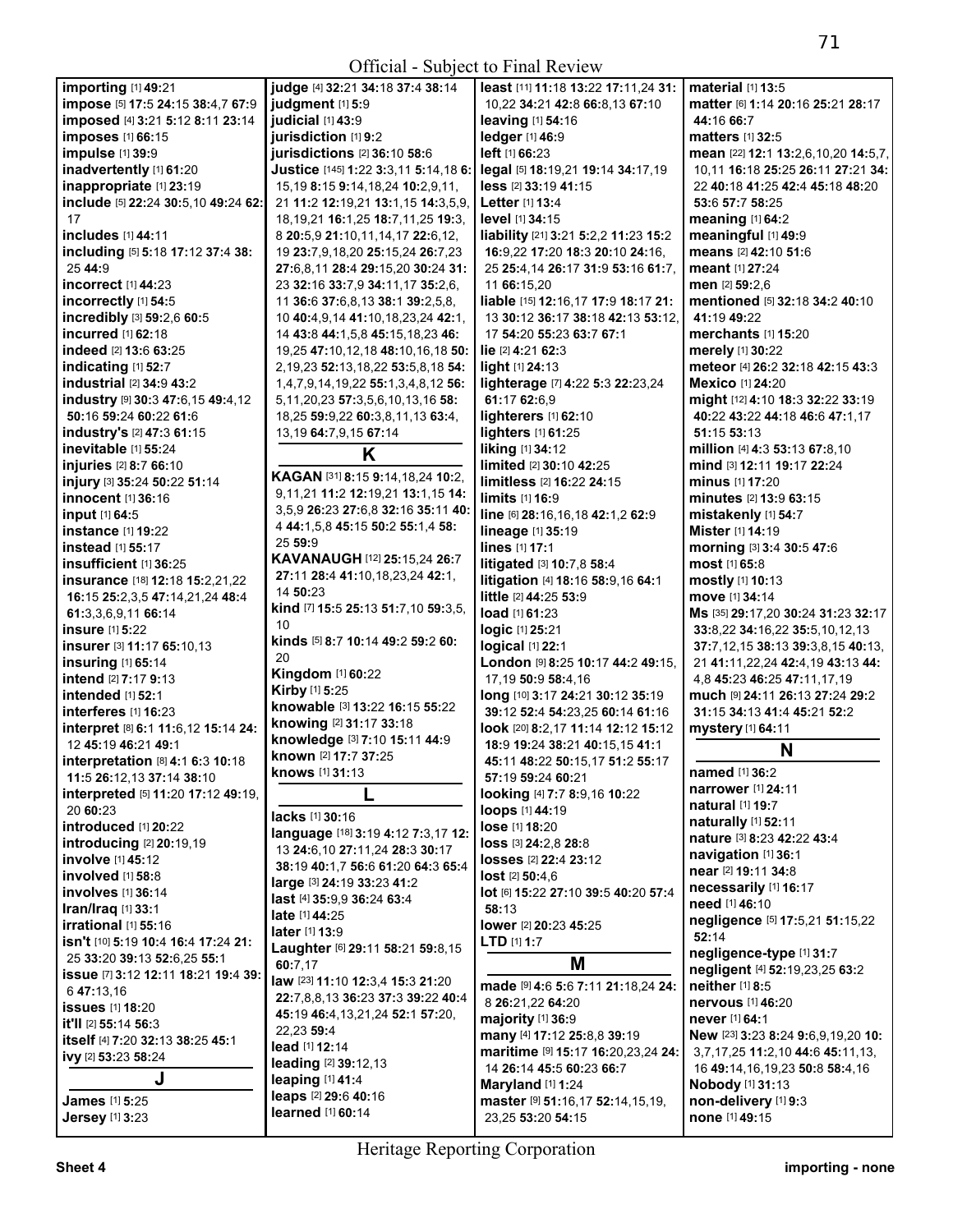| nonetheless [1] 34:6                                  | 2,8,10,11,14                                                   | perspective [2] 21:2 48:18                        |
|-------------------------------------------------------|----------------------------------------------------------------|---------------------------------------------------|
| nor [4] 8:5,6 12:17 45:3                              | oriented [1] 8:20                                              | petition [1] 27:3                                 |
| <b>Norfolk</b> [1] 5:24                               | original [2] 19:25 53:19                                       | Petitioners [14] 1:5,20 2:4,13 3:9                |
| note [1] 39:17                                        | <b>Orleans</b> [1] 45:13                                       | 31:25 34:3 41:9,13 42:6 43:17,20                  |
| nothing [3] 4:16 33:4 54:15                           | other [40] 6:19 7:7,7,8,8,15 8:2 13:                           | 45:2 63:17                                        |
| notice [1] 43:9                                       | 11 14:23,25 15:2,12 16:13 17:10,                               | Petitioners' [4] 4:13 29:24 31:21                 |
| notion [1] 64:1                                       | 25 20:23 22:21 26:13,15,16 27:25                               | 35:23                                             |
| notions [1] 24:14                                     | 28:3 30:9,10 38:21,24 44:12 46:5,                              | <b>PHILLIPS</b> [70] <b>1:19 2:3,12 3:7,8,</b>    |
| November [1] 1:12                                     | 10 50:23 51:14,20 54:17 56:7,16                                | 10 5:14, 17, 23 6:17 7:6 8:15 9:10,               |
| nuance [1] 18:23                                      | 63:23 64:10,10,22 67:12                                        | 16,22,25 10:5,10,20 11:1,4 12:20,                 |
| number [2] 34:24 46:22                                | others [1] 11:22                                               | 22,24 13:12,19 14:4,7,10,20,24 16:                |
| O                                                     | otherwise [1] 28:6                                             | 6 17:1 18:6,12 19:1,4,9,15 20:5,7,                |
| objects [2] 65:17,18                                  | ought [8] 3:13 12:4,5,20 24:20 28:                             | 21 21:16,21 22:11,18 23:6,8,13,19,                |
| obligation [5] 4:19 6:4 23:14 24:                     | 15.22 65:22                                                    | 22 25:23 26:11,24 27:7,8,21 28:5                  |
| 11 38:8                                               | out [18] 7:23 17:2 18:22 21:6 22:7                             | 29:12 31:1,5 32:18 34:13 44:20                    |
| obligations [2] 4:16 26:6                             | 25:2.20 26:10 28:8 33:1.2 36:22                                | 47:13 63:15,17,18 64:8,14                         |
| obstacle [1] 21:8                                     | 40:5 50:5 54:16 55:24 59:4 63:1                                | Phillips' [2] 33:20 34:20                         |
| obstruction [3] 19:18 51:7,18                         | outbreak [1] 43:3                                              | phrase [4] 32:3 41:20 47:1 51:2                   |
| <b>obvious</b> [1] 23:16                              | <b>outcome</b> [2] 7:25 29:9<br><b>outside</b> [2] 32:9,11     | phrased [1] 44:13<br>pick [4] 7:22 34:18 64:12,12 |
| Obviously [5] 6:1 12:4 23:17 27:                      | over [2] 12:7 65:3                                             | picked [1] 56:2                                   |
| 22 42:15                                              | over-read [1] 66:1                                             | picks [1] 22:22                                   |
| occasioned [1] 23:12                                  | overturning [1] 46:3                                           | place [17] 4:15 7:22 11:18 12:25                  |
| <b>occurred</b> [2] 4:7 45:13                         | own [1] 22:17                                                  | 13:1,2 14:16 17:18 20:15 25:16,                   |
| occurrence [25] 18:8 19:7 28:14,                      | owner [7] 8:5 24:24 25:10 52:15                                | 19,22 26:9,9 31:15,24 61:23                       |
| 23 29:5,8 32:1,5,6 33:12,17,24 34:                    | 53:21 54:15 61:10                                              | please [4] 3:11 29:21 48:16 63:19                 |
| 1,4 35:3,14,22 40:19,24 41:15,22                      | owner's [1] 54:10                                              | plenty [1] 48:5                                   |
| 43:24 51:24 65:1,6                                    | <b>owners</b> [1] 47:24                                        | point [9] 36:21 41:13 44:18 45:24                 |
| <b>occurrences</b> [1] 44:13                          |                                                                | 46:6 47:22 56:1 59:21 63:4                        |
| <b>Ocean</b> [1] 14:13                                | P                                                              | pointed [3] 36:22 45:2,4                          |
| ocean-going [1] 3:17                                  | PAGE [2] 2:2 42:9                                              | pointing [1] 40:5                                 |
| odd [2] 53:24,25                                      | Paragon [2] 37:5 38:15                                         | points [3] 9:9 47:22 63:10                        |
| offering [1] 38:11                                    | Paragraph [1] 62:16                                            | poison [2] 53:23 58:24                            |
|                                                       |                                                                |                                                   |
| Office [1] 56:14                                      | parse [1] 18:22                                                |                                                   |
| offload [1] 5:11                                      | part [2] 24:19 61:24                                           | policies [1] 61:3                                 |
| Ogden [1] 36:12                                       | particular [17] 3:24 7:13 10:22 12:                            | policy [2] 39:23 66:7<br>Pollution [1] 47:25      |
| oil [7] 29:24 37:5 38:15 47:24 50:4,                  | 11 14:2 16:19 17:15 19:17 21:9                                 | <b>Poor</b> [1] 58:22                             |
| 5 67:5                                                | 26:17,20 28:19 43:16 49:24 50:3                                | poorly [2] 23:24 44:25                            |
| Okay [7] 18:25 34:17 49:10,18 50:                     | 65:15 67:11                                                    | popping [1] 43:10                                 |
| 19 51:12 55:15                                        | particularly [1] 22:1                                          | port [53] 3:23 5:10 8:13 14:20 15:8               |
| old [1] 32:18                                         | parties [29] 4:17 5:20 6:21 7:9,17                             | 19:21,23 20:3 21:4,5,18 30:7,8,13,                |
| once-in-a-generation [1] 43:6                         | 8:11,17 10:23,24 15:7 21:22,24                                 | 21 32:9,10,11,25 33:3,5,11,14 36:                 |
| one [29] 15:6, 16 20:1, 22 21: 24 25:                 | 26:16 27:16.19 29:22.25 30:15 32:                              | 2 42:3,7,11,12,16 43:10 49:1,6,8,                 |
| 2 26:12 27:4 30:22 34:15,24 35:                       | 24 36:19 37:24 48:1,22 61:1 63:                                | 11,21 50:22 51:1,13,23 52:6,8,9                   |
| 17 36:5 37:2,14 38:25 39:12 41:3                      | 24,25 64:3,19,23                                               | 53:4,22,22 55:5 58:8 62:12,20,24                  |
| 42:23 43:15 46:8.9 47:23 49:13.                       | parties' [1] 23:10                                             | 63:1 65:17,20                                     |
| 16 57:18 63:23,25 65:14                               | parts [1] 51:3                                                 | portion [1] 5:11                                  |
| ones [2] 20:24 49:11                                  | party [8] 3:15 7:13 24:16 50:3 58:7                            | pose [1] 30:25                                    |
| only [8] 22:16 23:22 29:7 31:19 38:                   | 63:11 66:13 67:10                                              | posed [2] 18:24 31:1                              |
| 7 44:24 63:2 65:7                                     | pass [2] 20:1 25:11                                            | position [14] 11:8 25:7 31:21 35:7,               |
| operate [2] 15:20 66:4                                | passed [1] 27:5                                                | 12 37:16,20,20 38:2 48:22 60:1                    |
| operated [1] 54:23                                    | passing [1] 31:11                                              | 62:23 65:22 66:9                                  |
| <b>operates</b> [1] 24:19                             | past [2] 16:18 33:14                                           | possibility [1] 35:14                             |
| operator [1] 58:7<br>opinion [6] 5:19 16:8 19:25 37:5 | Paulsboro [3] 3:23 55:14,18<br>people [5] 10:14 42:16,19 54:22 | possible [4] 6:2 14:8 36:15 40:21                 |
| 44:10 59:19                                           | 60:5                                                           | potential [1] 66:15                               |
| opportunity [2] 16:11 18:22                           | perfectly [5] 21:3 28:19 36:15 43:                             | potentially [1] 13:22                             |
| opposite [1] 6:11                                     | 18 60:4                                                        | practice [1] 60:22                                |
| option [2] 64:15,16                                   | peril [8] 4:23 19:6 22:23 28:8,13,                             | precisely [3] 5:24 6:11 24:6                      |
| <b>options</b> [1] 7:16                               | 24 29:1 62:6                                                   | predictable [1] 46:16                             |
| oral [7] 1:15 2:2,5,8 3:8 29:18 48:                   | perils [5] 8:4 12:16 22:5 24:2 65:                             | prediction [2] 26:21,21                           |
| 13<br>ordinary [1] 14:11                              | 19<br>period [1] 6:7                                           | predominate [1] 30:3<br>presence [2] 41:1 43:1    |

 $3,19$ **pretty** [5] **8:**20 **31:**15 **40:**19 **49:**8 **56:**  12 **prevailing** [1] **32:**10 **prevent** [1] **66:**9 **principle** [1] **41:**20 **principles** [3] **35:**21 **40:**8 **41:**19 **prior** [2] **16:**8 **66:**1 **private** [3] **1:**25 **2:**10 **48:**14 **prob** [1] **66:**9 **probably** [2] **16:**15 **42:**5 **problem** [8] **7:**20 **17:**24 **20:**25 **54:**  10,10 **58:**12 **66:**14 **67:**11 **proceed** [2] **4:**21 **62:**2 **procure** [1] **4:**20 **procured** [7] **4:**18 **25:**17,18,22 **26:**  8,8 **62:**1 **promise** [1] **55:**14 **promised** [1] **62:**20 **promising** [1] **55:**18 **promote** [1] **15:**17 **promulgated** [2] **37:**22 **38:**25 **properly** [1] **10:**10 **proposed** [1] **31:**3 **proposition** [1] **27:**23 **propositions** [1] **38:**16 **protections** [1] **26:**16 **provable** [1] **62:**17 **provide** [3] **20:**15 **40:**6 **42:**11 **provided** [3] **4:**20 **38:**18 **62:**2 **provides** [1] **30:**11 **provision** [9] **8:**21 **9:**1 **12:**3 **22:**2 **28:**10 **50:**2 **51:**3 **61:**18 **62:**14 **provisions** [4] **8:**2 **26:**15 **49:**19,21 **public** [1] **38:**11 **publish** [1] **45:**6 **publishes** [1] **37:**9 **pun** [1] **29:**8 **purport** [1] **40:**6 **put** [7] **8:**1,24 **14:**12 **18:**15 **45:**8 **57:**  2 **66:**12 **puts** [1] **63:**11 **putting** [2] **36:**5 **42:**23 **Q question** [36] **4:**8 **7:**16 **16:**4 **18:**7 **19:**16,17,19 **20:**3 **21:**3,10,11,20,22 **23:**5 **25:**23,24 **26:**24 **27:**13,23 **28:**  25 **30:**25 **31:**16 **36:**7 **40:**23 **41:**3,9 **43:**16,22 **46:**13 **50:**19,24 **59:**22 **60:** 

2,14 **62:**13 **63:**6 **questions** [3] **29:**13 **63:**10 **67:**12 **quite** [8] **23:**3 **36:**7 **38:**19 **41:**16 **46:**  15,16 **50:**16 **51:**5

## **R**

**raise** [3] **41:**9,14 **43:**21 **rare** [1] **33:**14 **rather** [1] **56:**3 **rational** [2] **38:**3,6 **reachable** [1] **61:**25 **read** [9] **14:**22,23 **15:**4 **27:**11 **28:**19 **45:**22 **46:**22 **56:**17 **65:**9 **reading** [1] **6:**25 **ready** [1] **13:**16

**preserved** [2] **31:**25 **43:**17

**person** [3] **66:**23 **67:**1,2

**Orduna** [9] **37:**23 **44:**21 **45:**1,3 **58:**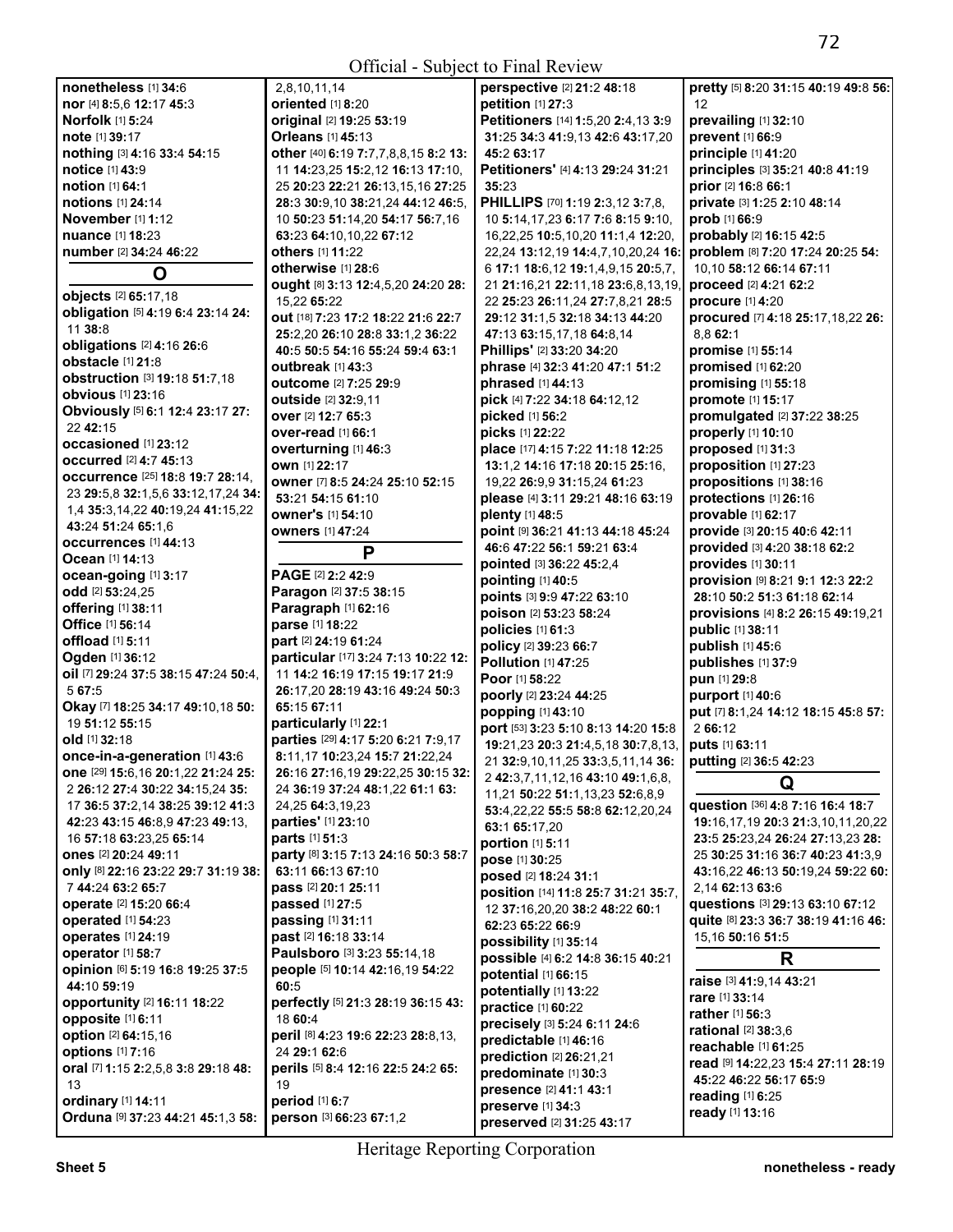| real [1] 17:24                       | <b>risks</b> [2] 23:16 66:14          | 18 16:21 17:19 20:18 25:24 27:9      | space [1] 4:20                       |
|--------------------------------------|---------------------------------------|--------------------------------------|--------------------------------------|
| realize [2] 24:23 55:21              | river [12] 17:7 29:25 34:8,10 40:11,  | 64:8                                 | speaking [1] 42:5                    |
| really [8] 5:5 25:25 31:6 39:9 46:   | 12 41:2,5,6 42:18 43:2 50:5           | seen [1] 46:23                       | speaks [1] 31:19                     |
| 13 47:2,22 50:20                     | road [1] 65:22                        | selected [2] 20:3 32:25              | specific [4] 5:4 7:3 48:2 49:25      |
| reason [11] 5:8 11:19 24:12,24 25:   | ROBERTS [12] 3:3 20:5,9 21:14,        | selecting [3] 19:21 30:13 49:8       | specifically [5] 3:20 9:13 12:3 63:  |
| 9 34:24 38:14 47:23 58:11,12 62:     | 17 29:15 40:9,14 47:18 48:10 63:      | selections [1] 64:20                 | 21 65:17                             |
| 8                                    | 13 67:14                              | sell [1] 13:7                        |                                      |
|                                      |                                       |                                      | <b>specifics</b> [1] 19:10           |
| reasonable [3] 25:9,12 33:21         | ROSS [38] 1:21 2:6 29:17,18,20 30:    | send [2] 19:6 45:9                   | spending [1] 4:11                    |
| reasonably [1] 55:22                 | 24 31:23 32:17 33:8,22 34:16,22       | Sense [9] 16:16 22:21 23:16,23 43:   | spent [1] 67:7                       |
| reasoned [1] 44:25                   | 35:5, 10, 12, 13 37:7, 12, 15 38:13   | 1 56:22,24 61:14 66:12               | spill [1] 67:5                       |
| <b>REBUTTAL [2] 2:11 63:16</b>       | 39:3.8.15 40:13.21 41:11.22.24        | Sensible [8] 4:9 24:22 26:14 27:9.   | spilled [1] 50:4                     |
| <b>recently</b> [1] 33:10            | 42:4,19 43:13 44:4,8 45:23 46:25      | 16, 18, 20 65: 8                     | stage [3] 12:4 19:1 37:16            |
| recognize [4] 44:7 56:16 57:17 61:   | 47:11,17,19                           | separate [1] 37:21                   | standard [8] 3:15 17:5,6 19:16 26:   |
| 6                                    | roughly [1] 42:5                      | separating [1] 22:7                  | 25 31:7 45:14 47:8                   |
| recognized [3] 30:4 31:10 66:16      | routinely [1] 15:21                   | set [2] 35:17 38:15                  | Star [1] 7:11                        |
| recommended [1] 56:7                 | rule [25] 3:13 4:10 5:15,21 6:5 9:17, | <b>sets</b> [1] 59:4                 | <b>stark</b> [1] 30:9                |
| record [3] 16:3 18:4 34:7            | 21,25 10:4 11:19 16:19,21 17:2,3      | Seventh [1] 5:15                     | <b>start</b> [1] <b>59:21</b>        |
| record's [1] 27:1                    | 24:22,23 27:15 36:9 45:3 52:2 54:     | shall [8] 4:14,17 8:23 25:16 28:7    | <b>started</b> [1] <b>47:</b> 6      |
| red [1] 48:5                         | 23 59:20 60:9,12 63:9                 | 61:22 62:1.17                        | state [4] 39:21 57:20,22,23          |
|                                      |                                       | shelf [1] 49:5                       |                                      |
| refer [1] 63:20                      | rules [6] 11:3 13:4 17:19 19:14 34:   |                                      | <b>statement</b> [1] 66:3            |
| reference [3] 62:8,23,25             | 18,19                                 | ship [13] 8:6 24:24 25:10 26:4,19    | statements [2] 13:5 44:9             |
| referred [3] 3:14 18:13 44:1         | ruling [2] 47:14 54:12                | 29:7 33:2 37:9 51:11 55:10,11 61:    | STATES [4] 1:1,16 9:5 43:23          |
| referring [1] 3:19                   | running [1] 52:10                     | 10 62:12                             | statutory [1] 48:1                   |
| <b>REFINING [2] 1:3 3:5</b>          | S                                     | ship's [4] 15:7 51:16,17 52:15       | staying [1] 3:20                     |
| regard [1] 48:19                     |                                       | <b>SHIPPING [2] 1:7 3:6</b>          | still [6] 6:4 21:20 36:16 45:15 53:  |
| regarded [2] 39:12 58:13             | safe [60] 4:15 5:6,9 7:22,23 8:13     | ships [4] 20:1 21:6 27:3 51:20       | 19 58:15                             |
| regardless [2] 15:10 26:1            | 12:23,24,25 13:1,2 14:4,11,15 15:     | shot [2] 35:9,9                      | storm [6] 33:11 42:21 43:6,12 52:3,  |
| regulated [1] 19:22                  | 7 17:11 20:3,15 21:4,5,18 22:25       | shouldn't [3] 17:8 31:20 53:16       | 4                                    |
| rejected [2] 15:5,8                  | 23:15 25:16,19,20,22,25 26:8,9,10,    | show [2] 7:22 35:19                  | storms [1] 33:13                     |
| related [1] 22:25                    | 18, 19 27:7 28:11 30:9, 22, 23 31:    | shred [1] 63:22                      | strange [3] 10:12 55:16 61:5         |
|                                      | 20 35:23 38:17 42:7,9,11 48:20        | side [12] 8:19 10:6 15:2 17:10,25    | stretch [1] 20:2                     |
| relatively [1] 51:25                 | 49:1,6,8,11,20 55:14 56:3 61:23       |                                      |                                      |
| relies [1] 44:21                     | 62:20,21,23 63:2 64:12 65:5,9         | 27:25 36:5 37:18 42:23 46:9 56:      | strict [9] 3:21 5:2 11:23 16:9 17:20 |
| remand [3] 19:2 28:22 41:16          | safe-berth [10] 3:14 7:1 10:19 30:    | 17 58:14                             | 18:2 20:10 31:9 53:16                |
| remedy [2] 5:4 23:23                 | 2,6,20 36:13 38:4,7 40:1              | sides [1] 30:19                      | strictly [2] 53:17 55:23             |
| remember [3] 12:6 58:2 63:5          |                                       | simple [3] 38:15 62:15 65:4          | stuck [2] 18:2 33:2                  |
| reply [2] 18:9 41:14                 | <b>safe-port</b> [1] 3:14             | simply [4] 8:12 37:17 38:22 39:23    | submerged [1] 65:18                  |
| reported [1] 46:16                   | safely [5] 3:20 4:22 51:2,5 62:4      | since [2] 36:20 47:7                 | <b>submit</b> [1] 65:12              |
| require [1] 40:1                     | safety [2] 30:14 44:11                | single [2] 45:8 49:16                | submitted [3] 9:4 67:15,17           |
| required [1] 7:2                     | same [12] 24:6 27:4 30:25 31:15,      | Sir [1] 32:19                        | suddenly [3] 52:25 53:3 54:19        |
| requires [2] 30:8 47:25              | 24 38:14 43:2 45:19,25 61:11,11       | <b>sits</b> [1] 41:5                 | sufficient [1] 38:16                 |
| reserve [1] 29:14                    | 65:22                                 | situation [7] 15:6 33:17 36:14 46:   | suggest [1] 48:3                     |
| <b>resist</b> [1] 39:9               | satisfied [1] 26:25                   | 1 52:5,23 55:21                      | suggested [1] 17:3                   |
| resolve [1] 38:16                    | saying [13] 5:1 27:9 34:5 35:13 39:   | six [2] 18:12 37:22                  | suggestion [1] 43:14                 |
| resolved [1] 49:14                   | 23 41:8 46:20 53:15,17 56:3 60:       |                                      |                                      |
|                                      | 20 64:21 66:17                        | <b>size</b> [1] 27:4                 | suggests [3] 8:8 13:5 24:10          |
| respect [5] 12:11 47:12 49:10 65:    | says [28] 4:15 8:3,22 9:2,7 10:16     | skipped [2] 61:20,24                 | suit [1] 62:18                       |
| 1,24                                 | 12:3 14:13 17:10 18:18 20:14 22:      | smart [3] 59:2,6 60:5                | superseding [2] 51:17,21             |
| Respondent [3] 1:23 2:7 29:19        |                                       | Society [1] 45:6                     | support [1] 15:3                     |
| Respondents [5] 1:9,25 2:10 48:      | 2 24:1 26:7 34:25 36:14 38:2 39:      | solely [2] 4:3 67:10                 | supposed [3] 27:13,14 54:1           |
| 14 57:24                             | 17 47:13 48:20 51:5 53:21 56:15.      | Solicitor [2] 1:21 56:14             | SUPREME [6] 1:1,15 26:18 29:1        |
| response [1] 7:24                    | 15 57:18 59:5,20 61:22                | somebody [3] 26:3 29:13 53:6         | 33:9 60:15                           |
| responsibility [4] 22:3 28:12 55:    | <b>scholar</b> [1] <b>32:</b> 21      | someone [4] 22:14 23:12 53:11        | surely [1] 33:13                     |
| 20 63:1                              | scholars [1] 30:18                    | 55:23                                | surprising [1] 41:17                 |
| responsible [12] 8:6 23:11 24:1,5,   | <b>scope [1] 43:23</b>                | someplace [1] 23:15                  | sweeps [1] 33:11                     |
| 7 28:7 48:1 52:13,14,20,24 53:1      | sea [13] 8:5 12:17 19:7 22:5 24:3     | Sometimes [1] 58:5                   | switch [1] 53:10                     |
| rest [1] 26:15                       | 28:8,13,24 29:1 44:22 65:18,18,       | somewhat [1] 60:19                   |                                      |
| restrained [1] 24:23                 | 19                                    | <b>sophisticated [2] 29:22 38:23</b> | Τ                                    |
|                                      | seamanship [1] 36:1                   |                                      | talks [2] 19:25 28:5                 |
| result [2] 18:3 67:9                 | second [18] 4:11 5:16,17 6:8 8:14,    | sort [13] 18:20 30:25 34:7 35:20     | Tanker [2] 7:11 50:5                 |
| resulting $[1]$ 24:2                 | 18,20 9:16,20,25 10:4 37:4 44:5       | 37:20 43:6,9,14 44:10,22,24 46:      | tells [3] 7:20 12:15 64:19           |
| returns [1] 40:17                    | 46:2,4 48:3 50:1 59:10                | 11 47:7                              | ten-ton [1] 29:5                     |
| <b>reverse</b> [1] 67:13             |                                       | SOTOMAYOR [9] 22:6,12,19 23:7,       |                                      |
| reviewable [1] 45:21                 | see [2] 23:18 43:5                    | 9,18,20 47:10,12                     | tend [1] 9:22                        |
| <b>reviewed</b> [1] 50:11            | seek [1] 66:22                        | <b>sound</b> [1] 20:11               | tends [2] 15:3 57:19                 |
| risk [7] 4:23 5:12 11:18 14:8 22:13, | seem [3] 16:2 20:19 28:9              | <b>source [1] 5:1</b>                | term [1] 14:4                        |
| 23 62:6                              | seems [11] 4:10,25 8:19 11:7 15:      | Southern [4] 5:25 9:6 10:3 50:7      | terms [10] 5:25 16:14 20:10,14 21:   |
|                                      |                                       |                                      |                                      |